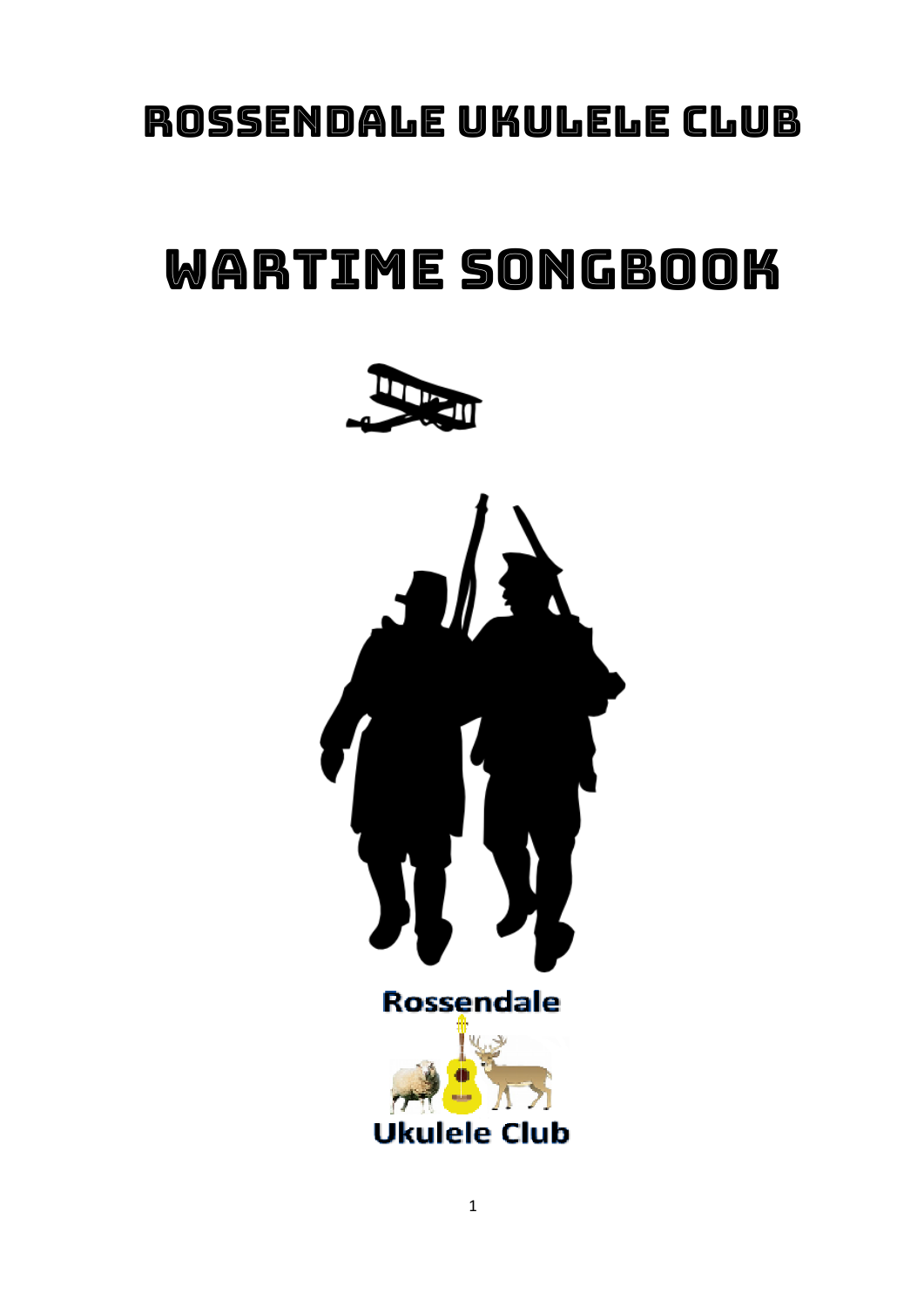# CONTENTS

| Ain't Misbehavin'                     | 29 | Red Red Robin                             |
|---------------------------------------|----|-------------------------------------------|
| Alexander's Ragtime Band              | 30 | Sentimental Journey                       |
| And the Band Played Waltzing Matilda  | 31 | Side by Side                              |
| <b>Bill Bailey</b>                    | 32 | Summertime                                |
| Boogie Woogie Bugle Boy               | 33 | Sweet Georgia Brown                       |
| Camptown Races                        | 34 | Swinging on a Star                        |
| <b>Cockney Medley</b>                 | 35 | Take Me Back To Dear Old Blighty          |
| Daisy Daisy                           | 36 | Teddy Bears' Picnic                       |
| Deep in the Heart of Texas            | 37 | The Doodlebug Song                        |
| Down at the Old Bull and Bush         | 38 | The Glory of Love                         |
| Down by the Riverside                 | 39 | The Shores of Normandy                    |
| Five Foot Two/Ain't He Sweet Medley   | 40 | The Thing-ummy-bob                        |
| Hello, Hello, Who's Your Ladyfriend?  | 41 | <b>Tipperary Medley</b>                   |
| He's Got the Whole World in his Hands | 42 | Tonight You Belong to Me                  |
|                                       |    |                                           |
| It's a Long Way to Tipperary          | 43 | <b>Waltzing Matilda</b>                   |
| Lambeth Walk                          | 44 | We'll Meet Again                          |
| Lili Marlene                          | 45 | We're Gonna Hang out the Washing on the   |
|                                       |    | Siegfried Line                            |
| Ma, He's Making Eyes at Me            | 46 | What Shall We Do with the Drunken Sailor? |
| Mack the Knife                        | 47 | When All The Saints Come Marching In      |
| <b>Mademoiselle From Armentieres</b>  | 48 | When You're Smiling                       |
| Me and my Gal                         | 49 | White Cliffs of Dover                     |
| My Old Man Said Follow the Van        | 50 | Wish Me Luck as you Wave Me Goodbye       |
| On Mother Kelly's Doorstep            | 51 | You are my Sunshine                       |
|                                       |    |                                           |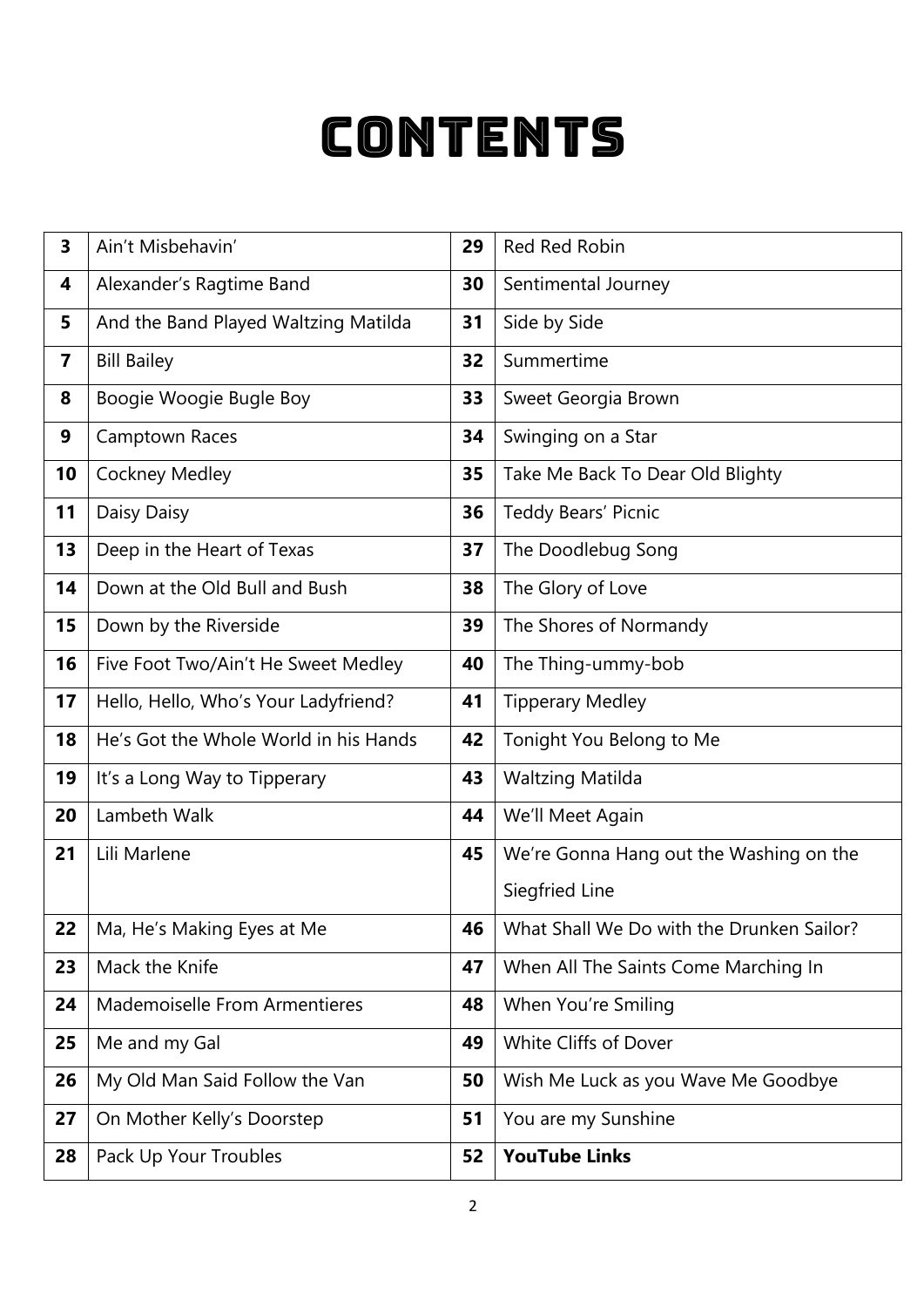# Ain't Misbehavin'

### **Intro:**

**[C]** No one to **[C7]** talk with, **[Dm]** All by my-**[G7]**-self

**[C]** No one to **[C7]** walk with, But **[F]** I'm happy **[Fm]** on the shelf

**[C]** Ain't misbe **[C7]** havin'

I'm **[Dm]** savin' my **[G]** love **[G7]** for **[C]** you **[Dm] [G7]**

**[C]** I know for **[C7]** certain, **[Dm]** The one that I **[G7]** love

**[C]** I'm through with **[C7]** flirtin', It's just **[F]** you I'm **[Fm]** thinkin' of

**[C]** Ain't misbe **[C7]** havin'

I'm **[Dm]** savin' all my **[G]** love **[G7]** for **[C]** you **[Dm] [G7]**

**[Am]** Like Jack Horner **[F7]** In the corner

**[D7]** Don't go nowhere **[A7]** What do I care?

**[D7]** Your kisses are **[Am]** worth **[D7]** waitin' **[G7]** for **[A7]** Be-**[D7]**-lieve **[G7]** me

**[C]** I don't stay **[C7]** out late, **[Dm]** Don't care to **[G7]** go **[C]** I'm home a **[C7]** bout eight, Just **[F]** me and my **[Fm]** radio **[C]** Ain't misbe **[C7]** havin' **[Dm]** Savin' my **[G]** love **[G7]** for **[C]** you **[Dm] [G7]**

**[Am]** Like Jack Horner **[F7]** In the corner **[D7]** Don't go nowhere **[A7]** What do I care? **[D7]** Your kisses are **[Am]** worth **[D7]** waitin' **[G7]** for **[A7]** Be-**[D7]**-lieve **[G7]** me

**[C]** I don't stay **[C7]** out late, **[Dm]** Don't care to **[G7]** go **[C]** I'm home a **[C7]** bout eight, Just **[F]** me and my **[Fm]** radio **[C]** Ain't misbe **[C7]** havin' **[Dm]** Savin' my **[G]** love **[G7]** for **[C]** you **[Dm] [G7] [C]** Ain't misbe **[C7]** havin' I'm **[Dm]** savin' my **[G]** love **[G7]** for **[C]** you



















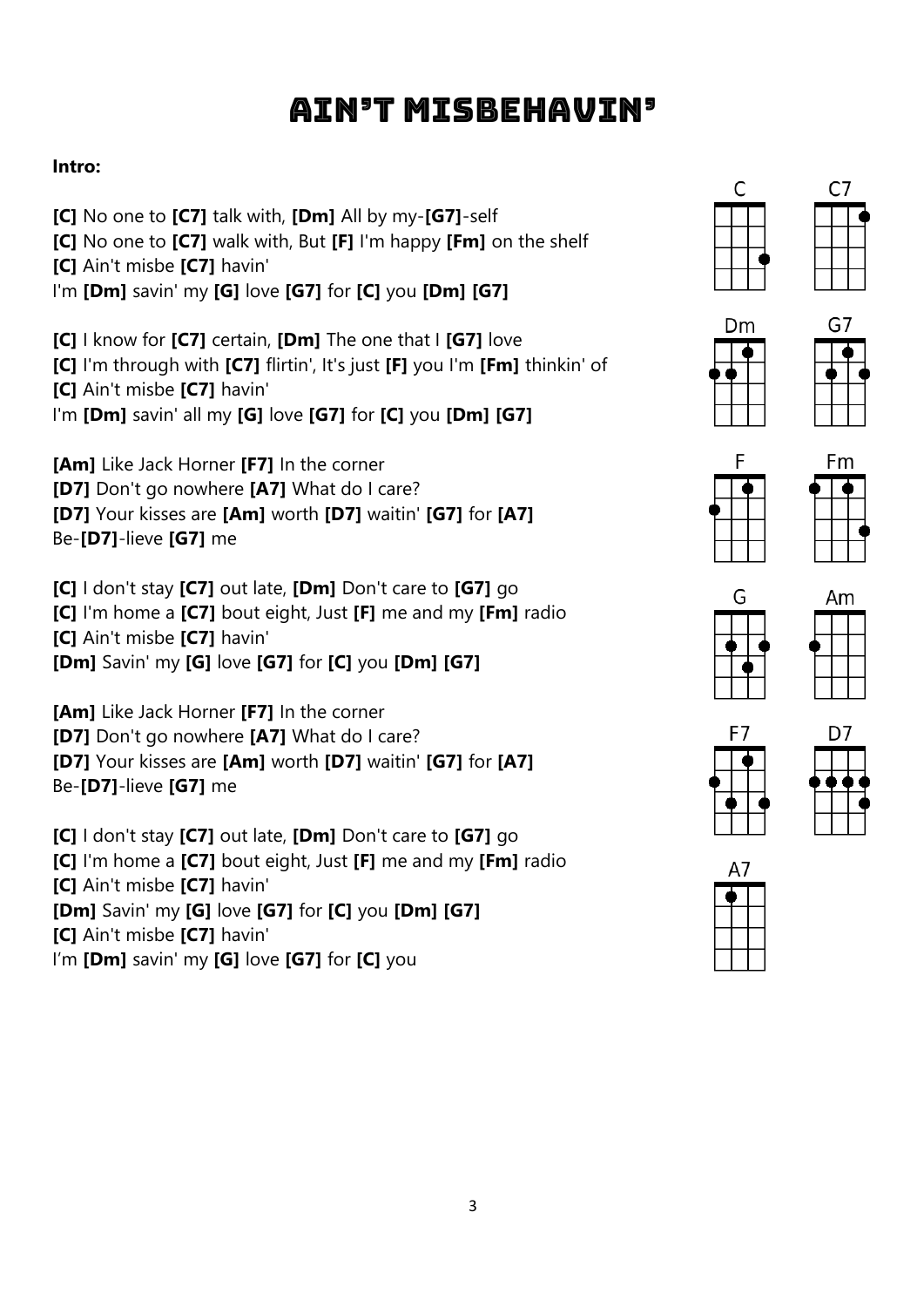# Alexander's Ragtime Band

### **Intro: [G] [C] [D] [G]**

**[G]** Oh my honey, Oh my honey - **[C]** Better hurry and **[D]** lets meander **[G]** Aint you going, aint you going - **[C]** to the leader man, **[D]** ragged meter man. **[G]** Oh my honey, Oh my honey **[C]** Let me take you to **[D]** Alexanders **[G]** grand stand **[C]** brass band **[C]** Aint you coming a **[G]** long? Come on and **[C]** hear, come on and hear

Alex**[G7]**ander's Ragtime **[C]** Band **[C7]** Come on and **[F]** hear, come on and hear It's the best band in the land They can **[C]** play a bugle call like you never heard before So natural that you want to go to war

**[D7]** It's the best band in the **[G7]** land, my honey lamb Come on a **[C]** long, come on along, let me **[G7]** take you by the **[C]** hand **[C7]** Up to the **[F]** man, up to the man who's the leader of the band And if you **[C]** care to hear the **[C7]** Swanee River - **[F]** played in **(F#dim)** ragtime Come on and **[C]** hear, come on and hear, Alex**[G7]**ander's Ragtime **[C]** Band

Come on and **[C]** hear, come on and hear Alex**[G7]**ander's Ragtime **[C]** Band **[C7]** Come on and **[F]** hear, come on and hear It's the best band in the land They can **[C]** play a bugle call like you never heard before So natural that you want to go to war

**[D7]** That is the bestest band what **[G7]** am, my honey lamb Come on a **[C]** long, come on along, let me **[G7]** take you by the **[C]** hand **[C7]** Up to the **[F]** man, up to the man who's the leader of the band And if you **[C]** care to hear the **[C7]** Swanee River - **[F]** played in **[F#dim]** ragtime Come on and **[C]** hear, come on and hear, Alex**[G7]**ander's Ragtime **[C]** Band















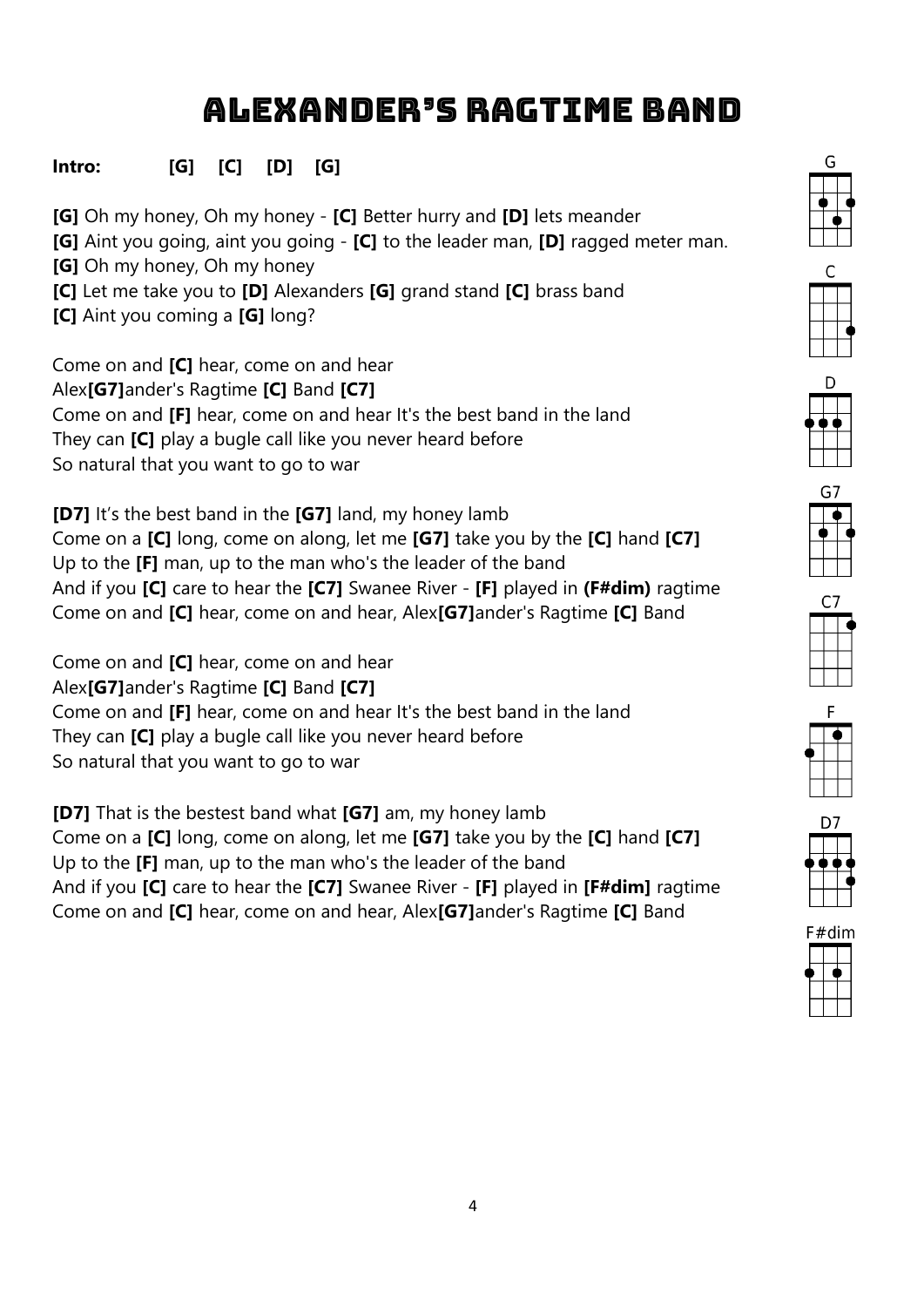# And the band played Waltzing Matilda

### **Intro: [C] [G7] [C]**

**[C]** Now, when **[C]** I was a young **[F]** man I **[C]** carried me **[Am]** pack, and I **[C]** lived the free **[G7]** life of- the **[C]** rover. From the Murray's green **[F]** basin to the **[C]** dusty out**[Am]**back, well, I **[C]** waltzed my Ma**[G7]**tilda all **[C]** over. Then in **[G7]** nineteen fifteen my **[F]** country said, **"[C]** Son, it's **[G7]** time you stop rambling, there's **[F]** work to be **[C]** done" So they gave me a **[F]** tin hat and they **[C]** gave me a **[Am]** gun and they **[C]** marched me a**[G7]**way to the **[C]** war. **[F] [C]** 

And the **[C]** band played **[F]** Waltzing Ma**[C]**tilda, as the ship pulled a**[F]** way from the **[G]** quay. And **[F]** 'midst all the cheers, the flag **[C]** waving and [F] tears, we **[C]** sailed off for **[G7]** Gallipo**[C]**li. **[G7] [C]**

And how **[C]** well I re**[F]**member that **[C]** terrible **[Am]** day, how our **[C]** blood stained the **[G7]** sand and the **[C]** water. And how in that **[F]** hell that they **[C]** called Suvla **[Am]** Bay, we were **[C]** butchered like **[G7]** lambs at the **[C]** slaughter. Johnny **[G7]** Turk, he was ready, he'd **[F]** primed himself **[C]** well, he **[G7]** showered us with bullets and he **[F]** rained us with **[C]** shell And in five minutes **[F]** flat he'd blown **[C]** us all to **[Am]** hell, nearly **[C]** blew us right **[G7]** back to Aus**[C]**tralia **[F] [C]** 

> But the **[C]** band played **[F]** Waltzing Ma**[C]**tilda, when we stopped to **[F]** bury our **[G]** slain. **[F]** We buried ours, and the **[C]** Turks buried **[F]** theirs, then we **[C]** started all **[G7]** over a**[C]**gain. **[G7] [C]**

And **[C]** those that were **[F]** left, well, we **[C]** tried to sur**[Am]**vive, in that **[C]** mad world of **[G7]** blood, death and **[C]** fire. And for ten weary **[F]** weeks I kept **[C]** myself a**[Am]**live, though a**[C]**round me the **[G7]** corpses piled **[C]** higher. Then a **[G7]** big Turkish shell knocked me **[F] arse over [C]** head, and **[G7]** when I woke up in me **[F]** hospital **[C]** bed And saw what it had **[F]** done, well, I **[C]** wished I was **[Am]** dead, never **[C]** knew there was **[G7]** worse things than **[C]** dying. **[F] [C]** 









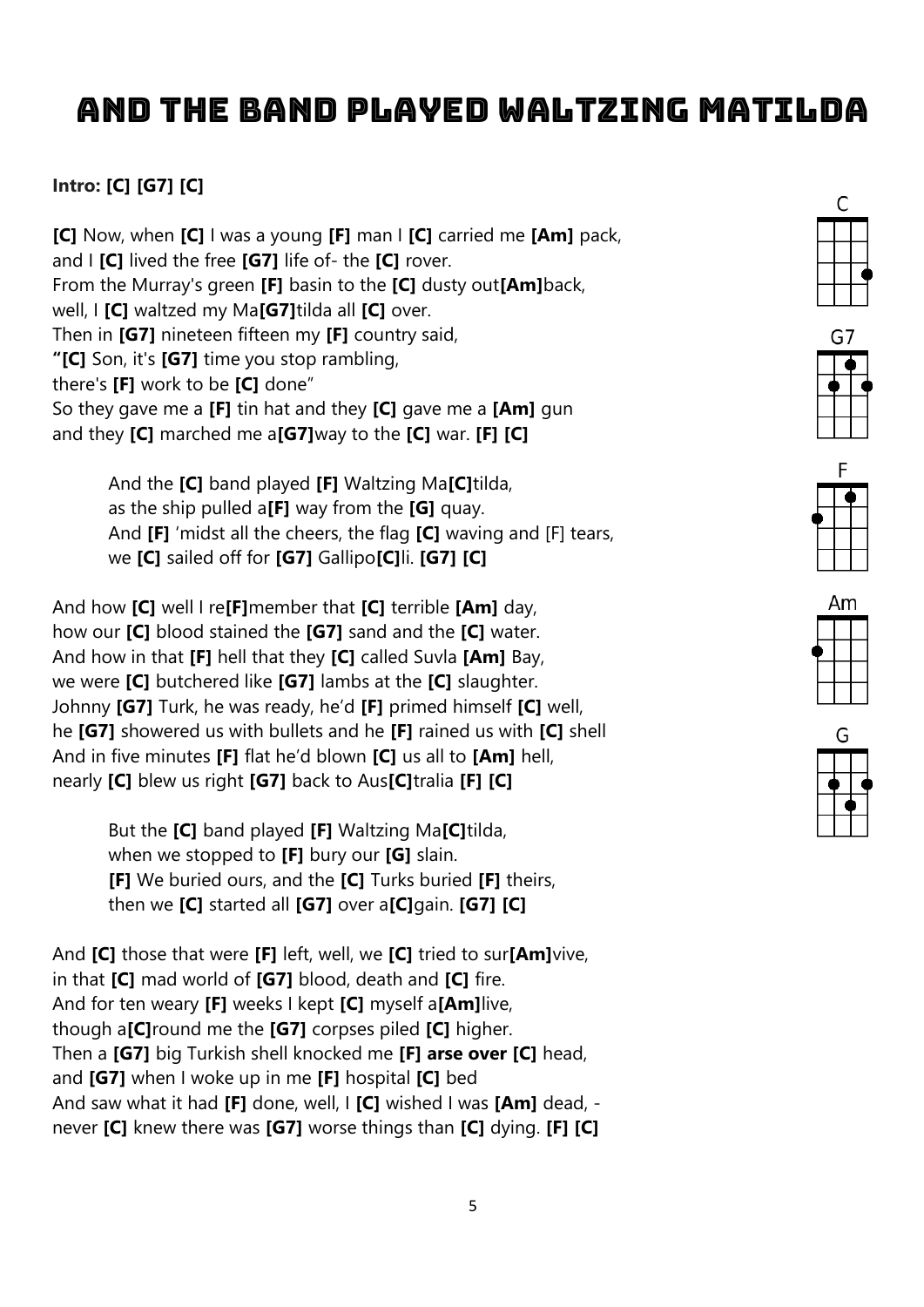For I'll **[C]** go no more **[F]** Waltzing Ma**[C]**tilda, All around the green **[F]** bush, far and **[G]** free. To **[F]** hump tent and pegs, a **[C]** man needs both **[F]** legs, no more '**[C]** Waltzing Ma**[G7]**tilda' for **[C]** me. **[G7] [C]** 

So they **[C]** gathered the **[F]** crippled, the **[C]** wounded, the **[Am]** maimed, and they **[C]** shipped us back **[G7]** home to Aus**[C]**tralia. The legless, the **[F]** armless, the **[C]** blind and in**[Am]**sane, those **[C]** proud wounded **[G7]** heroes of **[C]** Suvla. And **[G7]** when our ship pulled into **[F]** Circular **[C]** Quay, I **[G7]** looked at the place where **[F]** me legs used to **[C]** be. And thanked Christ, there was **[F]** nobody **[C]** waiting for **[Am]** me, to **[C]** grieve, to **[G7]** mourn, and to **[C]** pity. **[F] [C]**

But the **[C]** band played **[F]** Waltzing Ma**[C]**tilda, as they carried us **[F]** down the gang**[G]**way. But **[F]** nobody cheered, they **[C]** just stood and **[Am]** stared, then they **[C]** turned all their **[G7]** faces a**[C]**way. **[G7] [C]**

And so **[C]** now every **[F]** April I **[C]** sit on me **[Am]** porch, and I **[C]** watch the pa**[G7]**rade pass be**[C]**fore me And I see my old **[F]** comrades, how **[C]** proudly they **[Am]** march, re**[C]**viving old **[G7]** dreams and past **[C]** glory. And the **[G7]** old men march slowly, old **[F]** bones stiff and **[C]** sore; they're **[G7]** tired old heroes from a **[F]** forgotten **[C]** war. And the young people **[F]** ask "What are **[C]** they marching **[Am]** for?" and **[C]** I ask me**[G7]**self the same **[C]** question. **[F] [C]** 

**[C]** But the band plays **[F]** Waltzing Ma**[C]**tilda, and the old men still **[F]** answer the **[G]** call. But as **[F]** year follows year, more old **[C]** men disa**[F]**ppear, some day **[C]** no one will **[G]** march there at **[C]** all. *(change in timing)* 

**[C]** Waltzing matilda, **[F]** waltzing matilda,

**[C]** who'll come a-[**Am]**waltzing ma**[Dm]**tilda with **[G7]** me? And their **[C]** ghosts may be **[G7]** heard as they **[C]** march by that **[F]** Billabong, **[C]** Who'll come a-[**Am]** waltzing ma**[G7]**tilda with **[C]** me?

#### **Outro fading Waltzing Matilda**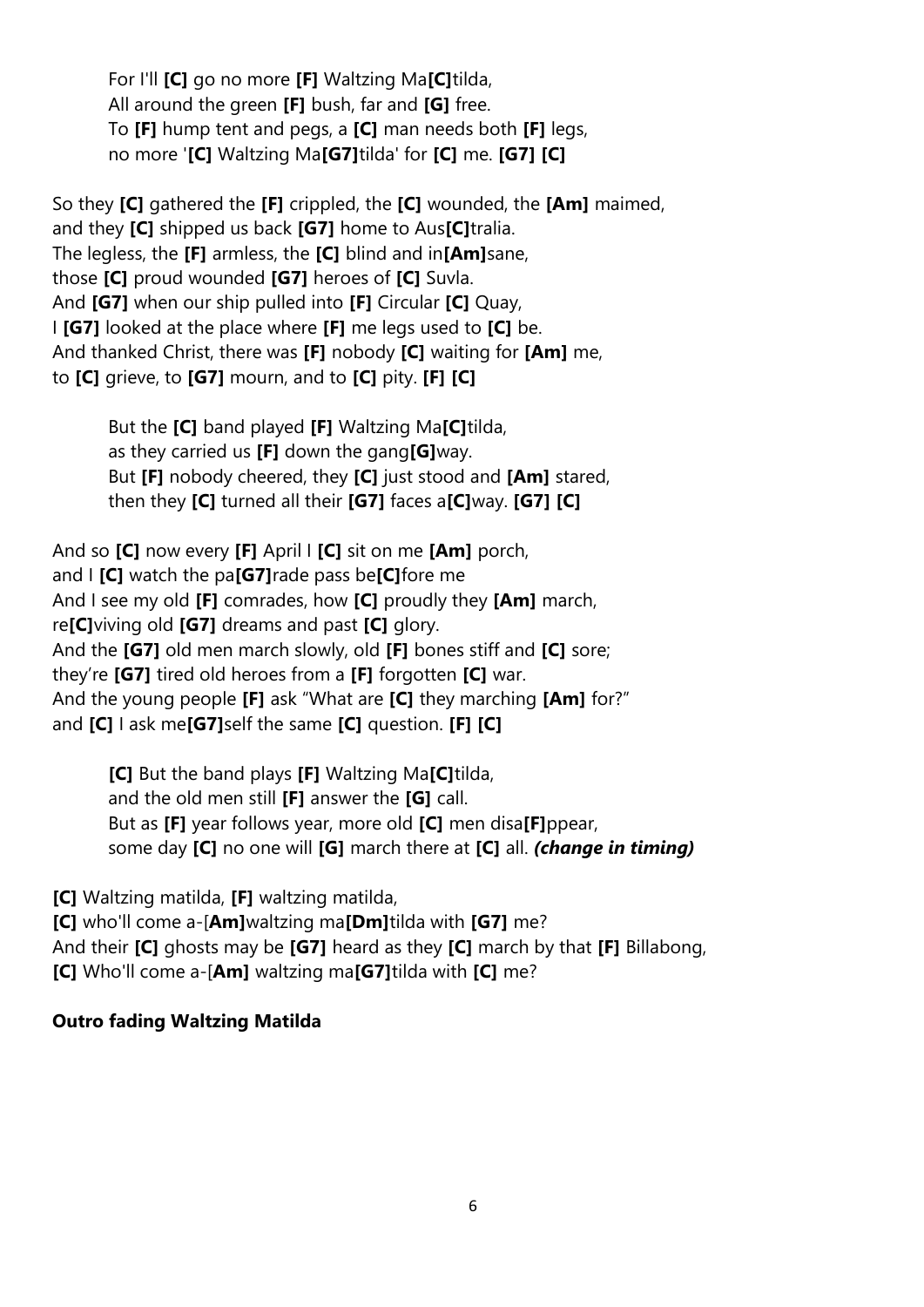# Bill Bailey

**Intro:** Bill **[D7]** Bailey, won't you **[G7]** please come **[C]** home

**[C]** Won't you come home, Bill Bailey, won't you come home She moaned the whole night **[G7]** long I'll do the cookin', honey, I'll pay the rent I know I done you **[C]** wrong

**[C]** Do you remember that rainy evenin' I threw you out....with **[C7]** nothin' but a fine tooth **[F]** comb

Well, I know I'm to blame, now... **[C]** ain't it a **[A7]** shame Bill **[D7]** Bailey, won't you **[G7]** please come **[C]** home

**[C]** Won't you come home, Bill Bailey, won't you come home She moaned the whole night **[G7]** long I'll do the cookin', honey, I'll pay the rent I know I done you **[C]** wrong

**[C]** Do you remember that rainy evenin' I threw you out....with **[C7]** nothin' but a fine tooth **[F]** comb

Well, I know I'm to blame, now... **[C]** ain't it a **[A7]** shame Bill **[D7]** Bailey, won't you **[G7]** please come **[D7]** I said now, won't you **[G7]** please come Bill **[D7]** Bailey, won't you **[G7]** please come on **[C]** home **[G7] [C]**











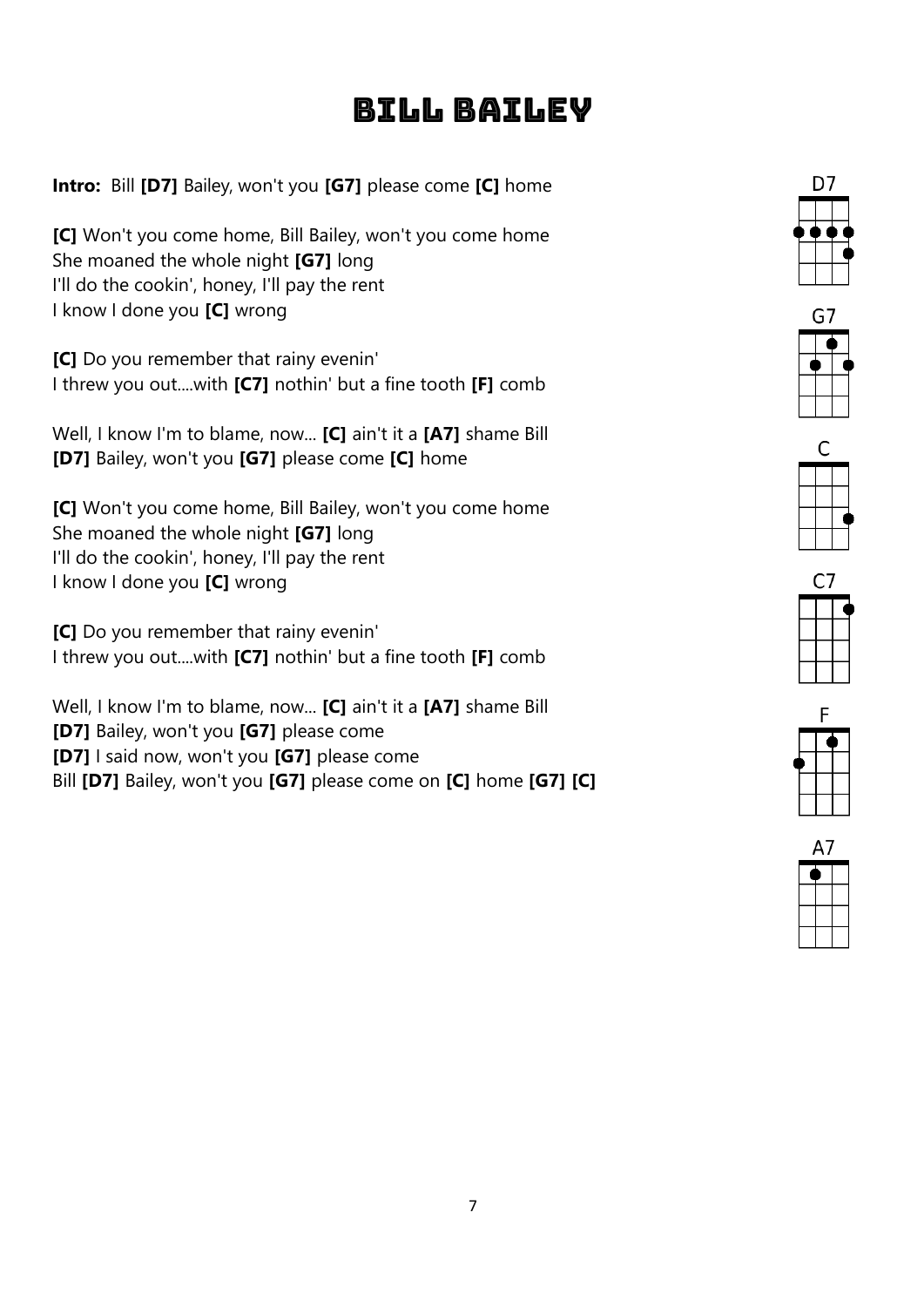# BOOGIE WOOGIE BUGLE BOY

He was a **[C]** famous trumpet man from out Chicago way. He had a boogie style that no one **[C7]** else could play. He was the **[F]** top man at his craft, But then his **[C]** number came up and he was gone with the draft. He's in the **[G7]** army now. He's blowin' **[F7]** reveille. He's the **[C]** boogie woogie bugle boy of company B. **[F]** He's the **[C]** boogie **[Am]** woogie **[C]** bugle **[Am]** boy of **[C]** com**[Am]**pany **[C]** B.

A toot, a toot, a toodlie-a-da-toot. He blows it eight to the bar in boogie rhythm. He **[F]** can't blow a note unless a bass and guitar is playin' **[C]** with him. And the **[G7]** company jumps when he plays **[F7]** reveille. **[F]** He's the **[C]** boogie **[Am]** woogie **[C]** bugle **[Am]** boy of **[C]** com**[Am]**pany **[C]** B.

They **[C]** made him blow a bugle for his Uncle Sam. It really brought him down because he **[C7]** could not jam. The captain **[F]** seemed to understand, Because the**[C]** next day the cap' went out and drafted the band. And now the **[G7]** company jumps when he plays **[F7]** reveille. **[F]** He's the **[C]** boogie **[Am]** woogie **[C]** bugle **[Am]** boy of **[C]** com**[Am]**pany **[C]** B.

A toot, a toot, a toodlie-a-da-toot. He blows it eight to the bar in boogie rhythm. He **[F]** can't blow a note unless a bass and guitar is playin' **[C]** with him. And the **[G7]** company jumps when he plays **[F7]** reveille. **[F]** He's the **[C]** boogie **[Am]** woogie **[C]** bugle **[Am]** boy of **[C]** com**[Am]**pany **[C]** B.

He **[C]** puts the boys to sleep with boogie every night, And wakes 'em up the same way in the **[C7]** early bright. They clap their **[F]** hands and stamp their feet, 'cause they **[C]** know how it goes when someone gives him a beat. Woah, woah, he **[G7]** wakes 'em up when he plays **[F7]** reveille. **[F]** He's the **[C]** boogie **[Am]** woogie **[C]** bugle **[Am]** boy of **[C]** com**[Am]**pany **[C]** B.

A toot, a toot, a toodlie-a-da-toot. He blows it eight to the bar in boogie rhythm. He **[F]** can't blow a note unless a bass and guitar is playin' **[C]** with him. And the **[G7]** company jumps when he plays **[F7]** reveille. **[F]** He's the **[C]** boogie **[Am]** woogie **[C]** bugle **[Am]** boy of **[C]** com**[Am]**pany **[C]** B.

#### *Slowing:*

**[F]** He was **[G7]** some **[C]** boogie **[Am]** woogie **[C]** bugle **[Am]** boy of **[C]** com**[Am]**pany **[C]** B.











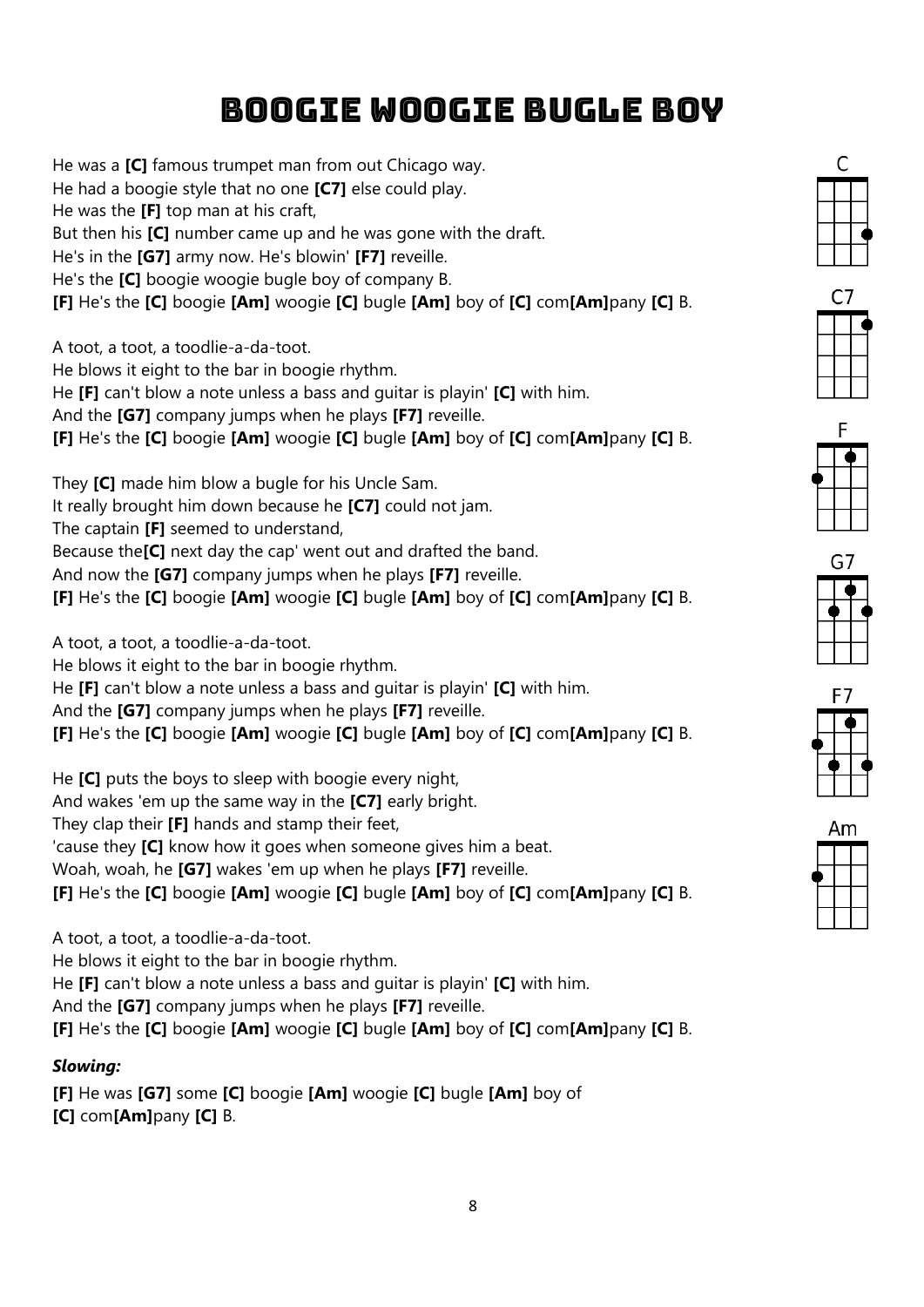# Camptown Races

### **Intro:**

**I [C]** bet my money on a bob-tailed nag **[G7]** Somebody bet on the **[C]** gray

Oh **[C]** The Camptown ladies sing this song, **[G7]** Doo-da, Doo-da **[C]** The Camptown racetrack's five miles long, **[G7]** Oh, de doo-da **[C]** day

- **[C]** I went down there with my hat caved in, **[G7]** Doo-da, doo-da
- **[C]** I came back home with a pocket full of tin, **[G7]** Oh, de doo-da **[C]** day

### **Chorus:**

**[C]** Goin' to run all **[C7]** night, **[F]** Goin' to run all **[C]** day I bet my money on a bob-tailed nag **[G7]** Somebody bet on the **[C]** gray **[G7] [C]**

**[C]** Oh, the long tailed filly and the big black horse **[G7]** Doo-da, doo-da **[C]** Come to a mud hole and they all cut across, **[G7]** Oh, de doo-da **[C]** day

**[C]** The blind horse stuck in a big mud hole **[G7]** Doo-dah! doo-dah! **[C]** Can't touch the bottom with a ten foot pole, **[G7]** Oh! de doo-dah **[C]** day!

### **Chorus**

Old **[C]** muley cow come on to the track **[G7]** Doo-dah! Doo-dah! **[C]** The bob-tail flung her over his back, **[G7]** Oh! de doo-dah **[C]** day!

**[C]** Then fly along like a rail-road car **[G7]** Doo-dah! doo-dah! **[C]** Runnin' a race with a shootin' star, **[G7]** Oh! de doo-dah **[C]** day!

### **Chorus**

- **[C]** See them flyin' on a ten mile heat **[G7]** Doo-dah! Doo-dah!
- **[C]** Round the race track, then repeat, **[G7]** Oh! doo-dah **[C]** day!
- **[C]** I win my money on the bob-tail nag **[G7]** Doo-dah! doo-dah!
- **[C]** I keep my money in an old tow-bag, **[G7]** Oh! de doo-dah **[C]** day!

### **Outro:**

- **I [C]** bet my money on a bob-tailed nag
- **[G7]** Somebody bet on the **[C]** gray **[G7] [C]**







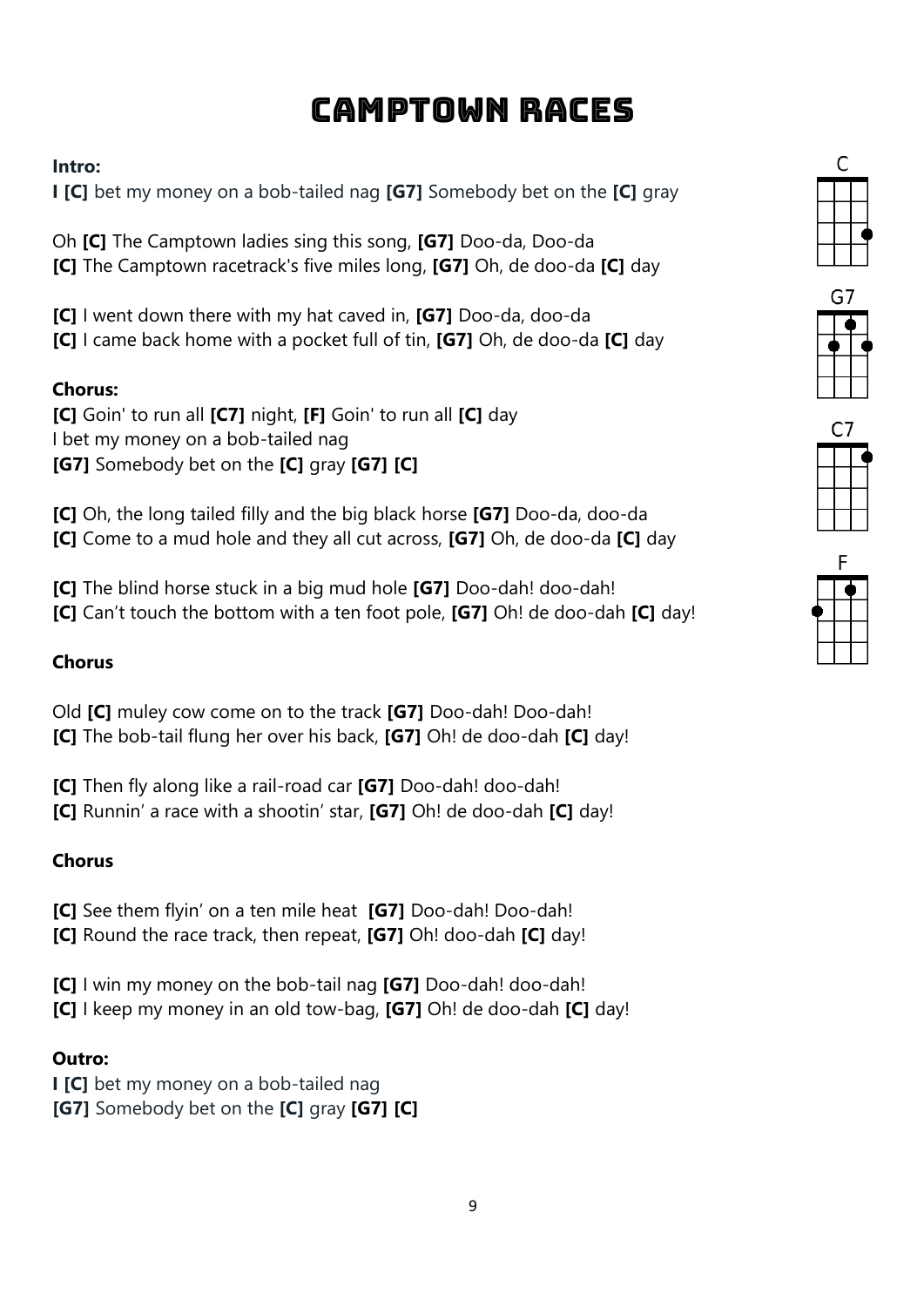# Cockney Medley

**[C]** Knees Up Mother Brown, **[F]** knees up Mother Brown **[G7]** Under the table you must go, Ee-aye, Ee-aye, Ee-ay-oh **[C]** If I catch you bending I'll **[F]** saw your legs right off **[G7]** Knees up, knees up, don't get the breeze up **[G7]** Knees up Mother **[C]** Brown. **[C]** Oh my, **[F]** what a rotten song, **[G7]** what a rotten song **[C]** What a rotten song, **[C]** Oh my, **[F]** what a rotten song, and **[G7]** what a rotten singer, **[C]** Too-oo-ooh. **[C]** //// **[C]** ////

**[C]** My old man said, **[D]** Follow the van An' **[G]** don't dilly dally on the **[C]** way **[E7]** Off went the cart with my **[Am]** home packed in it **[C]** I walked behind with me **[G]** old cock linnet But I **[C]** dillied and **[G7]** dallied, **[C]** dallied and **[G]** dillied **[C]** Lost the van and **[D]** don't know where to **[G7]** roam, Oh, you **[C]** can't trust a **[C7]** special, like the **[F]** old time copper When you **[C]** can't find **[G]** your way **[C]**  home. **[C]** //// **[C]** ////

**[C]** I've got a lovely bunch of coconuts, There they are a standing in a **[G7]** row Big ones, small ones, some as big as your head **[D7]** Give them a twist, a flick of the wrist That's **[G7]** what the showman said **[C]** I've got a lovely bunch of coconuts Every ball you throw will make you **[G7]** rich There stands me wife, the idol of me life Singing roll a bowl a ball a penny a **[C]** pitch Singing **[C]** roll a bowl a ball a penny a pitch Singing roll a bowl a ball a penny a **[G7]** pitch Rolla bowl a ball, roll a bowl a ball Singing roll a bowl a ball a penny a **[C]** pitch **[C] //// [D] ////**

**[C]** Show Me The Way To Go Home I'm **[G]** tired and I want to go to **[D]** bed I had a little drink about an hour ago And it's **[A7]** gone right to my head Where **[D]** ever I may roam On **[G]** land or sea or **[D]** foam You will always hear me singing this song **[A]** Show me the **[A7]** way to go **[D]** home **[A]** Show me the **[A7]** way to go **[D]** home **[A]** Show me the **[A7]** way to go **[D]** home









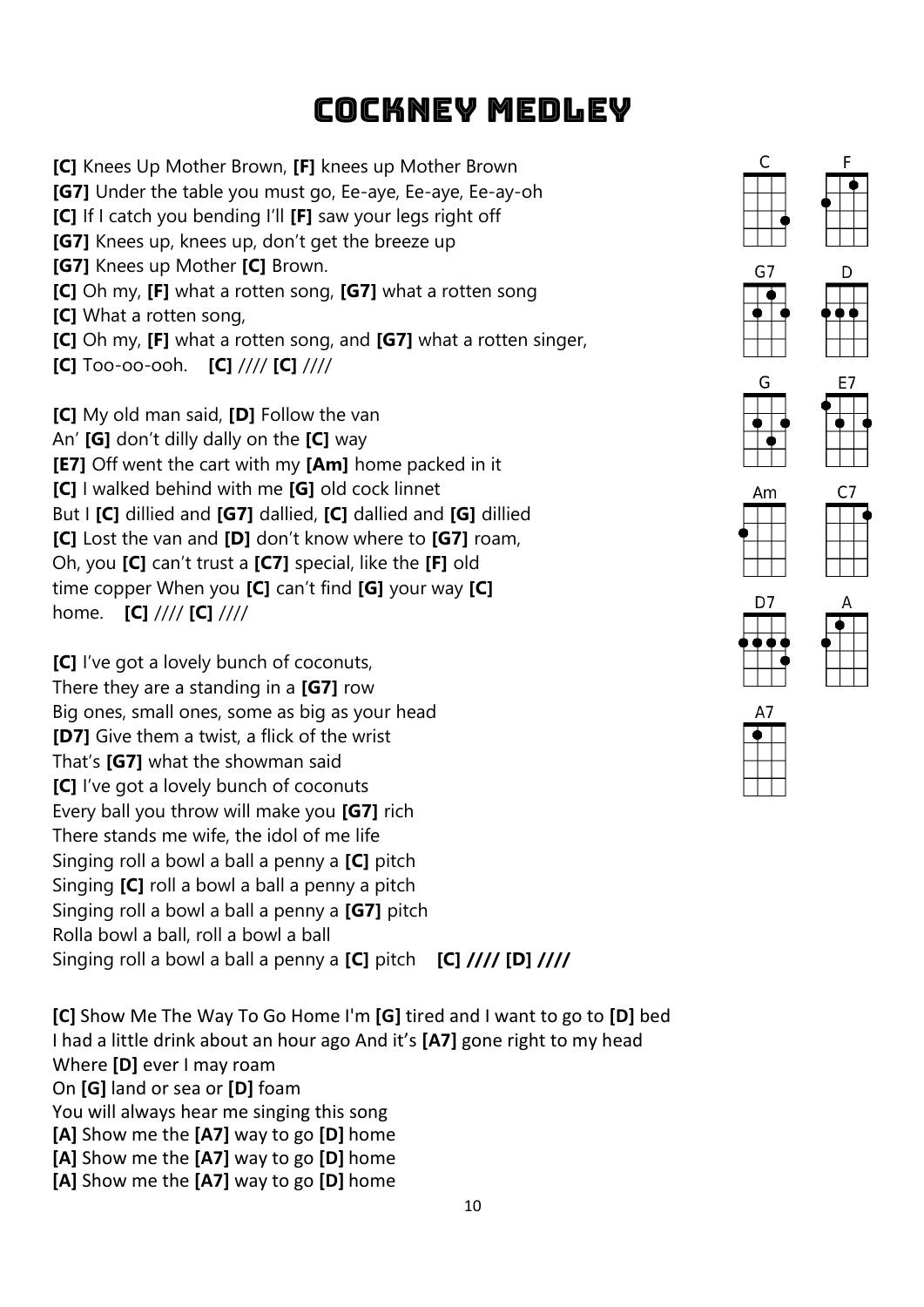# DAISY DAISY

### **Intro:**

**[F]** There is a flower with **[C]** in my heart, Daisy, **[F]** Daisy, Planted one day by a glancing dart, Planted by **[C]** Daisy **[F]** Bell **[A]** Whether she **[A7]** loves me or **[Dm]** loves me not **[C]** Sometimes it's hard to **[F]** tell. **[A]** And yet I am **[A7]** longing to **[Dm]** share the lot Of **[G]** beautiful Daisy **[C]** Bell.

**[F]** Daisy, Daisy, **[Bb]** give me your answer, **[F]** do. **[C7]** I'm half **[F]** crazy **[G7]** all for the love of **[C]** you. It **[C7]** won't be a stylish **[F]** marriage, I **[Bb ]** can't afford a **[F]** carriage; But **[F]** you'll look **[C7]** sweet u**[F]**pon the **[C7]** seat of a **[F]** bicycle **[C7]** built for **[F]** two.

**[F]** We will go tandem as **[C]** man and wife, Daisy, **[F]** Daisy Ped'ling away down the road of life, I and my **[C]** Daisy **[F]** Bell **[A]** When the roads **[A7]** darken, we'll **[Dm]** both despise **[C]** P'licemen and lamps as **[F]** well **[A]** There are bright **[A7]** lights in the **[Dm]** dazzling eyes of **[G]** beautiful Daisy **[C]** Bell

**[F]** Daisy, Daisy, **[Bb]** give me your answer, **[F]** do. **[C7]** I'm half **[F]** crazy **[G7]** all for the love of **[C]** you. It **[C7]** won't be a stylish **[F]** marriage, I **[Bb ]** can't afford a **[F]** carriage; But **[F]** you'll look **[C7]** sweet u **[F]** pon the **[C7]** seat of a **[F]** bicycle **[C7]** built for **[F]** two.

**[F]** I will stand by you in **[C]** weal or woe, Daisy, **[F]** Daisy You'll be the bell which I'll ring, you know, Sweet little **[C]** Daisy **[F]** Bell **[A]** You'll take the **[A7]** lead on each **[Dm]** trip we take **[C]** Then if I don't do **[F]** well **[A]** I will per**[A7]**mit you to **[Dm]** use the brake My **[G]** beautiful Daisy **[C]** Bell





 $\mathsf{C}$ 







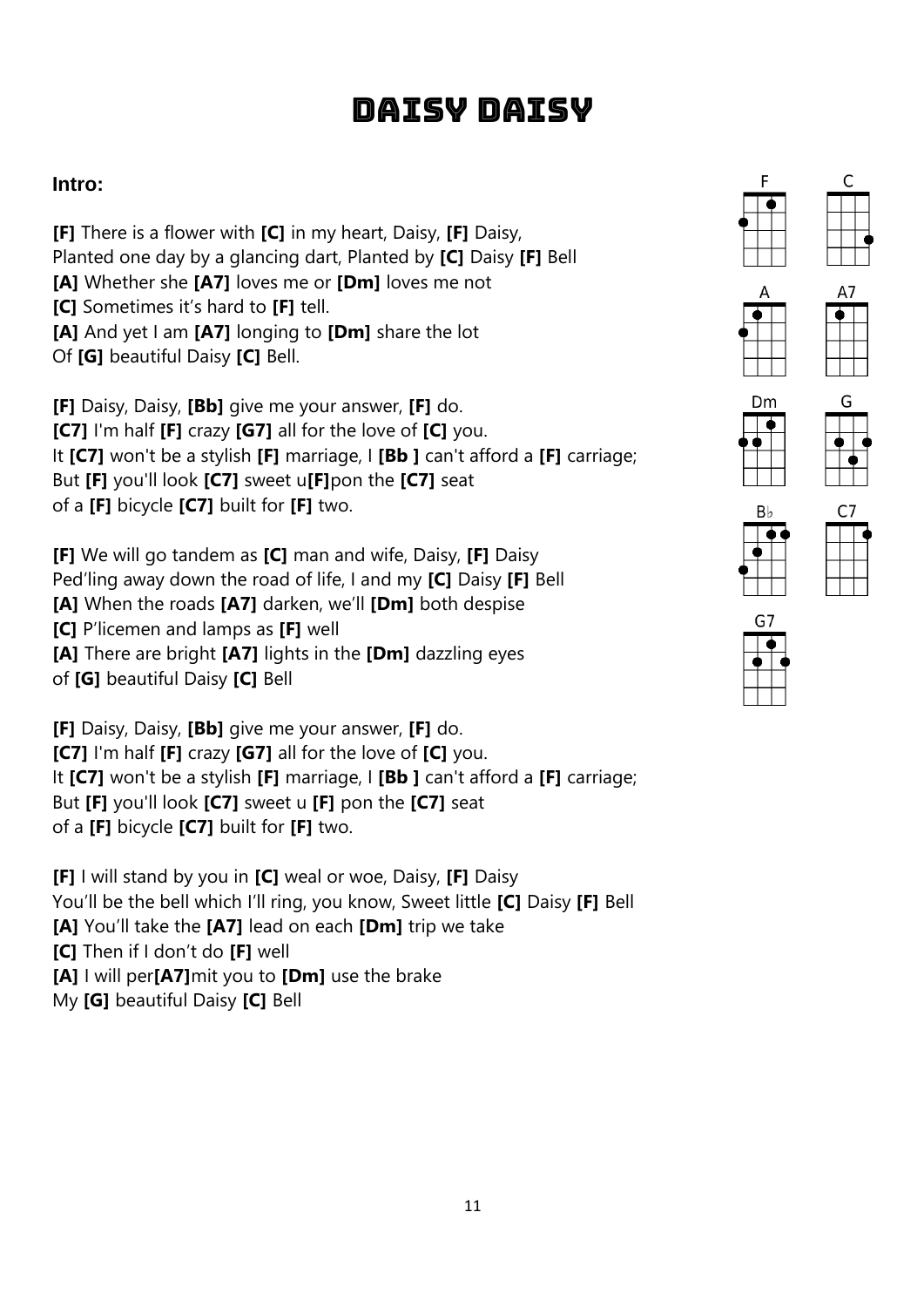**[F]** Daisy, Daisy, **[Bb]** give me your answer, **[F]** do. **[C7]** I'm half **[F]** crazy **[G7]** all for the love of **[C]** you. It **[C7]** won't be a stylish **[F]** marriage, I **[Bb ]** can't afford a **[F]** carriage; But **[F]** you'll look **[C7]** sweet u**[F]**pon the **[C7]** seat of a **[F]** bicycle **[C7]** built for **[F]** two.

**[F]** Henry, Henry, **[Bb]** this is my answer **[F]** true: **[C7]** I'm not **[F]** crazy **[G7]** over the likes of **[C]** you. If you **[C7]** can't afford a **[F]** carriage, For **[Bb]** get about the **[F]** marriage; I **[F]** won't be **[C7]** jammed, I **[F]** won't be **[C7]** crammed On a **[F]** bicycle **[C7]** built for **[F]** two.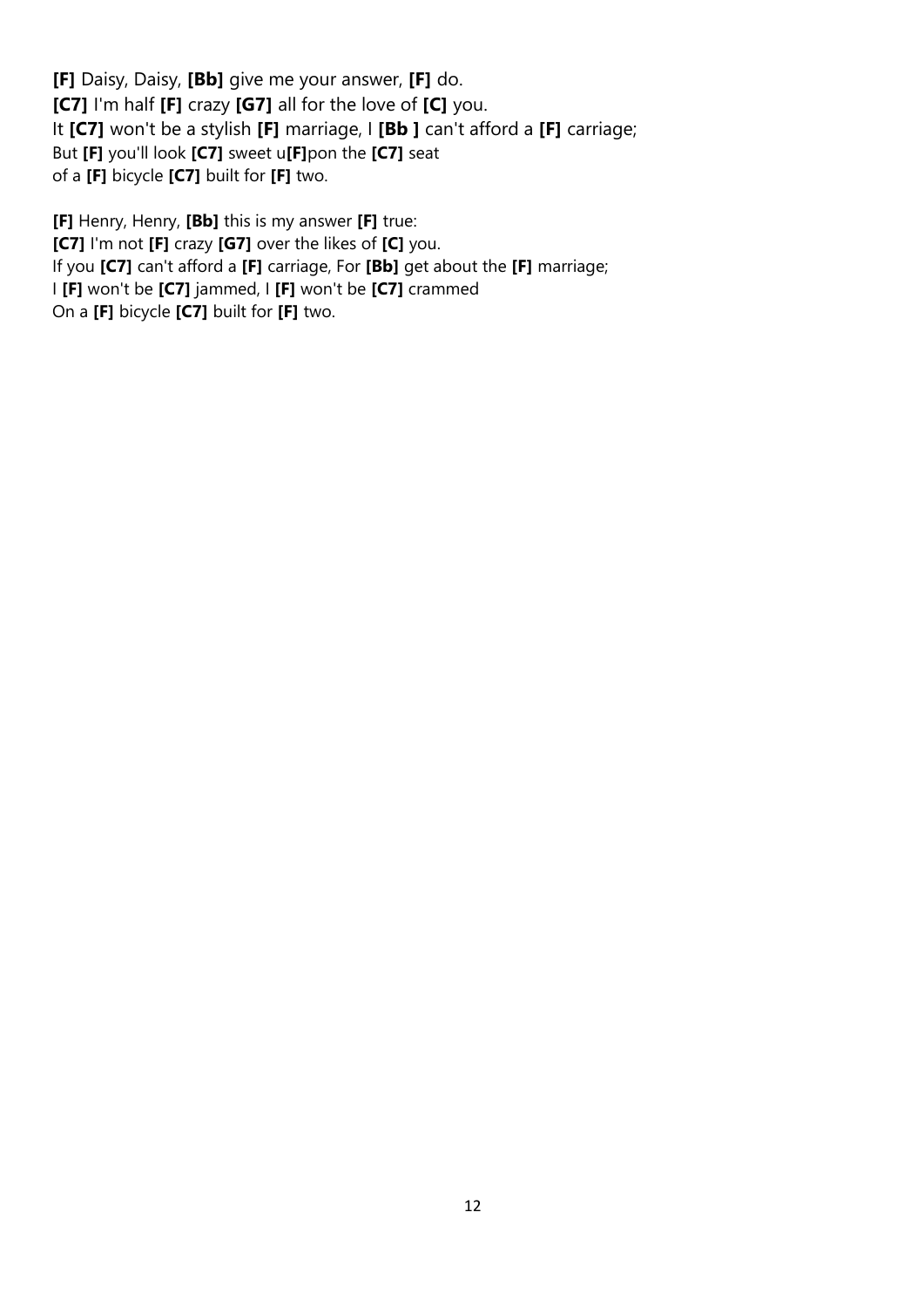# Deep in the Heart of Texas

The **[C]** stars at night are big and bright **(4 stamps/claps)** Deep in the heart of **[G7]** Texas The prairie sky is wide and high **(4 stamps/claps)** Deep in the heart of **[C]** Texas

The **[C]** sage in bloom is like perfume **(4 stamps/claps)** Deep in the heart of **[G7]** Texas Reminds me of the one I love **(4 stamps/claps)** Deep in the heart of **[C]** Texas

The Coy**[C]**otes wail along the trail **(4 stamps/claps)** Deep in the heart of **[G7]** Texas The rabbits rush around the brush **(4 stamps/claps)** Deep in the heart of **[C]** Texas

### **Instrumental (next verse) then start here again**

The **[C]** Chicken hawks are full of squawks **(4 stamps/claps)** Deep in the heart of **[G7]** Texas The oil wells are full of smells **(4 stamps/claps)** Deep in the heart of **[C]** Texas

The **[C]** Cactus plants are tough on pants **(4 stamps/claps)** Deep in the heart of **[G7]** Texas That's why perhaps, they all wear chaps **(4 stamps/claps)** Deep in the heart of **[C]** Texas

The **[C]** cowboys cry ki-yip-pee-ay-ay **(4 stamps/claps)** Deep in the heart of **[G7]** Texas The doggies bawl an' say 'ya - all' **(4 stamps/claps)** Deep in the heart of **[C]** Texas



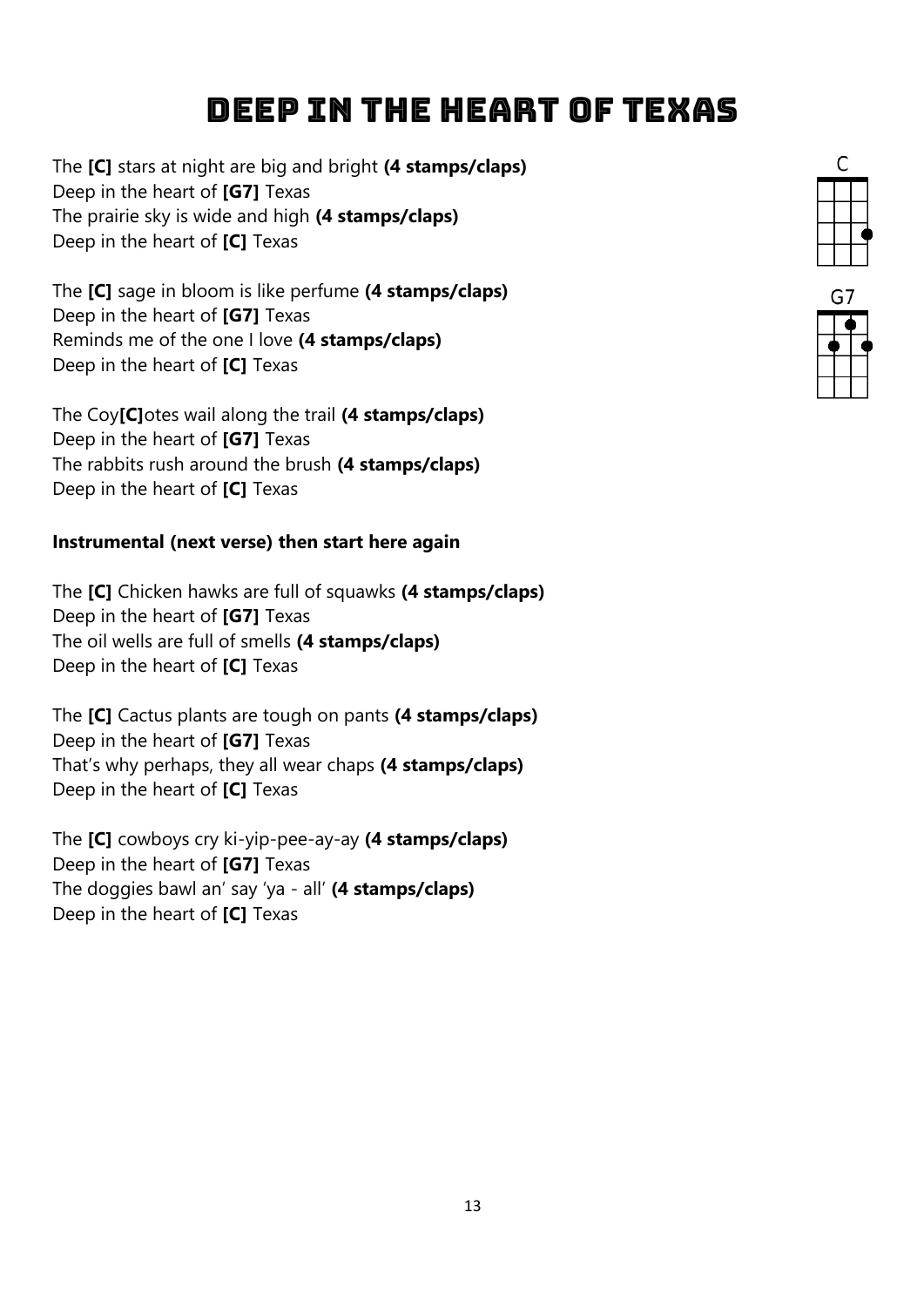# Down at the Old Bull and Bush

### **Intro:**

**[C]** Come, **[F]** come, **[C]** come and make eyes at me **[G7]** Down at the Old Bull and Bush (da da da da da) Come, come, drink some port wine with me **[C6]** Down at the **[C]** Old Bull and **[G7]** Bush **[C]** Hear the little **[F]** German Band (**[G7]** da da da da **[C]** da da da) **[C]** Just let me **[F]** hold your hand **[C]** dear Do, do, come and have a drink or two **[F]** Down at the **[G7]** Old Bull and **[C]** Bush **[G7] [C]**

**[C]** Come, **[F]** come, **[C]** come and make eyes at me **[G7]** Down at the Old Bull and Bush (da da da da da) Come, come, drink some port wine with me **[C6]** Down at the **[C]** Old Bull and **[G7]** Bush **[C]** Hear the little **[F]** German Band (**[G7]** da da da da **[C]** da da da) **[C]** Just let me **[F]** hold your hand **[C]** dear Do, do, come and have a drink or two **[F]** Down at the **[G7]** Old Bull and **[C]** Bush **[G7] [C]**







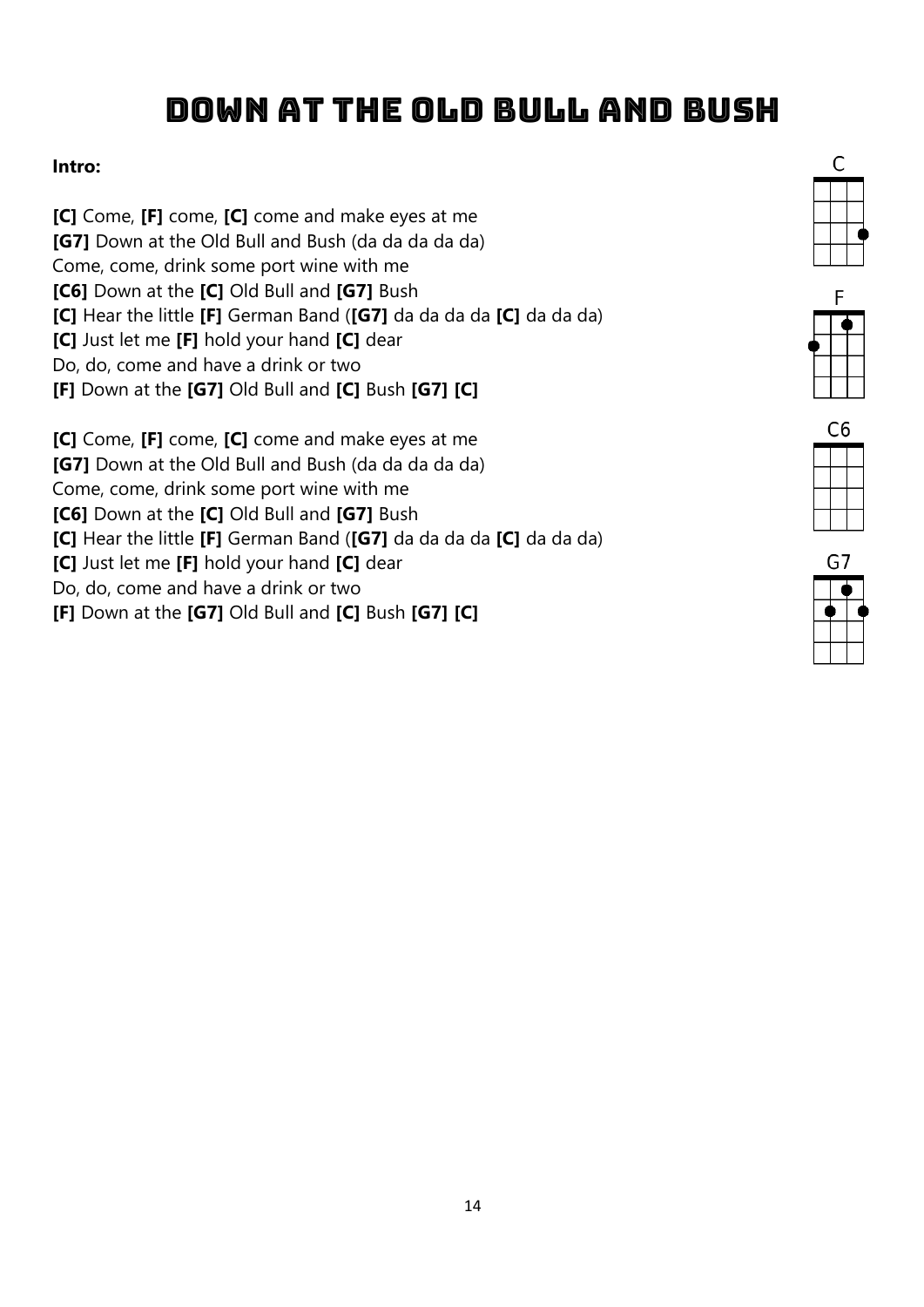# Down by the Riverside

### **Intro:**

I'm gonna **[C]** lay down my sword and shield Down by the riverside **[G7]** Down by the riverside **[C]** Down by the riverside Gonna lay down my sword and shield Down by the riverside I ain't gonna **[G7]** study war no **[C]** more **[Cmaj7] [C7]**

### **Chorus:**

I ain't gonna **[F]** study war no more, I ain't gonna **[C]** study war no more I ain't gonna **[G7]** study war no **[C]** more-ore- ore I ain't gonna **[F]** study war no more, I ain't gonna **[C]** study war no more I ain't gonna **[G7]** study war no **[C]** more **[G7] [C]**

Gonna **[C]** stick my sword in the golden sand Down by the riverside **[G7]** Down by the riverside **[C]** Down by the riverside Gonna stick my sword in the golden sand Down by the riverside Gonna **[G7]** study war no **[C]** more **[Cmaj7] [C7]**

### **Chorus**

Gonna **[C]** put on my long white robe Down by the riverside **[G7]** Down by the riverside **[C]** Down by the riverside Gonna **[C]** put on my long white robe Down by the riverside Gonna **[G7] s**tudy war no **[C]** more **[Cmaj7] [C7]**

### **Chorus**

Gonna **[C]** put on my starry crown Down by the riverside **[G7]** Down **b**y the riverside **[C]** Down by the riverside Gonna **[C]** put on my starry crown Down by the riverside Gonna **[G7]** study war no **[C]** more **[Cmaj7] [C7]**

### **Chorus**





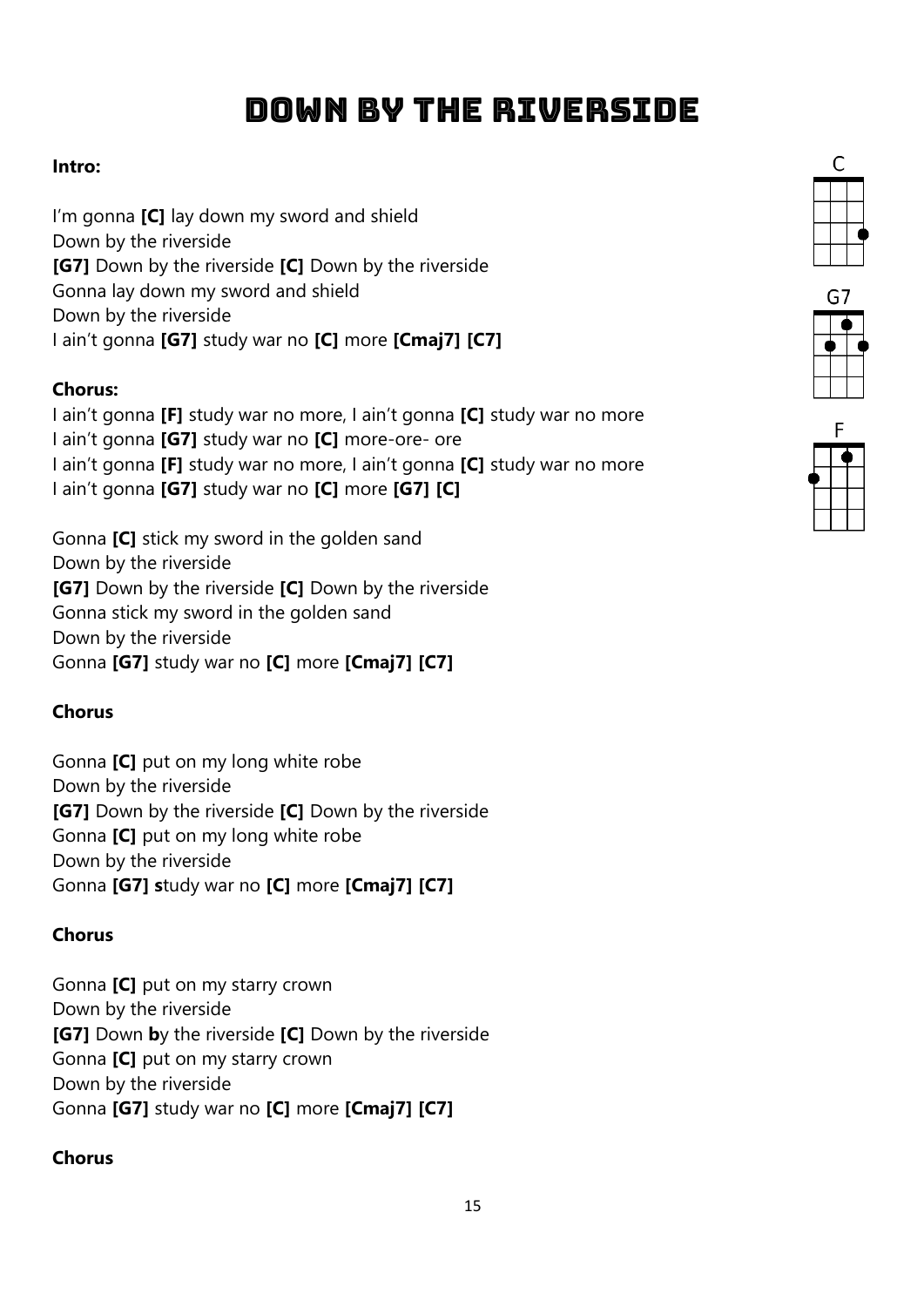# Five Foot Two/Ain't He Sweet Medley

# **Intro…[C] \\ [E7] \\ [A7] \\\\ [D7] \\ [G7] \\ [C] \\\\**

- **[C]** Five Foot Two, **[E7]** Eyes Of Blue
- **[A7]** But oh, what those five foot could do,
- **[D7]** Has anybody **[G7]** seen my **[C]** girl? **[G7]**

**[C]** Turned up nose, **[E7]** turned down hose **[A7]** Flapper, yes sir one of those. **[D7]** Has anybody **[G7]** seen my **[C]** girl?

Now if you **[E7]** run into a five foot two, **[A7]** covered with fur, **[D7]** Diamond rings and all those things **[G7 - STOP]** Betcha' life it isn't her.

**[C]** But could she love, **[E7]** could she woo? **[A7]** Could she, could she, could she coo? **[D7]** Has anybody **[G7]** seen my **[C]** girl **[G7]** ?

### **Instrumental – Kazoo [C] //// [E7] //// [A7] //////// [D7] //// [G7] //// [C] //// [G7] ////**

**[C]** Ain't **[Gdim]** she **[G7]** sweet? **[C]** See her **[Gdim]** coming down the **[G7]** street! Now I **[C]** ask you **[E7]** very **[A7]** confi **[A7#5]** dentially **[D7]** Ain't **[G7]** she **[C]** sweet? **[G7]**

**[C]** Ain't **[Gdim]** she **[G7]** nice? Look her **[C]** over **[Gdim]** once or **[G7]** twice. Now I **[C]** ask you **[E7]** kinda **[A7]** confi **[A7#5]** dentially **[D7]** Ain't **[G7]** she **[C]** nice?

Just cast an **[Cm6]** eye in her di **[C]** rection. Oh, me! Oh, **[Cm6]** my! Ain't that per **[C]** fection? **[G7] [C]** I **[Gdim]** re **[G7]**peat Don't you **[C]** think that's **[Gdim]** kind of **[G7]** neat? Now I **[C]** ask you **[E7]** very **[A7]** confi **[A7#5]** dentially **[D7]** Ain't **[G7]** she **[C]**  sweet? **[G7]**







| 47‡5 |  |  |
|------|--|--|
|      |  |  |
|      |  |  |
|      |  |  |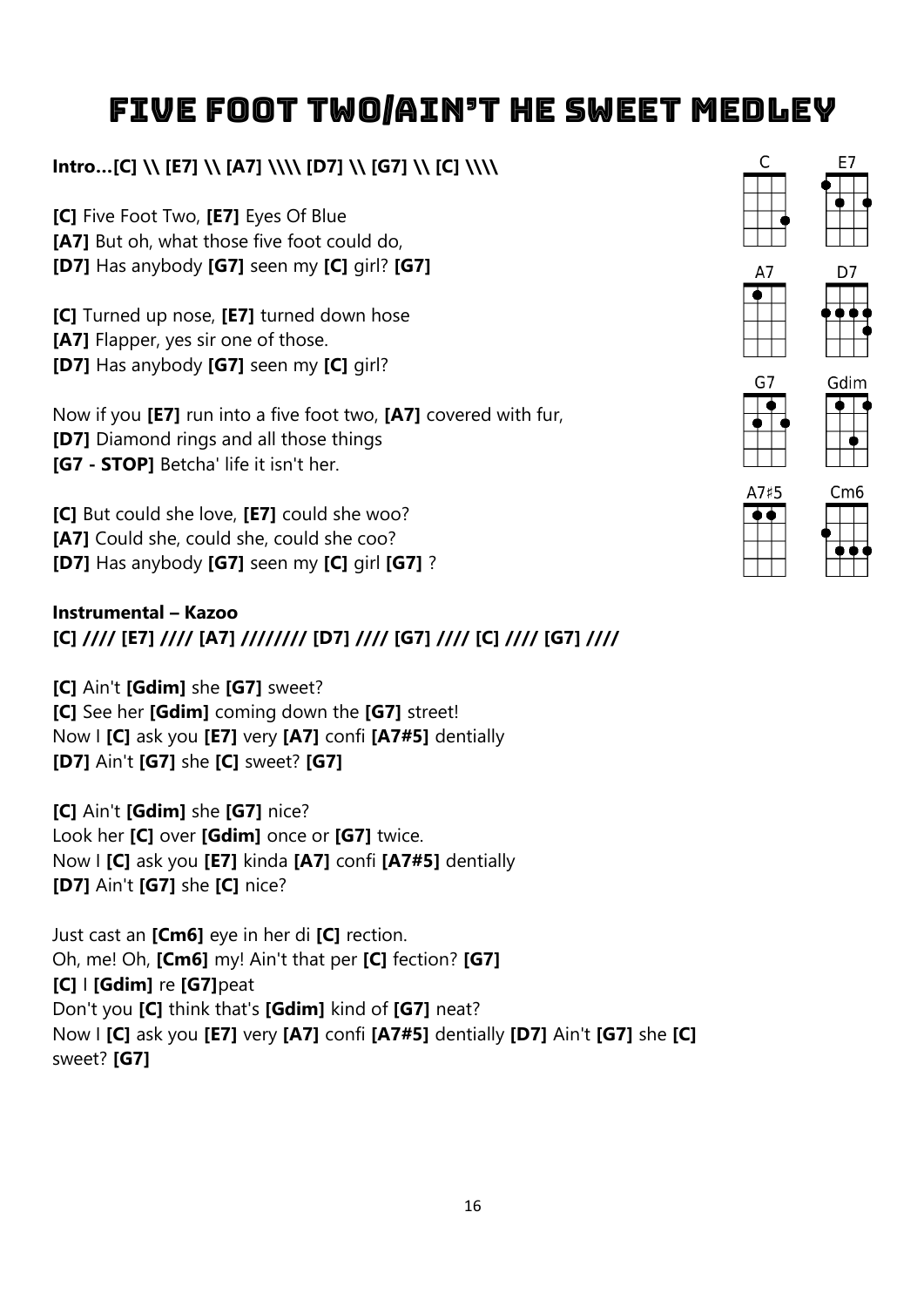# Hello, Hello, Who's Your Ladyfriend?

## **Intro: [G7] //// [C] ////**

**[C]** Hello! Hello! **[G7]** Who's your lady friend ? Who's the little girlie by your **[C]** side ? **[E7]** I've seen you, **[Am]** with a girl or two **[D7]** Oh, Oh, Oh, I **[G7]** am surprised at you ! **[C]** Hello! Hello! **[G7]** Stop your little games Don't you think your ways you ought to **[C]** mend ? It **[A7]** wasn't the girl I saw you with at **[Dm]** Brighton, so **[G7]** Who, who, who's your lady **[C]** friend ?





 $G7$ 









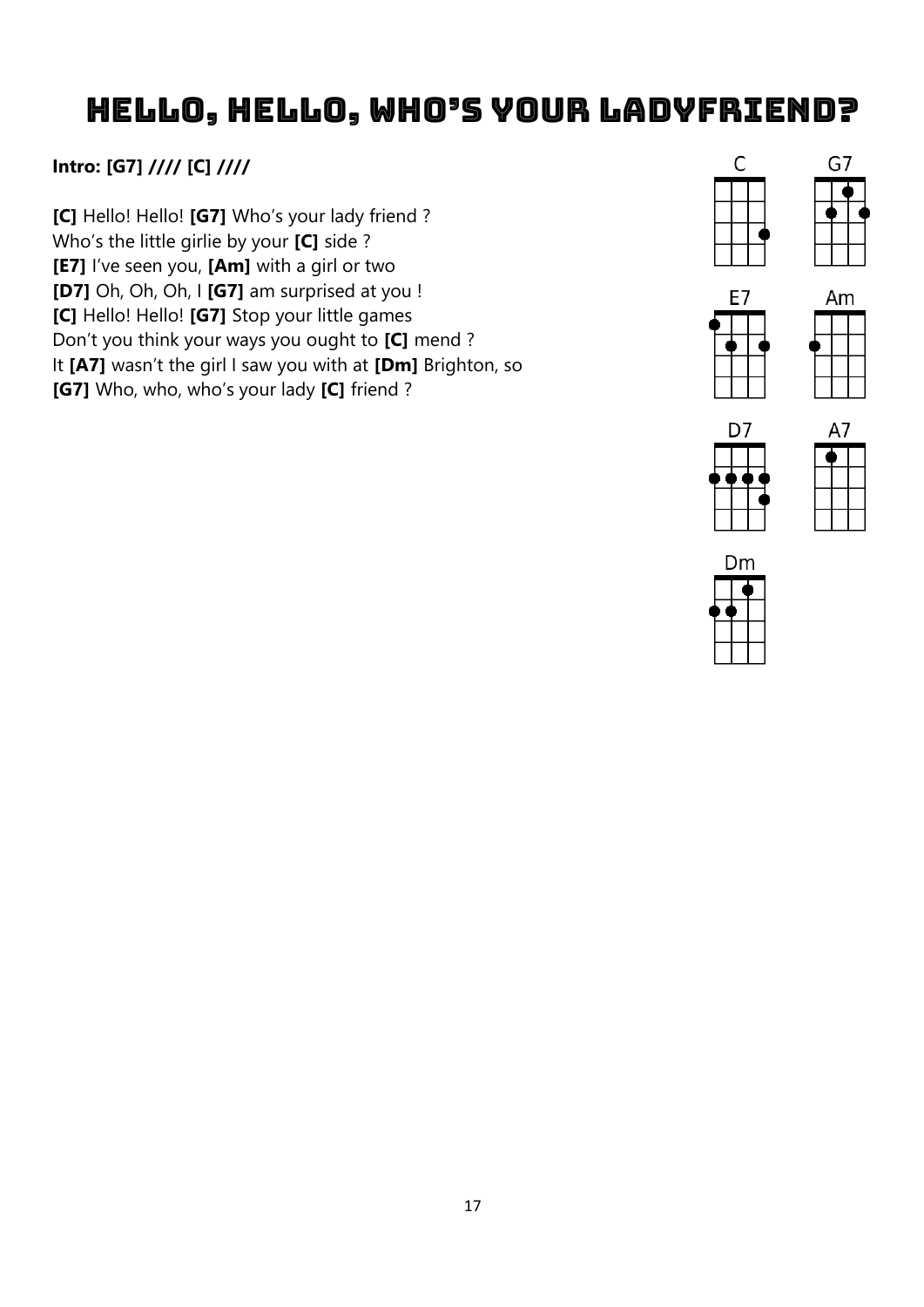# He's Got the Whole World in his Hands

**Intro Pick** 

$$
\frac{\frac{T}{A} + 3 - 3 - 3 - 3 - 3 - 1}{2 - 0}
$$
 [G7] [C]

**Intro:** He's got the **[G7]** whole world in his **[C]** hands

**[C]** He's got the whole world in his hands He's got the **[G7]** whole, wide world in his hands He's got the **[C]** whole world in his hands He's got the **[G7]** whole world in his **[C]** hands

**[c]** he's got the tiny little baby in his hands He's got the **[G7]** tiny little baby in his hands He's got the **[C]** tiny little baby in his hands He's got the **[G7]** whole world in his **[C]** hands

**[C]** He's got you and me, brother in his hands He's got **[G7]** you and me, sister in his hands He's got **[C]** you and me, brother in his hands He's got the **[G7]** whole world in his **[C]** hands

**[C]** he's got everybody here in his hands He's got **[G7]** everybody here in his hands He's got **[C]** everybody here in his hands He's got the **[G7]** whole world in his **[C]** hands

**[C]** He's got the whole world in his hands He's got the **[G7]** whole, wide world in his hands He's got the **[C]** whole world in his hands He's got the **[G7]** whole world in his **[C]** hands

**[C]** He's got the whole world in his hands He's got the **[G7]** whole, wide world in his hands He's got the **[C]** whole world in his hands He's got the **[G7]** whole world in his **[C]** hands **[G7] [C]**

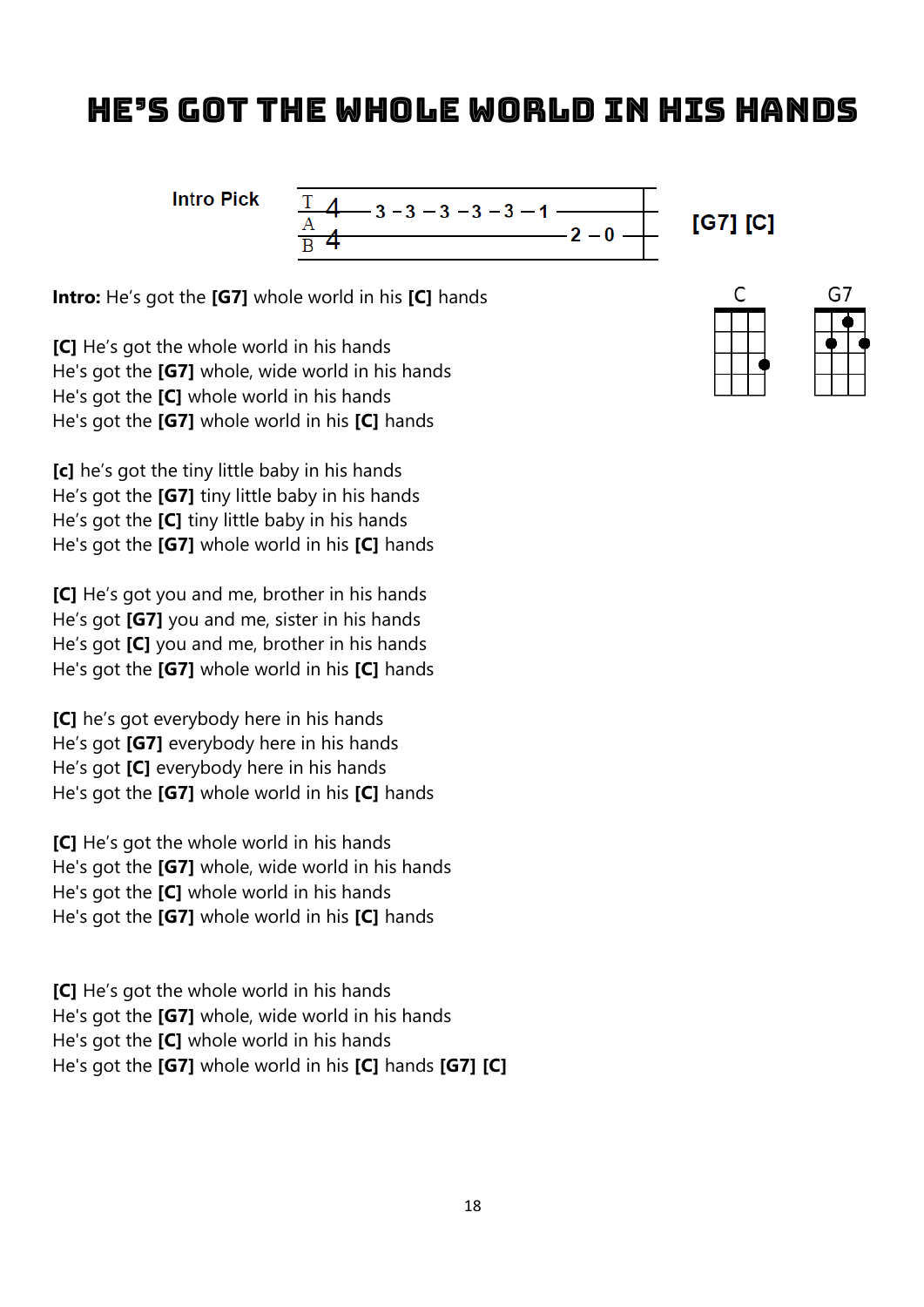# It's a long way to Tipperary

**[C]** Up to mighty London came an Irishman one **[G]** day. **[C]** As the streets are paved with gold **[B7]** Sure, everyone was **[Em]** gay, **[C]** Singing songs of Piccadilly **[B7]** Strand and Leicester **[Em]** Square Till **[E7]** Paddy got **[D]** excited, Then he **[D7]** shouted to them **[G]** there:

### **Chorus:**

It's a **[C]** long way to Tipperary It's a **[F]** long way to **[C]** go. It's a long way to Tipperary To the **[D]** sweetest **[D7]** girl I **[G]** know. **[C]** Goodbye Picca**[C7]**dilly **[F]** Farewell Leicester **[E7]** Square! It's a **[C]** long long way to Tippe**[F]**rary **[C]** But **[D]** my heart's **[G]** right **[C]** there.

**[C]** Paddy wrote a letter to his Irish Molly-**[G]**O, **[C]** Saying, "Should you not receive it, **[B7]** Write and let me **[Em]** know!" **[C]** "If I make mistakes in spelling, Molly, dear," said **[G]** he, "Rem**[E7]**ember, it's the **[D]** pen that's bad, **[D7]** Don't lay the blame on **[G]** me!

#### **Chorus**

**[C]** Molly wrote a neat reply to Irish Paddy-**[G]**O, **[C]** Saying Mike Maloney Wants to **[B7]** marry me, and **[Em]** so **[C]** Leave the Strand and Piccadilly Or you'll be to **[G]** blame, For **[E7]** love has fairly **[D]** drove me silly: **[D7]** Hoping you're the **[G]** same!

### **Chorus (then repeat last 2 lines):**

It's a **[C]** long long way to Tippe**[F]**rary **[C]** But **[D]** my heart's **[G]** right **[C]** there.















לח

19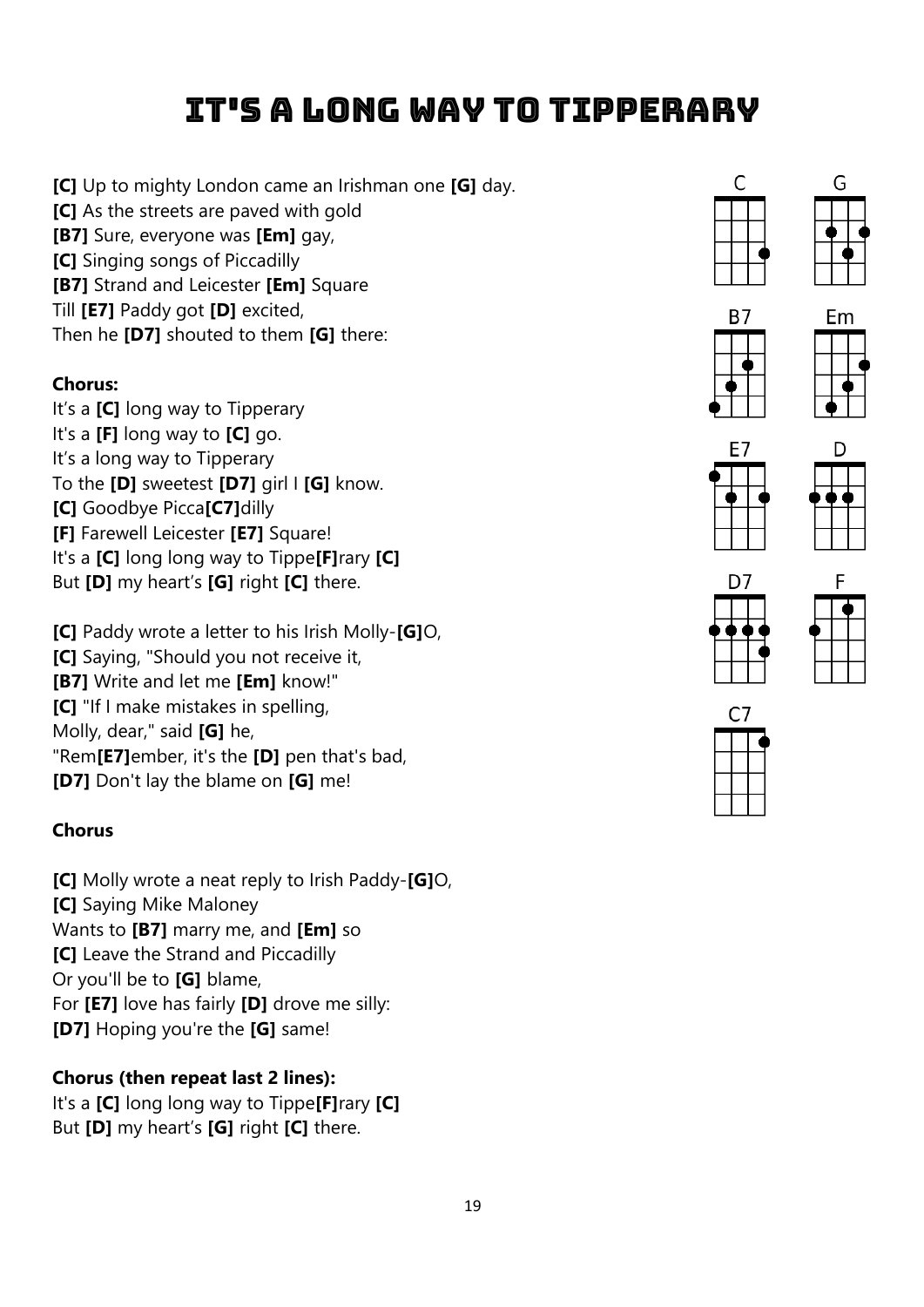# Lambeth Walk

**Intro: [[G7]** doing the Lambeth **[C]** walk. Oi!

### **Boys**

**[C]** Anytime you're Lambeth way. Any **[A7]** evening, **[Dm]** any day, You'll find us all **[G7]** doing the Lambeth **[C]** walk **[G7] [C]** Every little Lambeth gal with her **[A7]** little **[Dm]** Lambeth pal, You'll find 'em all **[G7]** doing the Lambeth **[C]** walk. Oi!

**[D7]** Ev'rything's free and **[Em]** easy, **[D7]** Do as you darn well **[G]** pleasey, **[Em]** Why don't you **[A7]** make your **[G]** way there, **[D7]** go there, **[G7]** stay there. **[C]** Once you get down Lambeth way, any **[A7]** evening, **[Dm]** any day, You'll find yourself **[G7]** doin' the Lambeth **[C]** walk **[G7]** Oi!

### **Girls**

**[C]** Anytime you're Lambeth way. Any **[A7]** evening, **[Dm]** any day, You'll find us all **[G7]** doing the Lambeth **[C]** walk **[G7] [C]** Every little Lambeth gal with her **[A7]** little **[Dm]** Lambeth pal, You'll find 'em all **[G7]** doing the Lambeth **[C]** walk. Oi!

**[D7]** Ev'rything's free and **[Em]** easy, **[D7]** Do as you darn well **[G]** pleasey, **[Em]** Why don't you **[A7]** make your **[G]** way there, **[D7]** go there, **[G7]** stay there. **[C]** Once you get down Lambeth way, any **[A7]** evening, **[Dm]** any day, You'll find yourself **[G7]** doin' the Lambeth **[C]** walk **[G7]** Oi!

### **Instrumental**

**[C]** Once you get down Lambeth way, any **[A7]** evening, **[Dm]** any day, You'll find yourself **[G7]** doin' the Lambeth **[C]** walk **[G7]** Oi! **[C]** Once you get down Lambeth way, any **[A7]** evening, **[Dm]** any day, You'll find yourself **[G7]** doin' the Lambeth **[C]** walk **[G7]** Oi!

## **All**

**[C]** Anytime you're Lambeth way. Any **[A7]** evening, **[Dm]** any day, You'll find us all **[G7]** doing the Lambeth **[C]** walk **[G7] [C]** Every little Lambeth gal with her **[A7]** little **[Dm]** Lambeth pal, You'll find 'em all **[G7]** doing the Lambeth **[C]** walk. Oi!

**[D7]** Ev'rything's free and **[Em]** easy, **[D7]** Do as you darn well **[G]** pleasey, **[Em]** Why don't you **[A7]** make your **[G]** way there, **[D7]** go there, **[G7]** stay there. **[C]** Once you get down Lambeth way, any **[A7]** evening, **[Dm]** any day, You'll find yourself… **[G7]** doin' the Lambeth **[C]** walk **[G7]** Oi!











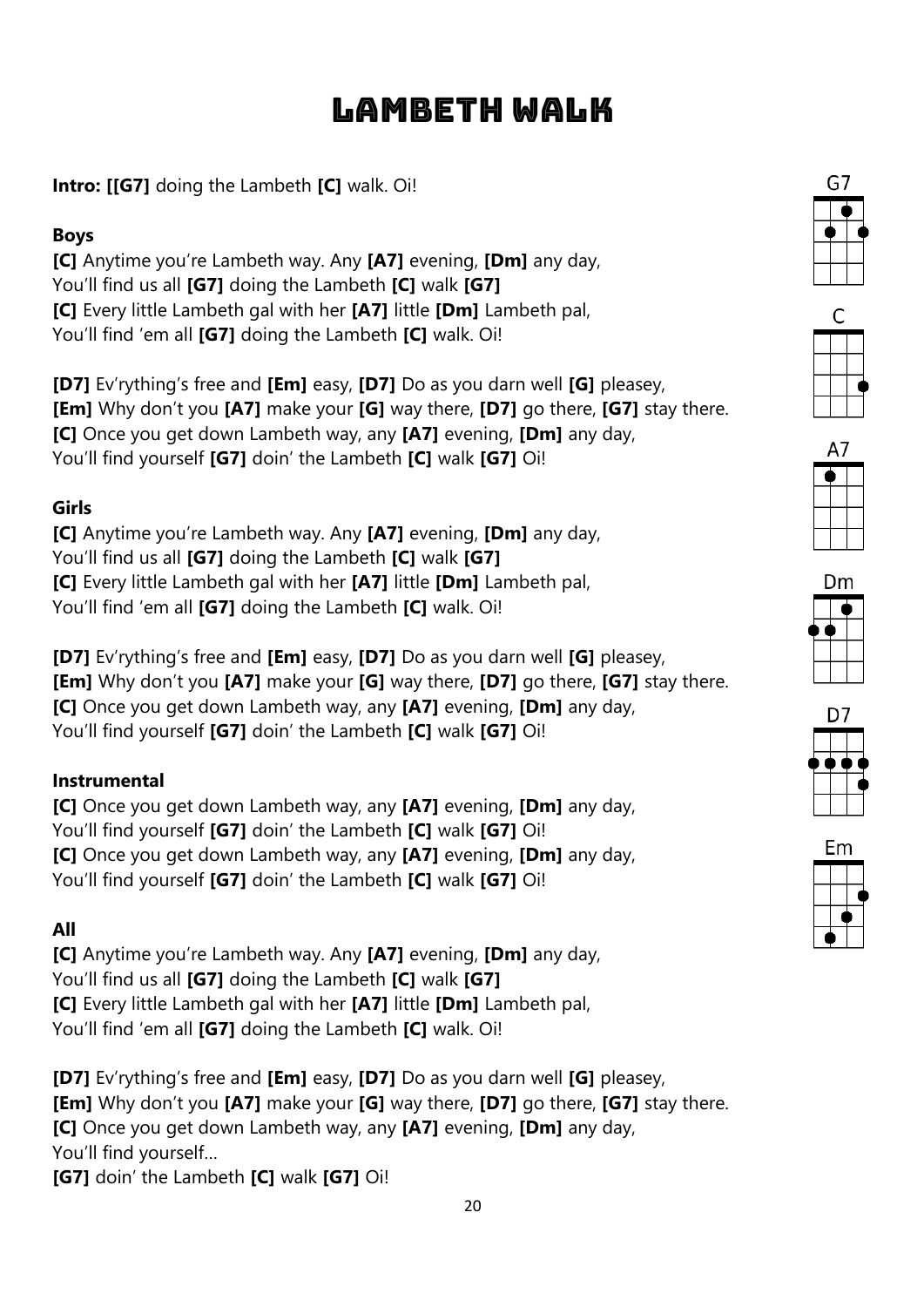# Lilli Marlene

**[C]** Underneath the lamplight **[G7]** By the barrack gate Darling I remember The way you used to **[C]** wait **[C7] [F]** Twas there that you whispered **[C]** tenderly That **[G7]** you loved me And would **[F]** always be My **[Dm7]** Lilli **[G7]** of the **[C]** lamplight My **[G7]** own Lilli Mar**[C]**lene

**[C]** Orders came for sailing **[G7]** Somewhere over there All confined to barracks Was more than I could **[C]** bear **[C7] [F]** I knew you were waiting **[C]** in the street I could **[G7]** hear your feet But **[F]** could not meet My **[Dm7]** Lilli **[G7]** of the **[C]** lamplight My **[G7]** own Lilli Mar**[C]**lene

**[C]** Resting in a billet **[G7]** Just behind the line, Even though we're parted Your lips are close to **[C]** mine **[C7] [F]** You wait where the lantern **[C]** softly gleams Your **[G7]** sweet face seems To **[F]** haunt my dreams My **[Dm7]** Lilli **[G7]** of the **[C]** lamplight My **[G7]** own Lilli Mar**[C]**lene

My **[Dm7]** own **[G7]** Lilli **[C]** Marlene My **[G7]** own Lilli Mar**[C]**lene









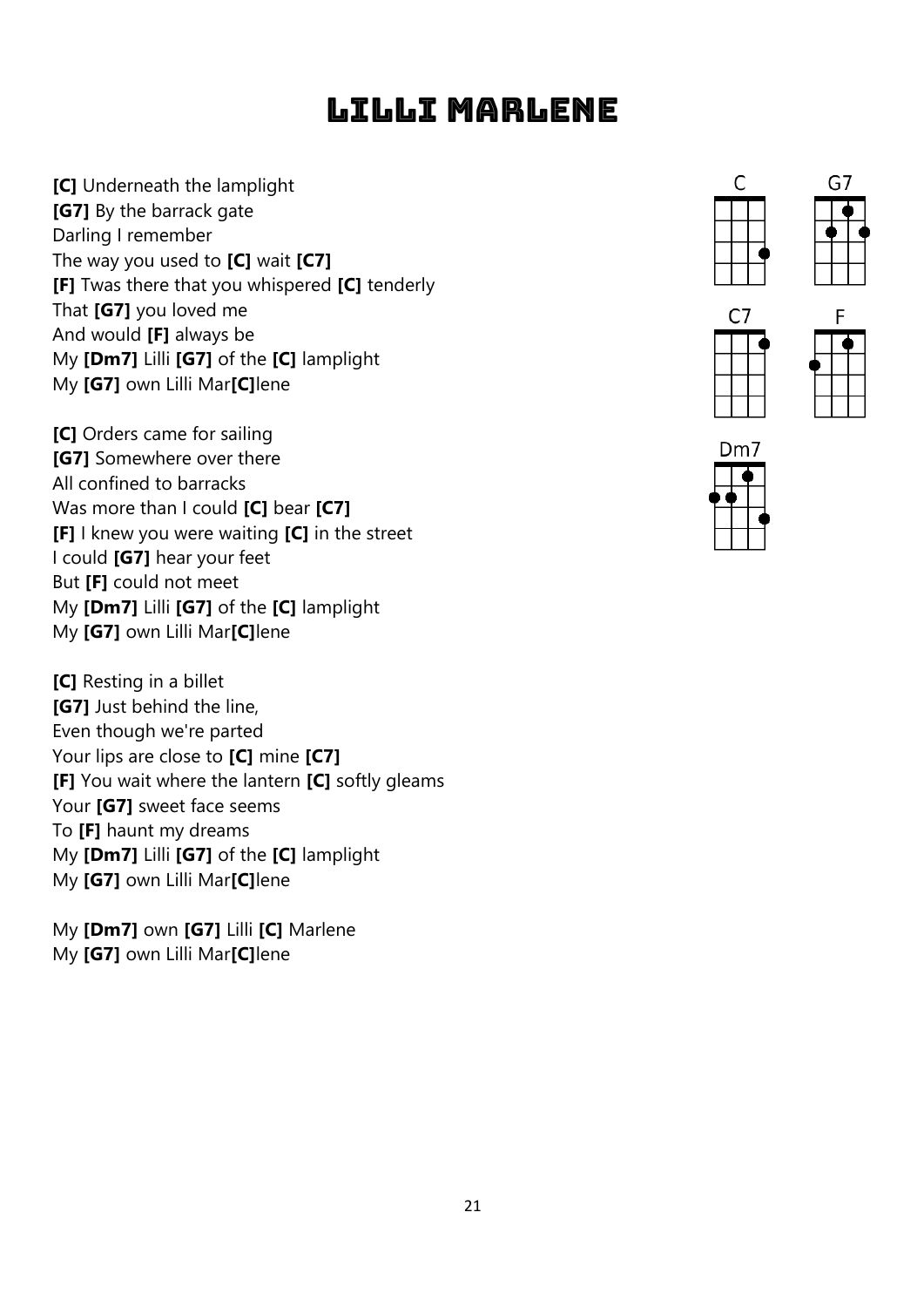# Ma, He's Making Eyes at Me

**[C]** Little Lilly was **[G7]** oh so silly and **[C]**shy And all the **[G7]** fellows knew, she wouldn't **[Am]** bill and coo. **[G7] [C]**Every single night **[G7]** some smart fellow would **[C]** try *(Slow)*To cuddle **[D7]** up to her but she would **[G7]** cry. **[Gdim] [G7]**

### **Chorus 1:**

**[C]** Ma, he's making **[D7]** eyes at me. **[G7]** Ma, he's awful **[C]** nice to me. **[C]** Ma, he's almost **[G7]** breaking my heart **[G7]** I'm beside him. **[C]** Mercy let his **[G7]** conscience guide him **[C]** Ma, he wants to **[D7]** marry me, **[G7]** be my honey **[E7]** bee. **[G7] [C]** Every minute **[G7]** he gets bolder, **[C]** Now he's leaning **[G7]** on my shoulder. **[D]** Ma, he's **[G7]** kissing **[C]** me.**[G7]**

**[C]** Lilly was so good, **[G7]** everybody could **[C]** tell. You'd never **[G7]** see her roam, she'd always **[Am]** stay at home. **[G7] [C]**All the neighbours knew **[G7]** little Lilly too **[C]** well, *(Slow)* For when the **[D7]** boys would call, they'd hear her **[G7]** yell **[Gdim] [G7]**

### **Chorus 2:**

**[C]**Ma, he's making **[D7]** eyes at me. **[G7]** Ma, he's awful **[C]** nice to me. **[C]** Ma, he's almost **[G7]** breaking my heart **[G7]** If you peek in, **[C]** Can't you see I'm **[G7]** gonna weaken **[C]**Ma, he wants to **[D7]** marry me, **[G7]** be my honey **[E7]**bee. **[G7] [C]** Ma, I'm meeting **[G7]** with resistance, **[C]** I shall holler **[G7]**for assistance, **[D]**Ma, he's **[G7]** kissing **[C]** me.

## **Chorus 1:**

**[C]** Ma, he's making **[D7]** eyes at me. **[G7]** Ma, he's awful **[C]** nice to me. **[C]** Ma, he's almost **[G7]** breaking my heart **[G7]** I'm beside him. **[C]** Mercy let his **[G7]** conscience guide him **[C]** Ma, he wants to **[D7]** marry me, **[G7]** be my honey [E7] bee. **[G7] [C]** Every minute **[G7]** he gets bolder, **[C]** Now he's leaning **[G7]** on my shoulder. **[D]** Ma, he's **[G7]** kissing **[C]** me. G7 **[D]** Ma, he's **[G7]** kissing **[C]** me. //// /













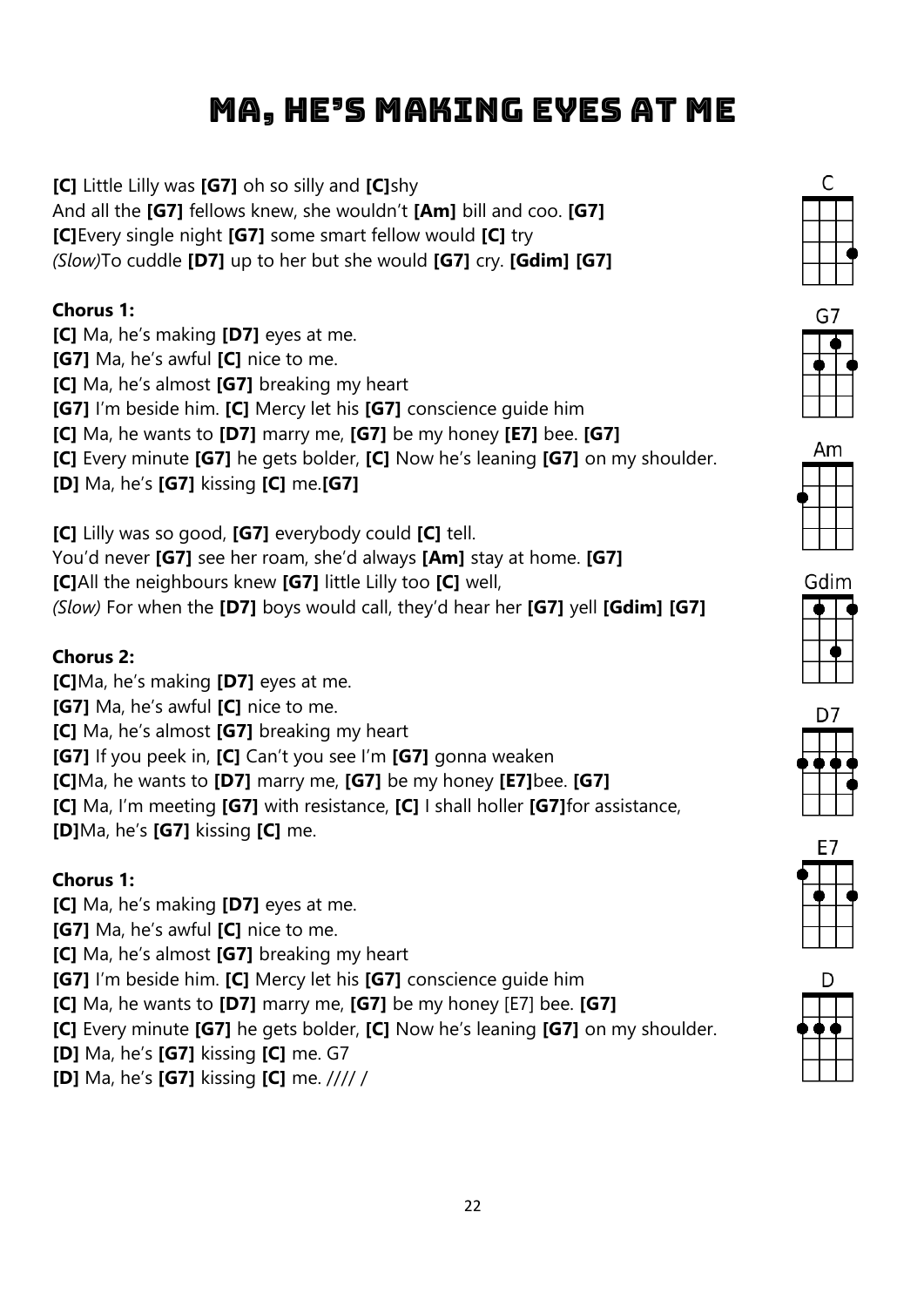# **MACK THE KNIFE**

### **Intro: [C6] [Am] [Dm] [G7] [C6]**

Well the **[C6]** shark has pretty **[Dm]** teeth dear and he **[G7]** keeps them pearly **[C6]** white Just a **[Am]** jack-knife has old Mac **[Dm]** Heath dear and he **[G7]** keeps it out of **[C6]** sight

When the **[C6]** shark bites with his **[Dm]** teeth dear, scarlet **[G7]** billows start to **[C6]** spread Fancy **[Am]** gloves though wears old Mac **[Dm]** Heath dear, so there's **[G7]** never a trace of **[C6]** red.

Sunday **[C6]** morning, on the **[Dm]** sidewalk, lies a **[G7]** body oozing **[C6]** life And someone's **[Am]** creeping round the **[Dm]** corner, could that **[G7]** someone be Mack the **[C6]** Knife?

#### **Instrumental verse (Kazoo)**

From the **[C6]** tug boat on the **[Dm]** river, a **[G7]** cement bag's dropping **[C6]** down The **[Am]** cement's just for the **[Dm]** weight, dear, I bet you **[G7]** Macky is back in **[C6]** town.

Louis **[C6]** Miller disa **[Dm]** ppeared, dear, after **[G7]** drawing all his **[C6]** cash And old Mac **[Am]** Heath spends like a **[Dm]** sailor, did our **[G7]** boy do something **[C6]** rash?

Jenny **[C6]** Diver, Sukey **[Dm]** Tawdry, Lottie **[G7]** Lenya, Sweet Lucy **[C6]** Brown Well, the **[Am]** line forms on the **[Dm]** right girls now that **[G7]** Macky's back in **[C6]** town

#### **Instrumental verse (Kazoo)**

Jenny **[C6]** Diver, Sukey **[Dm]** Tawdry, Lottie **[G7]** Lenya, Sweet Lucy **[C6]** Brown Well, the **[Am]** line forms on the **[Dm]** right girls now that **[G7]** Mackeeee **[G7]**, he's back in **[C]** town

#### **[Spoken] Watch out ole Mackys back**









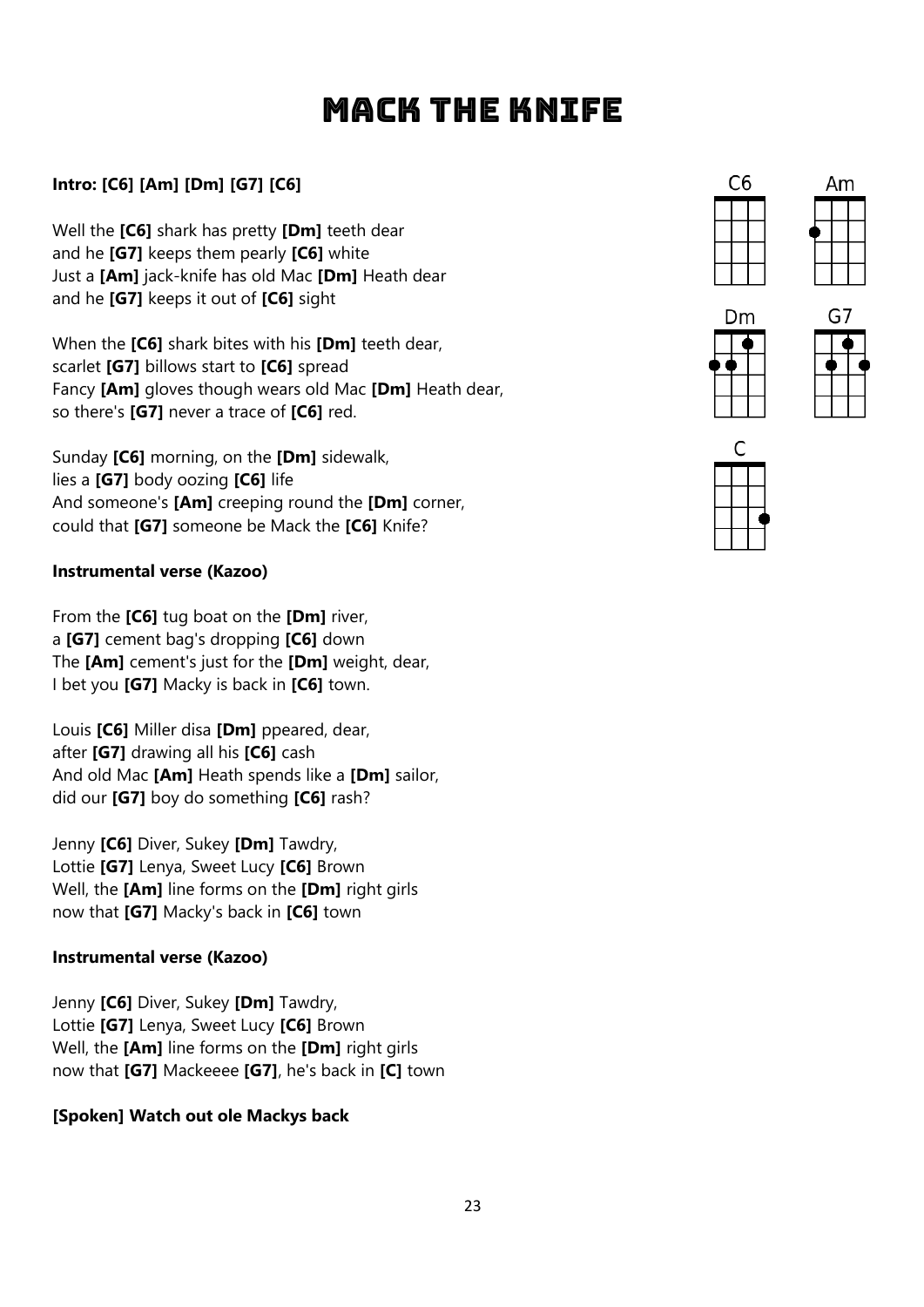# Mademoiselle From Armentieres

**[F]** Mademoiselle from Armentieres**, [C7]** Parlez-vous? Mademoiselle from Armentieres, **[F]** Parlez-vous? Mademoiselle from **[C7]** Armentieres, she **[F]** hadn't been kissed in **[C7]** forty years, **[F]** Hinky, dinky, **[C7]** Parlez-**[F]** vous?

She might have been old for all we knew, **[C7]** Parlez-vous? She might have been old for all we knew, **[F]** Parlez-vous? She might have been old for **[C7]** all we knew, when Na-**[F]**poleon fought at **[C7]** Waterloo, **[F]** Hinky, dinky, **[C7]** Parlez-**[F]** vous?

Oh Madam have you a daughter fair, **[C7]** Parlez-vous? Oh Madam have you a daughter fair, **[F]** Parlez-vous? Oh Madam have you a **[C7]** daughter fair, to **[F]** wash a soldier's' **[C7]** underwear? **[F]** Hinky, dinky, **[C7]** Parlez-**[F]** vous?

The General got the Croix de Guerre, **[C7]** Parlez-vous? The General got the Croix de Guerre, **[F]** Parlez-vous? The General got the **[C7]** Croix de Guerre, the **[F]** son-of-a-gun was **[C7]** never there! **[F]** Hinky, dinky, **[C7]** Parlez-**[F]** vous?

The officers get all the steak, **[C7]** Parlez-vous? The officers get the pie and cake, **[F]** Parlez-vous? The officers get the **[C7]** pie and cake, and **[F]** all we get is a **[C7]** bellyache, **[F]** Hinky, dinky, **[C7]** Parlez-**[F]** vous?

The MPs say they won the war, **[C7]** Parlez-vous? The MPS think they won the war, **[F]** Parlez-vous? The MPS think they **[C7]** won the war, **[F]** standing guard at the **[C7]** café door, **[F]** Hinky, dinky, **[C7]** Parlez-**[F]** vous?

I didn't care what became of me, **[C7]** Parlez-vous? I didn't care what became of me, **[F]** Parlez-vous? I didn't care what be-**[C7]**came of me, so I **[F]** went and joined the [C7] Infantry, **[F]** Hinky, dinky, **[C7]** Parlez-**[F]** vous?

They say they mechanised the war, **[C7]** Parlez-vous? They say they mechanised the war, **[F]** Parlez-vous? They say they mecha-**[C7]**nised the war, so **[F]** what the heck are we **[C7]** fighting for? **[F]** Hinky, dinky, **[C7]** Parlez-**[F]** vous?



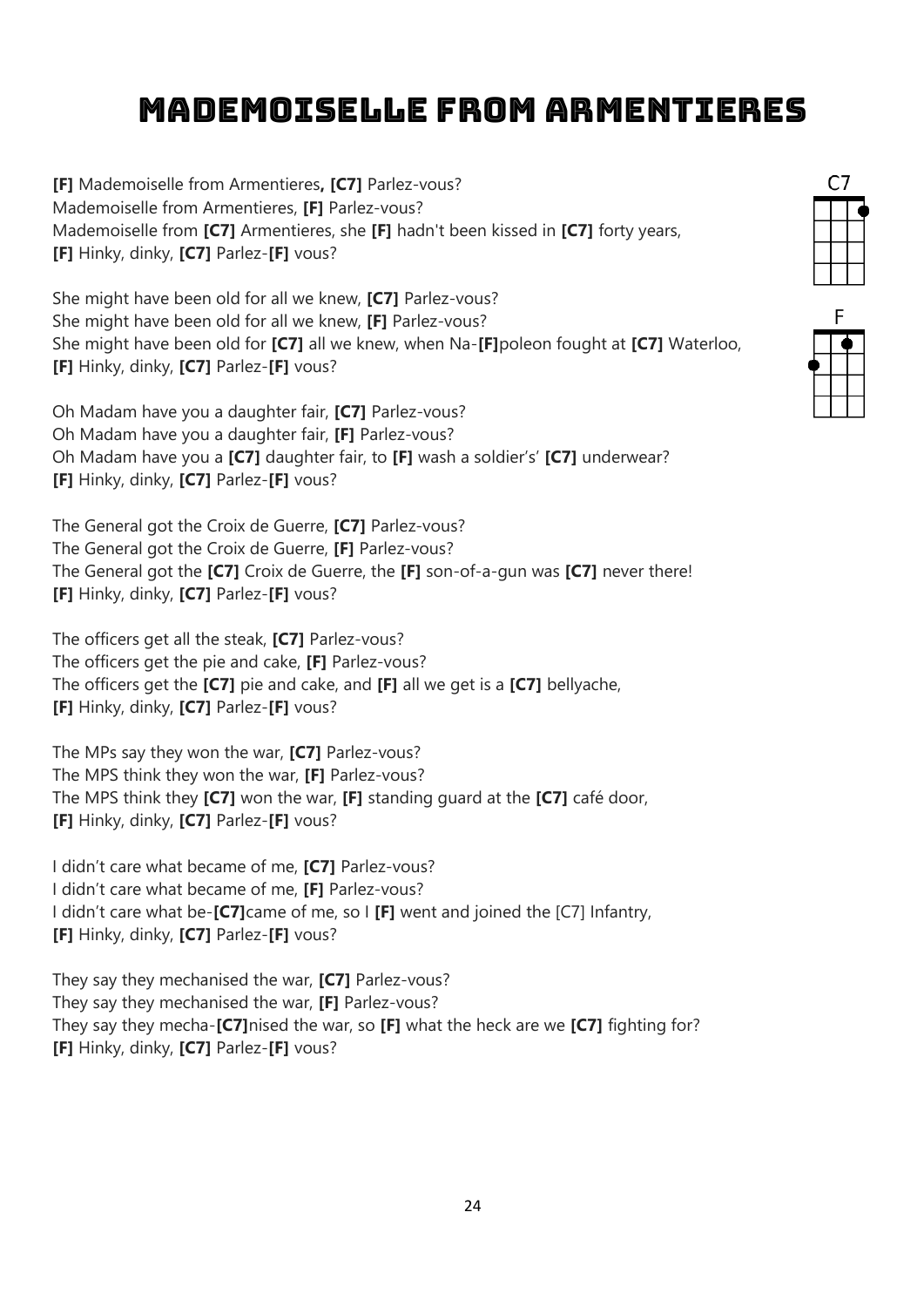# Me and my Gal

## **Intro: [C]** Loveland, for me and my **[F]** gal **[Bb] [F]**

The bells are **[C]** ringing for me and my **[F]** gal The birds are **[C7]** singing for me and my **[F]** gal Everybody's been **[A7]** knowing to a wedding their **[Dm]** going And for weeks they've been **[G7]** sewing every Suzie and **[C]** Sal They're congre **[C]** gating for me and my **[F]** gal The parson's **[C7]** waiting for me and my **[A7]** gal And sometime **[F]** I'm going to build a little home for **[F7]** two for **[Bb]** three or four or **[C#7]** more In **[C7]** Loveland, for me and my **[F]** gal **[Bb] [F]**

The bells are **[C]** ringing for me and my **[F]** gal The birds are **[C7]** singing for me and my **[F]** gal Everybody's been **[A7]** knowing to a wedding their **[Dm]** going And for weeks they've been **[G7]** sewing every Suzie and **[C]** Sal They're conger **[C]** gating for me and my **[F]** gal The parson's **[C7]** waiting for me and my **[A7]** gal And sometime **[F]** I'm going to build a little home for **[F7]** two for **[Bb]** three or four or **[C#7]** more In **[C7]** Loveland, for me and my **[F]** gal **[Bb] [F]**













 $C#7$ 



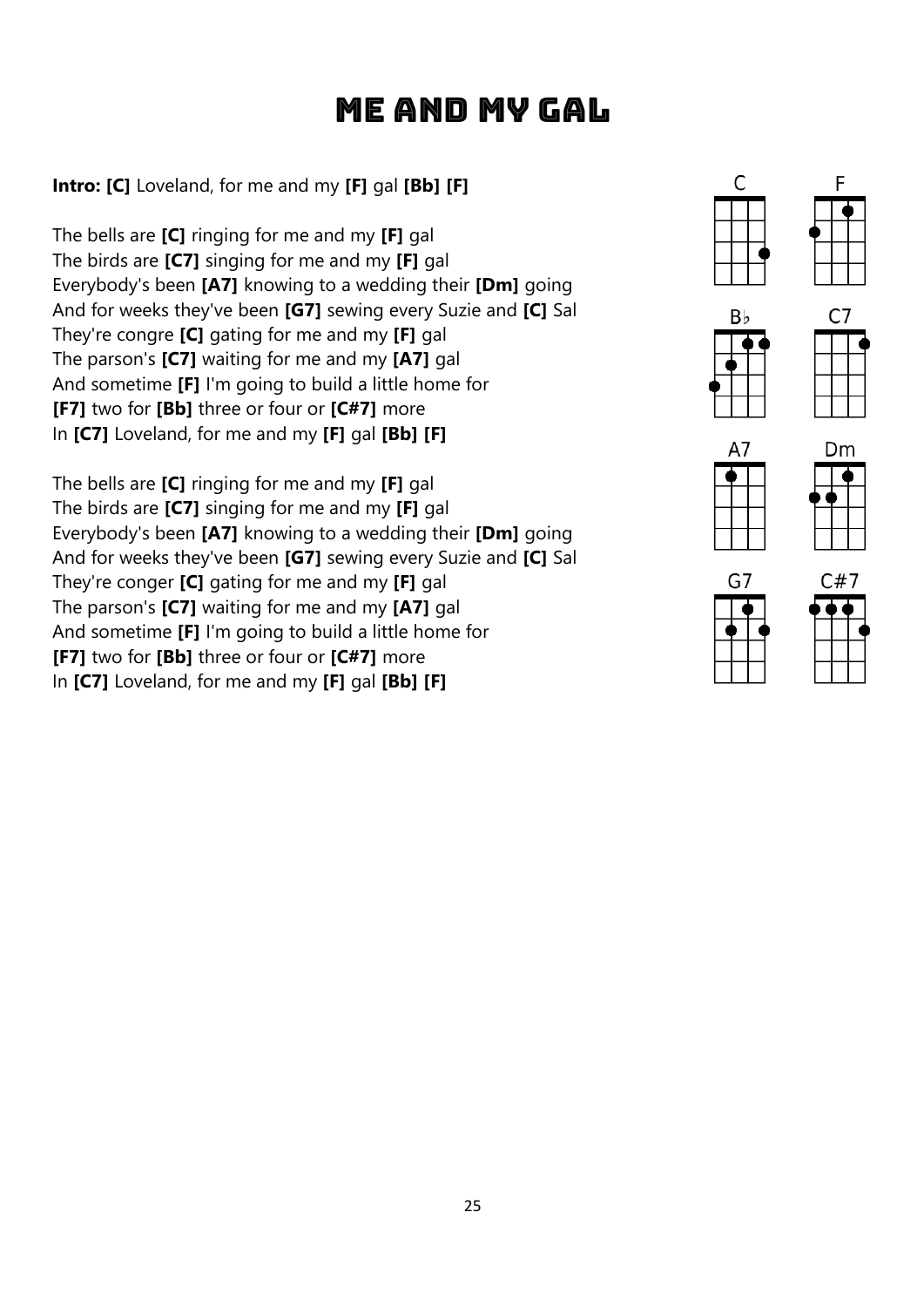# My Old Man Said Follow the Van

**Intro: [C]** can't trust a **[C7]** special like an **[F]** old-time copper When you **[C]** can't find **[G7]** your way **[C]** home

**[C]** My old man said, **[D7]** "Follow the van, An' **[G7]** don't dilly dally on the **[C]** way!" **[E7]** Off went the van with my **[Am]** Home packed in it, **[D7]** I walked behind with me **[G]** old cock **[G7]** linnet.

But I **[C]** dillied and **[G7]** dallied, **[C]** Dallied and **[G7]** dillied, **[C]** Lost the van and **[D7]** Don't know where to **[G7]** roam. Oh, you **[C]** can't trust a **[C7]** special Like an **[F]** old-time copper When you **[C]** can't find **[G7]** your way **[C]** home…

### **[G7] ////**

**[C]** My old man said, **[D7]** "Follow the van, **[G7]** An' don't dilly dally on the **[C]** way!" **[E7]** Off went the van with my **[Am]** Home packed in it, **[D7]** I walked behind with me **[G]** old cock **[G7]** linnet.

But I **[C]** dillied and **[G7]** dallied, **[C]** Dallied and **[G7]** dillied, **[C]** Lost the van and **[D7]** Don't know where to **[G7]** roam. Oh, you **[C]** can't trust a **[C7]** special Like an **[F]** old-time copper When you **[C]** can't find **[G7]** your way **[C]** can't find **[G7]** your way **[C]** can't find **[G7]** your way **[C]** home











Am



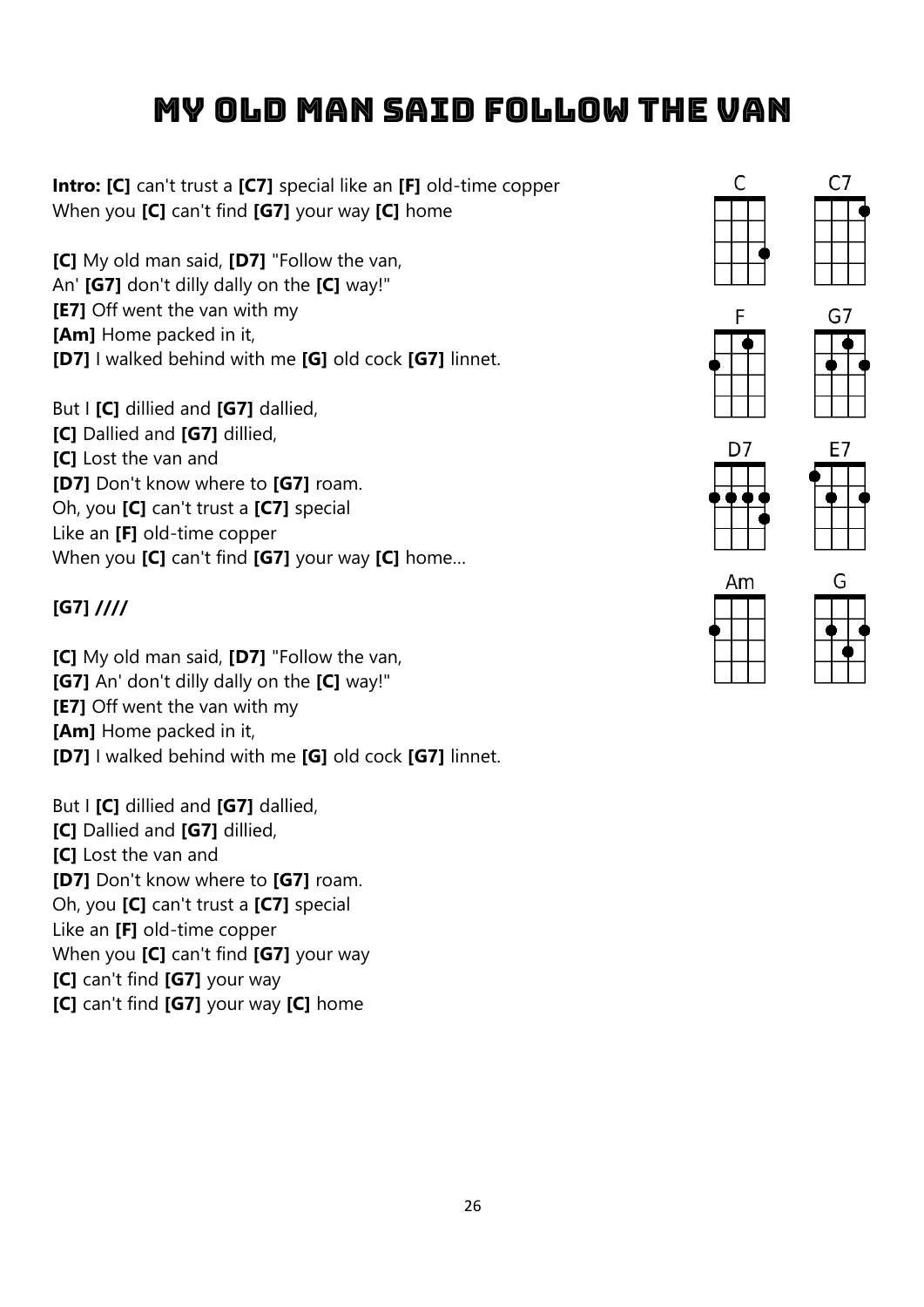# On Mother Kelly's Doorstep

# **Intro: [Dm] \\\\ [G7] \\\\ [C] \\\\ [G7] \\\\**

On Mother Kelly's **[Dm]** door**-[G7]** step, down Paradise **[C]** Row, I'd sit a-long **[G7]** Nellie, she'd sit a-long **[C]** Joe. She'd got a little **[Am]** hole in her frock, A **[Em]** hole in her shoe A **[F]** hole in her sock, where her **[C]** toe peeped through, But **[G7]** Nellie was the **[D7]** smartest down our **[G7]** alley.

On Mother Kelly's **[Dm]** door-**[G7]** step, I'm wondering **[C]** now, If little girl **[G7]** Nellie, remembers **[C]** Joe, **[F]** her **[C]** beau, And does she **[F]** love him **[Em]** like she **[C]** used **[Am]** to, On Mother Kelly's **[Dm]** door-**[G7]** step, down Paradise **[C\\]** Row **[F\\] [C\]**















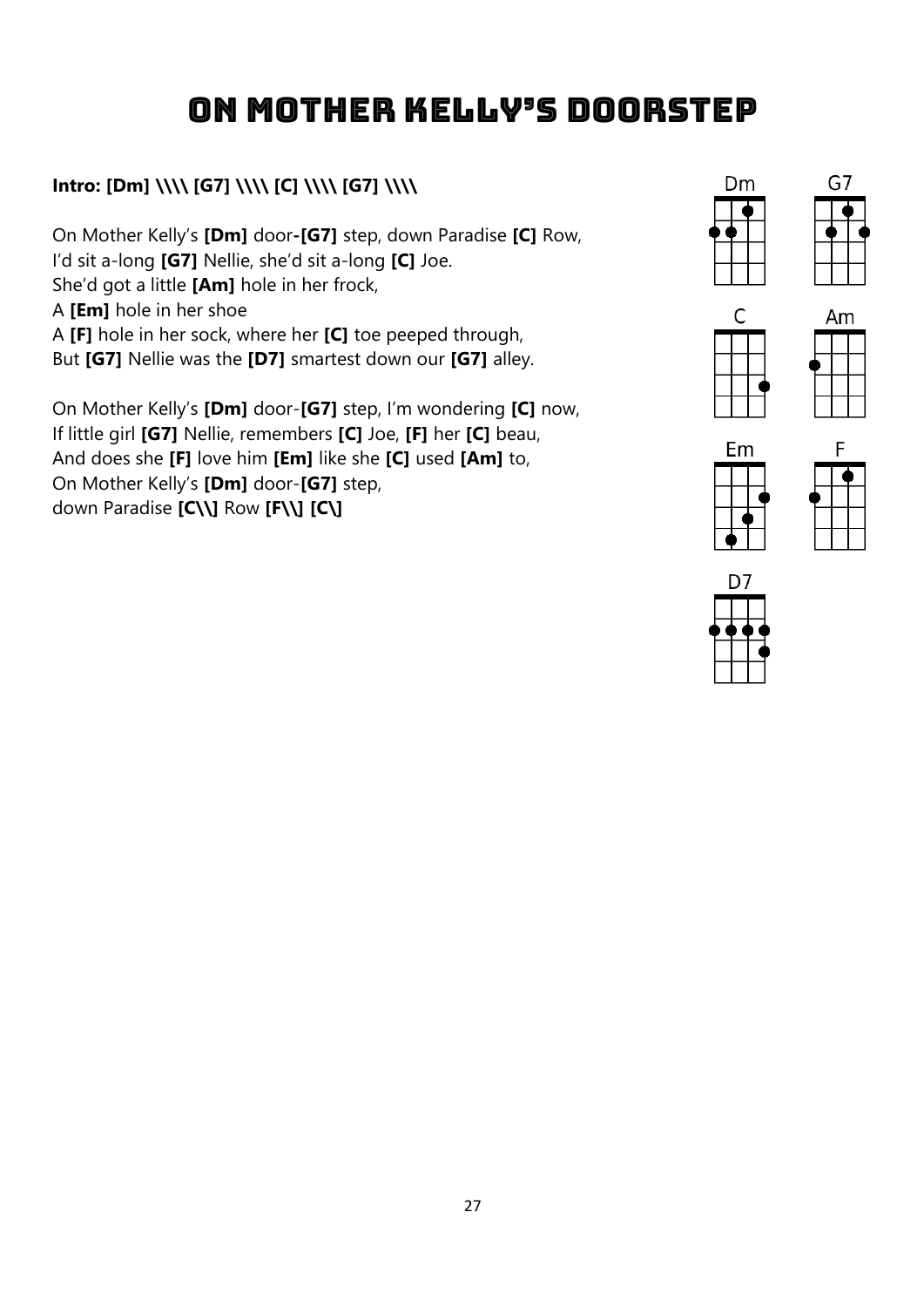# PACK UP YOUR TROUBLES

### **Intro: [G] [D] [G] [D]**

**[G]** Private Perks is a **[C]** funny little **[G]** codger With a **[Em]** smile, a **[D]** funny **[G]** smile. **[B7]** Five feet none, He's an **[Em]** artful little dodger, With a **[A]** smile, **[A7]** a sunny **[D]** smile. **[Gm]** Flush or broke, he'll **[F]** have his little **[Bb]** joke, **[A]** He can't **[A7]** be sup**[D]**pressed. **[D7]** All the **[B7]** other **[Em]** fellows have to **[G]** grin, When he **[A]** gets this **[A7]** off his **[D]** chest, Hi!

#### **Chorus:**

**[G]** Pack up your troubles in your old kit bag, and **[C]** smile, smile, **[G]** smile, **[G]** While you've a Lucifer to light **[B7]** your **[Em]** fag, **[A]** smile, boys, **[A7]** that's the **[D]** style. **[G]** What's the use of **[D]** worrying? It **[C]** never **[G]** was worth **[D]**while, **[D7]** so, **[G]** Pack up your troubles in your old kit **[C]** bag, and **[G]** smile, **[D]** smile, **[G]** smile.

#### **[G] [D] [G] [D]**

**[G]** Private Perks went a-**[C]**marching into **[G]** Flanders, With a **[Em]** smile, a **[D]** funny **[G]** smile. **[B7]** He was lov'd by the **[Em]** privates and commanders With a **[A]** smile, **[A7]** a sunny **[D]** smile. **[Gm]** When a throng of **[F]** Germans came **[Bb]** along, **[A]** With a **[A7]** mighty **[D]** swing, **[D7]** Perks yell'd **[B7]** out, "This **[Em]** little bunch is **[G]** mine! Keep your **[A]** heads down **[A7]** boys and **[D]** sing", Hi!

#### **Chorus**

**[G]** Private Perks he **[C]** came back from Bosche **[G]** shooting, With a **[Em]** smile, a **[D]** funny **[G]** smile. **[B7]** Round his home he then **[Em]** set about recruiting, With a **[A]** smile, **[A7]** a sunny **[D]** smile. **[Gm]** He told all his **[F]** pals, the short, **[Bb]** the tall, **[A]** What a **[A7]** time he'd **[D]** had, **[D7]** And as **[B7]** each **[Em]** enlisted like a **[G]** man, Private **[A]** Perks said **[A7]** "Now my **[D]** lad," Hi!

#### **Chorus**























28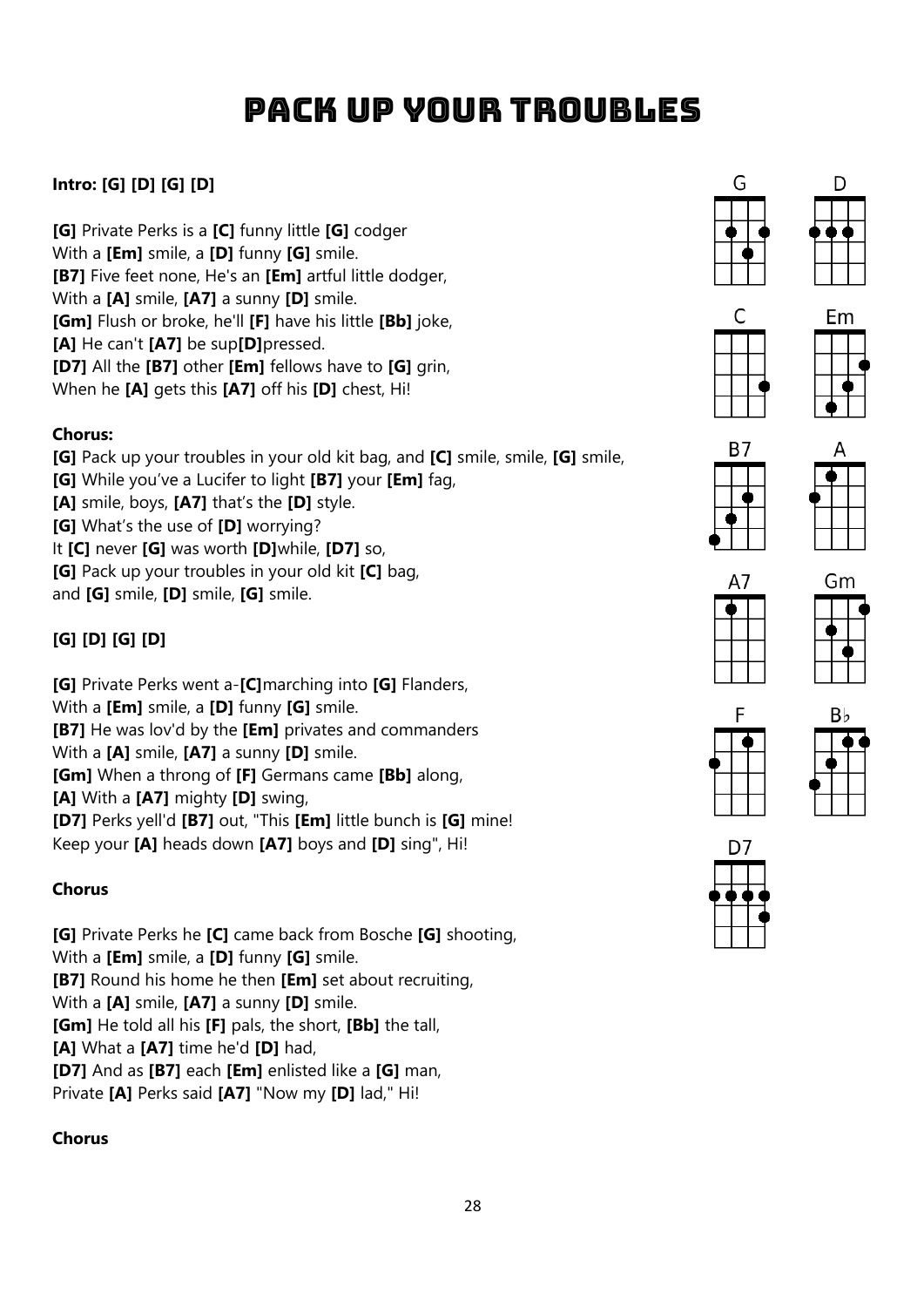# Red Red Robin

**Intro: [C]** red, red robin comes **[G7]** bob, bob, bobbin' **[C]** along

When the **[C]** red, red robin comes **[G7]** bob, bob, bobbin' **[C]** along, along There'll be no more sobbin' when **[G7]** he starts throbbin' his **[C]** old sweet **[C7]** song

**[F]** Wake up, wake up you sleepy head **[C]** Get up, get up get out of bed **[D7]** Cheer up, cheer up the sun is red **[G]** Live, **[Gdim]** love, **[Dm]** laugh and be **[G7]** happy

**[C]** What if I were blue, **[G7]** now I'm walking through, **[C]** fields of flowers Rain may glisten but **[G7]** still I listen for **[C]** hours and **[Caug]** hours **[F]** I'm just a kid again **[Fm6]** doing what I did again, **[C]** singing a **[Am]** song When the **[C]** red, red robin comes **[G7]** bob, bob, bobbin' **[C]** along

When the **[C]** red, red robin comes **[G7]** bob, bob, bobbin' **[C]** along, along There'll be no more sobbin' when **[G7]** he starts throbbin' his **[C]** old sweet **[C7]** song

**[F]** Wake up, wake up you sleepy head **[C]** Get up, get up get out of bed **[D7]** Cheer up, cheer up the sun is red **[G]** Live, **[Gdim]** love, **[Dm]** laugh and be **[G7]** happy

**[C]** What if I were blue, **[G7]** now I'm walking through, **[C]** fields of flowers Rain may glisten but **[G7]** still I listen for **[C]** hours and **[Caug]** hours **[F]** I'm just a kid again **[Fm6]** doing what I did again, **[C]** singing a **[Am]** song When the **[C]** red, red robin comes **[G7]** bob, bob, bobbin' The **[C]** red, red robin comes **[F]** bob, bob, bobbin' When the **[C]** red, red robin comes **[G7]** bob, bob, bobbin' **[C]** along













| Gdim |  |  |  |  |  |  |  |
|------|--|--|--|--|--|--|--|
|      |  |  |  |  |  |  |  |
|      |  |  |  |  |  |  |  |
|      |  |  |  |  |  |  |  |
|      |  |  |  |  |  |  |  |

| ۱m<br>IJ |  |  |  |  |
|----------|--|--|--|--|
|          |  |  |  |  |
|          |  |  |  |  |
|          |  |  |  |  |
|          |  |  |  |  |





|  | I | ı |
|--|---|---|
|  |   |   |
|  |   |   |
|  |   |   |
|  |   |   |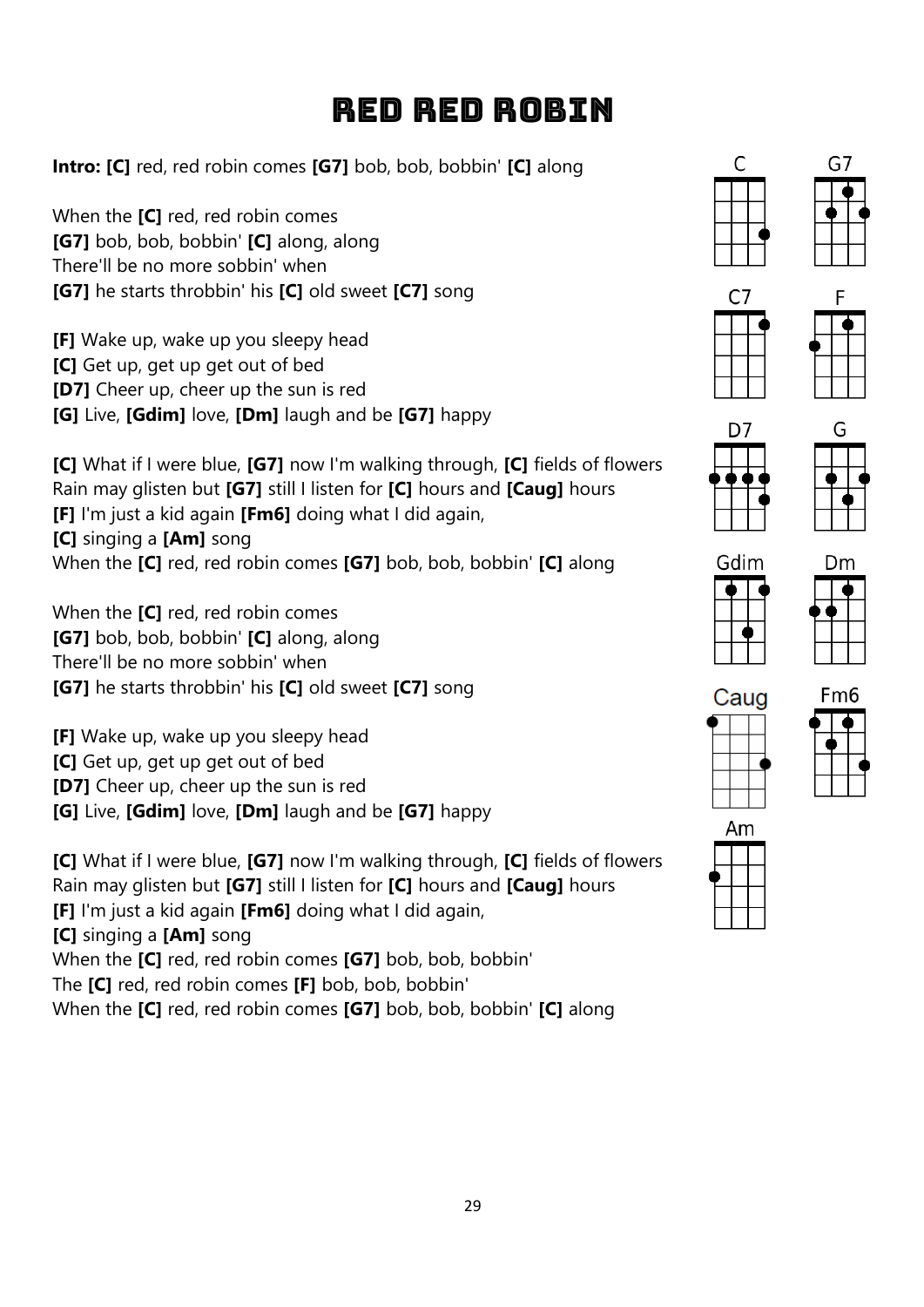# Sentimental Journey

# **I***ntro:* **[A]** Gotta take that **[D7]** sentimental journey **[A]** sentimental **[E7]** journey **[A]**

**[A]** Gonna take a sentimental journey. Gonna set my **[E7]** heart at ease. **[A]** Gonna make a **[D7]** sentimental journey, **[A]** to renew old **[E7]** memo**[A]**ries

**[A]** Got my bags, got my reservations, Spent each dime I **[E7]** could afford. **[A]** Like a child in **[D7]** wild anticipation **[A]** I long to hear that, **[E7]** "All A**[A]**board!"

**[D]** Seven, that's the time we leave at **[A]** seven I'll be waitin' up at **[B7]** heaven, Countin' every mile of **[E7]** railroad **[Bm7]** track, that **[Gdim]** takes me **[E7]** back.

**[A]** Never thought my heart could be so yearny. Why did I de- **[E7]**-cide to road? **[A]** Gotta take that **[D7]** sentimental journey, **[A]** Sentimental **[E7]** journey **[A]** home. (*single strum to finish*) **Repeat song**











|  | Gdim |  |
|--|------|--|
|  |      |  |
|  |      |  |
|  |      |  |
|  |      |  |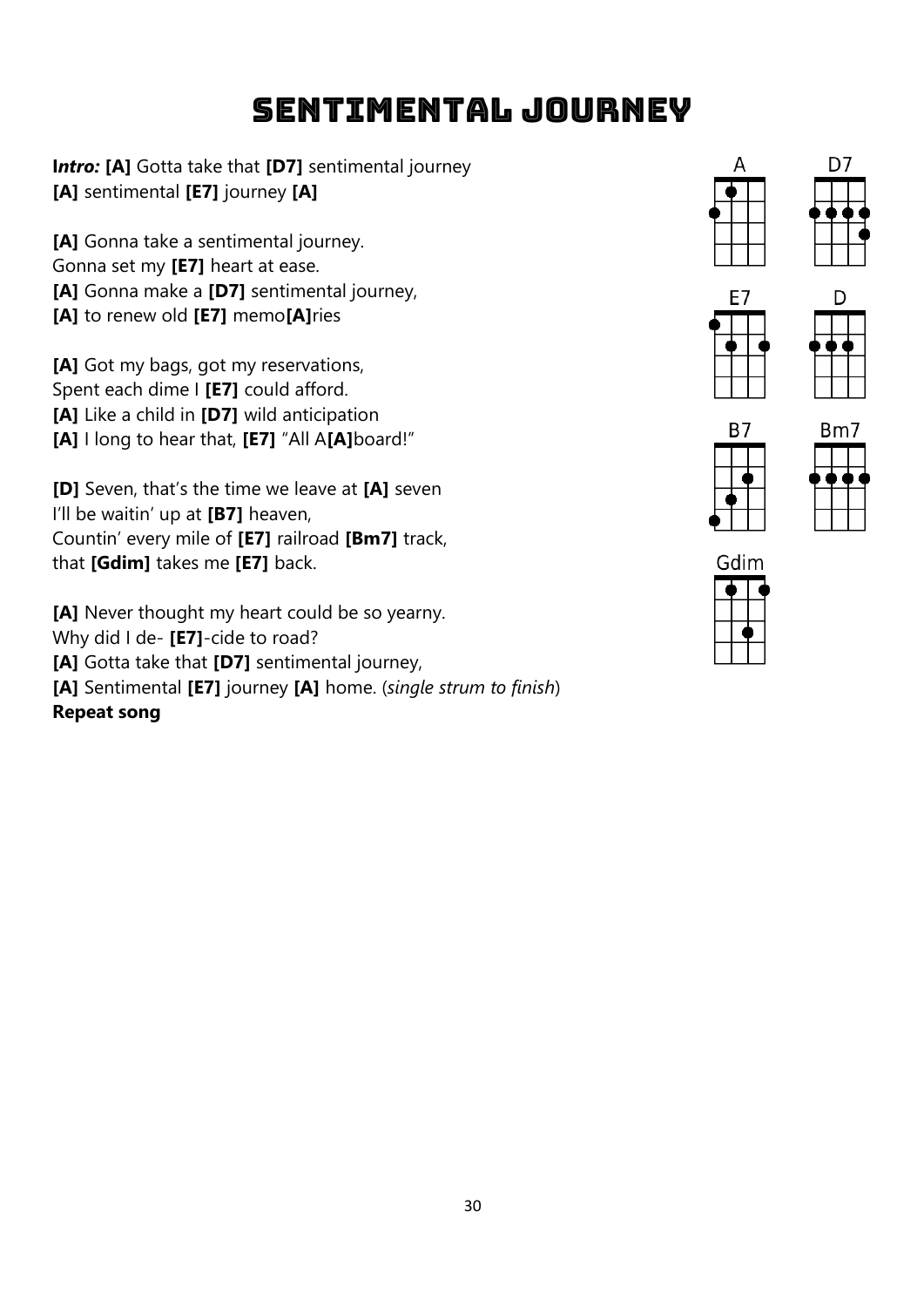# SIDE BY SIDE

Oh, we **[C]** ain't got a barrel of **[F]** mon-**[C]** ey, Maybe we're ragged and **[F]** fun-**[C]-**ny But we'll **[F]** travel along, **[C]** Singing a **[A7]** song **[D7]** Side **[G7]** by **[C]** side

**[C]** Don't know what's comin' **[F]** to-**[C]**-morrow Maybe it's trouble and **[F]** sor-**[C]**-row But we'll **[F]** travel the **r**oad, **[C]** Sharing our **[A7]** load **[D7]** Side **[G7]** by **[C]** side

**[E7]** Through all kinds of weather **[A7]** What if the sky should fall? Just as **[D7]** long as we're together, **[G7]** It doesn't matter at all

When they've **[C]** all had their quarrels and **[F]** par-**[C]-**ted We'll be the same as we **[F]** star-**[C]-**ted Just **[F]** travelling along, **[C]** Singing a **[A7]** song **[D7]**  Side **[G7]** by **[C]** side

### **Instrumental (First Verse - Kazoo)**

Every **[C]** time that I started to **[F]** tra-**[C]-**vel And when I'm hitting the **[F]** gra-**[C]-**vel There's **[F]** one pal who'll be, **[C]** Always with **[A7]** me **[D7]** Side **[G7]** by **[C]** side

Now it **[C]** isn't a gal or a **[F]** fel-**[C]-**ler But I'm all ready to **[F]** tell **[C]** yer That **[F]** things are okay, **[C]** Just as long as we **[A7]** stay **[D7]** Side **[G7]** by **[C]** side

**[E7]** Other pals may shake me **[A7]** When my money's all gone But this **[D7]** pal will make me **[G7]** Keep carrying on

And when **[C]** I see trouble a **[F]** com-**[C]**-in' On my uke I'll start **[F]** strum-**[C]-**ming And **[F]** that's how we lose, **[C]** All of the **[A7]** blues, **[D7]** Side **[G7]** by **[C]** side! And **[F]** that's how we lose, **[C]** All of the **[A7]** blues, **[D7]** Side…… **[G7]** by…… **[C]** side! **[G7] [C]**





D7





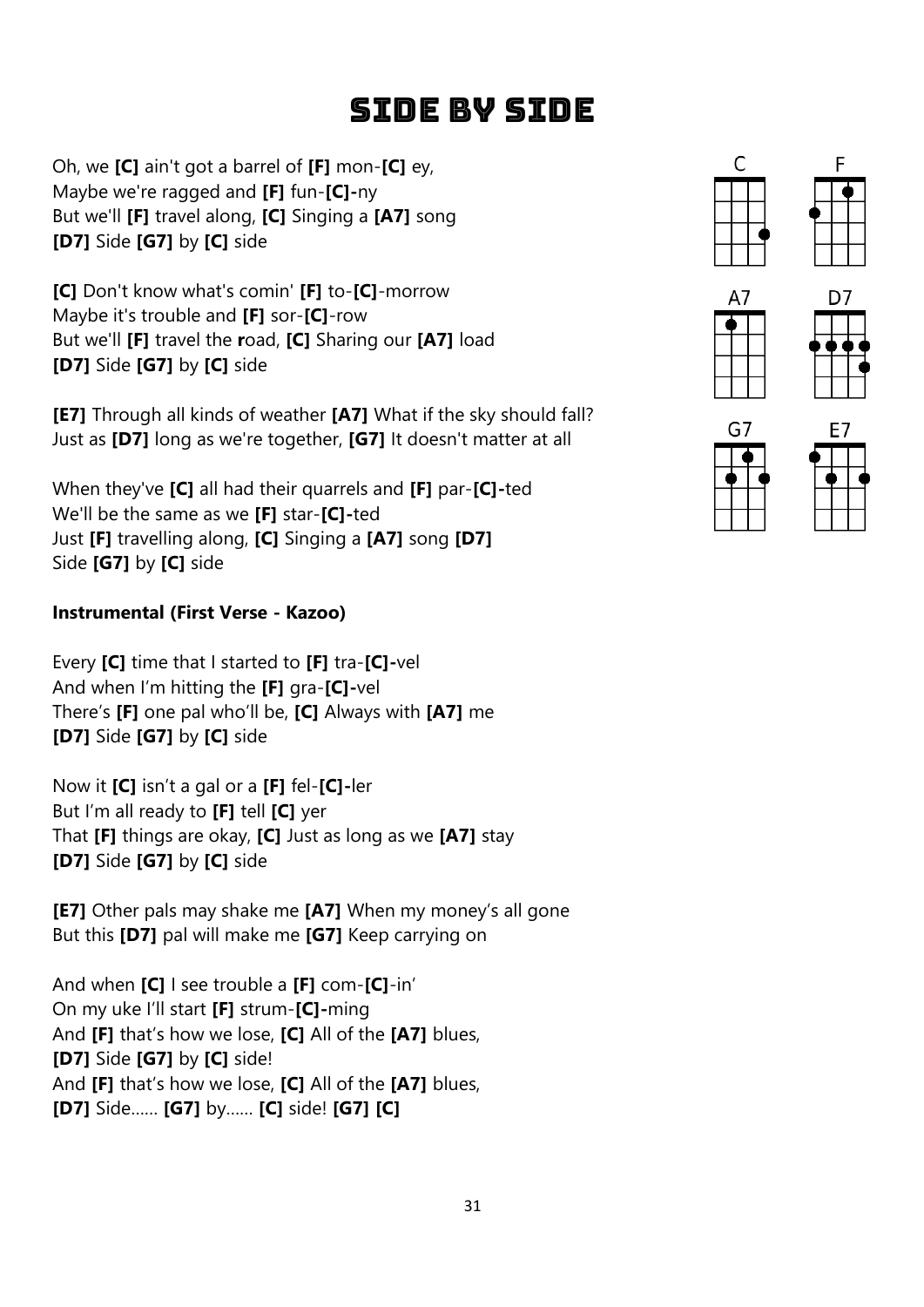# **SUMMERTIME**

### **Intro:**

Summer **[Am]** time... **[E7]** and the livin' is **[Am]** easy. Fish are **[Dm]** jumpin'... and the cotton is **[E7]** high. **[B7] [E7]** Your daddy's **[Am]** rich... and your **[E7]** mamma's good **[Am]** lookin', So **[C]** hush little **[Am]** baby, **[E7]** don't you **[Am]** cry.

**[Am]** One of these mornings, **[E7]** You're going to rise up **[Am]** singing. Then you'll **[Dm]** spread your wings, And you'll take to the **[E7]** sky **[B7] [E7]** But till **[Am]** that morning, **[E7]** There's a' nothing can **[Am]** harm you, With **[C]** daddy and **[Am]** mamma **[E7]** Standing **[Am]** by. Summer **[Am]** time... **[E7]** and the livin' is **[Am]** easy. Fish are **[Dm]** jumpin'... and the cotton is **[E7]** high. **[B7] [E7]** Your daddy's **[Am]** rich... and your **[E7]** mamma's good **[Am]** lookin', So **[C]** hush little **[Am]** baby, **[E7]** don't you **[Am]** cry.

**[Am]** One of these mornings, **[E7]** You're going to rise up **[Am]** singing. Then you'll **[Dm]** spread your wings, And you'll take to the **[E7]** sky **[B7] [E7]** But till **[Am]** that morning, **[E7]** There's a' nothing can **[Am]** harm you, With **[C]** daddy and **[Am]** mamma **[E7]** Standing **[Am]** by With **[C]** daddy and **[Am]** mamma **[E7]** Standing **[Am]** by **[E7] [Am]**







F7

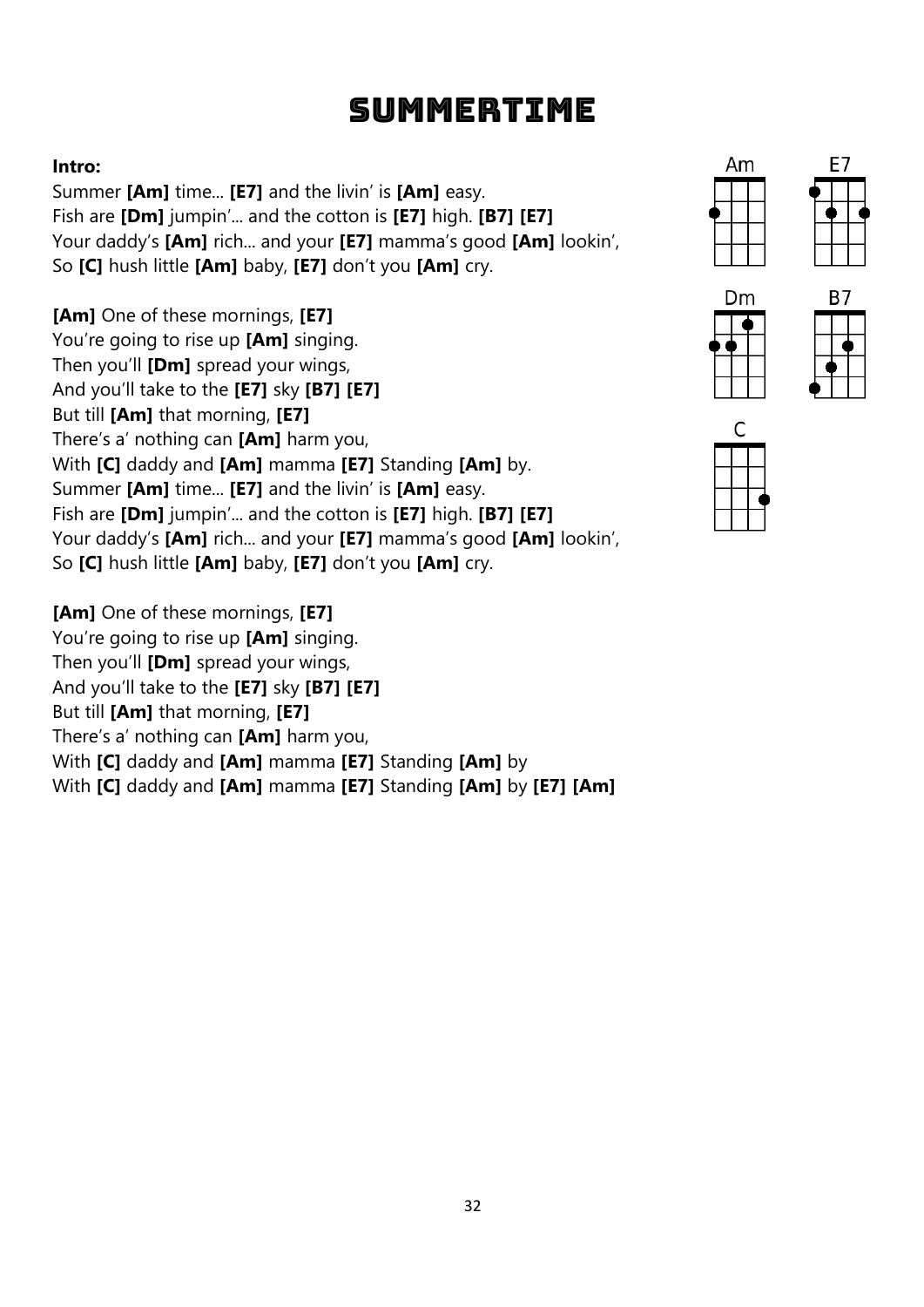# Sweet Georgia Brown

## **Intro [D7] [G7] [C7] [F] [A7]**

**[D7]** No gal made has got a shade on Sweet Georgia Brown. **[G7]** Two left feet, but oh, so neat has Sweet Georgia Brown. **[C7]** They all sigh and wanna die for Sweet Georgia Brown, I'll tell you just **[F]** why, You know I don't **[A7]** lie (not much!)

**[D7]** It's been said she knocks 'em dead when she lands in town. **[G7]** Since she came why it's a shame how she's cooled 'em down. **[Dm]** Fellas **[A7]** she can't get Must be **[Dm]** fellas **[A7]** she ain't met.

**[F]** Georgia claimed her, **[D7]** Georgia named her, **[G7]** Sweet **[C7]** Georgia **[F]** Brown.

**[D7]** No gal made has got a shade on Sweet Georgia Brown. **[G7]** Two left feet, but oh, so neat has Sweet Georgia Brown. **[C7]** They all sigh and wanna die for Sweet Georgia Brown, I'll tell you just **[F]** why, You know I don't **[A7]** lie (not much!)

**[D7]** All those tips the porter slips to Sweet Georgia Brown **[G7]** They buy clothes at fashion shows for one dollar down. **[Dm]** Fellas, **[A7]** tip your hats. **[Dm]** Oh boy, ain't **[A7]** she the cats?

**[F]** Who's that mister, **[D7]** t'ain't her sister, It's **[G7]** Sweet **[C7]** Georgia **[F]** Brown.

#### **Instrumental as Verse 1 and 2**

**[F]** Georgia claimed her, **[D7]** Georgia named her, **[G7]** Sweet **[C7]** Georgia **[F]** Brown.









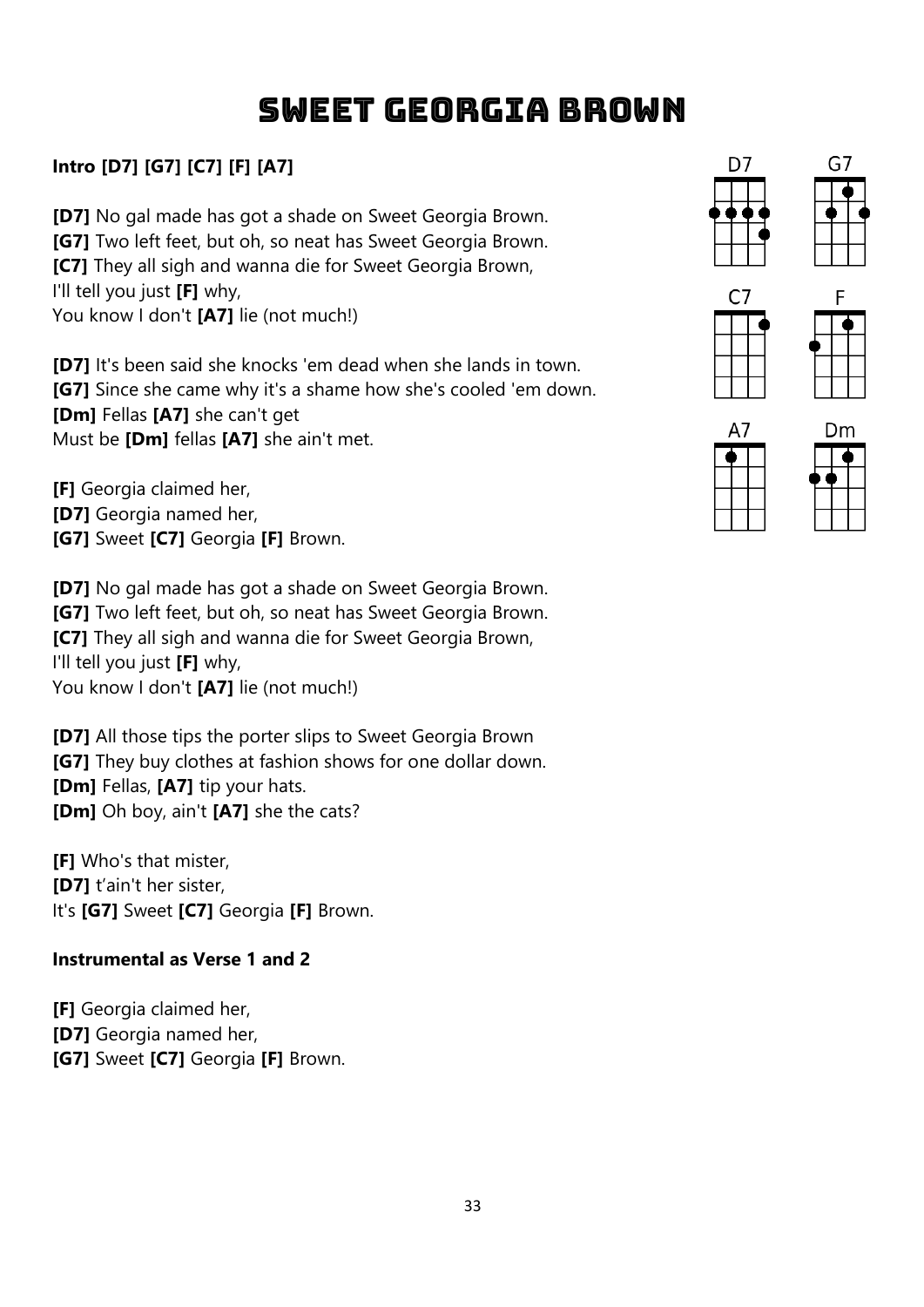# Swinging on a Star

### **Chorus:**

Would you **[E7]** like to swing on a **[A7]** star? Carry **[D7]** moonbeams home in a **[G]** jar? And be **[E7]** better off than you **[A7]** are **[D7]** Or would you rather be a **[G]** mule? … pig?… fish?

A **[G]** mule is an **[C]** animal with **[G]** long funny **[C]** ears, **[G]** Kicks up at **[C]** anything he **[G]** hears. His **[A7]** back is brawny but his **[D7]** brain is weak, He's **[Em7]** just plain **[A7]** stupid with a **[D7]** stubborn streak. And by the **[G]** way, if you **[C]** hate to go to **[G]** school, **[E7] [Am7]** You may grow **[D7]** up to be a **[G]** mule.

### **Chorus**

A **[G]** pig is an **[C]** animal with **[G]** dirt on his **[C]** face; His **[G]** shoes are a **[C]** terrible **[G]** disgrace. He **[A7]** has no manners when he **[D7]** eats his food, He's **[Em7]** fat and **[A7]** lazy and **[D7]** extremely rude; But if you **[G]** don't care a **[C]** feather or a **[G]** fig, **[E7] [Am7]** You may grow **[D7]** up to be a **[G]** pig.

### **Chorus**

A **[G]** fish won't do **[C]** anything, but **[G]** swim in a **[C]** brook, He **[G]** can't write his **[C]** name or read a **[G]** book. To **[A7]** fool the people is his **[D7]** only thought, And **[Em7]** though he's **[A7]** slippery, he **[D7]** still gets caught; But then if **[G]** that sort of **[C]** life is what you **[G]** wish, **[E7] [Am7]** You may grow **[D7]** up to be a **[G]** fish.

And all the **[E7]** monkeys aren't in the **[A7]** zoo, Every **[D7]** day you meet quite a **[G]** few. So you **[E7]** see it's all up to **[A7]** you **[D7]** You can be better than you **[G]** are, **[Em7] [Am7]** You could be **[D7]** swingin' on a **[G]** star.









Fm7



| L | η | $\overline{\mathcal{U}}$ |  |
|---|---|--------------------------|--|
|   |   |                          |  |
|   |   |                          |  |
|   |   |                          |  |
|   |   |                          |  |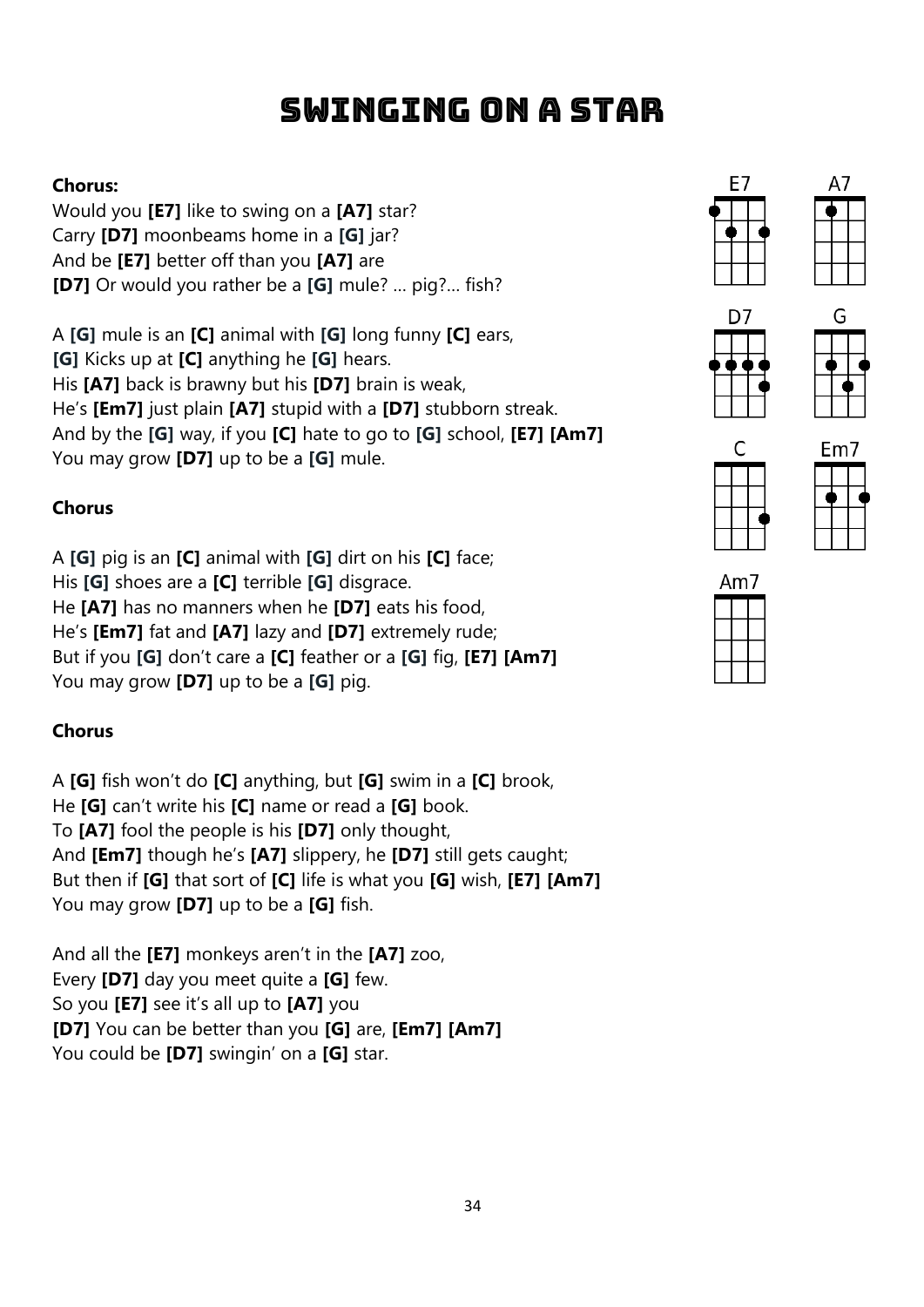# Take Me Back To Dear Old Blighty

**[G]** Jack Dunn, son of a gun, somewhere in France today

**[A]** Keeps fit doing his bit, up to his eyes in **[D]** clay

**[G]** Each night after a fight to pass the time **[Am]** along

**[Bm]** He's got a little gramo**[A]**phone that **[D]** plays this song

### **Chorus**

**[G]** Take me back to dear old Blighty! Put me **[D]** on the train for London **[G]** town **[D7]** Take me over there Drop me **[A7]** anywhere Birmingham, Leeds, or Manchester, well, **[D7]** I don't care! **[G]** I should love to see my best girl Cuddling up again we soon should **[C]**be (Whoa!) **[G]** Tiddley-iddley-ighty Hurry me back to **[A]**Blighty **[D]** Blighty is the place for **[G]** me!

**[G]** One day, Mickey O'Shea, out in a trench somewhere **[A]** So brave, having a shave, trying to part his **[D]** hair **[G]** Mick yells, dodging the shells and lumps of **[Am]** dynamite: **[Bm]** "Talk of the Crystal **[A]** Palace on a fire**[D]**work night!"

### **Chorus**

**[G]** Take me back to dear old Blighty! Put me **[D]** on the train for London **[G]** town **[D7]** Take me over there Drop me **[A7]** anywhere Birmingham, Leeds, or Manchester, well, **[D7]** I don't care! **[G]** I should love to see my best girl Cuddling up again we soon should **[C]**be (Whoa!) **[G]** Tiddley-iddley-ighty Hurry me back to **[A]**Blighty **[D]** Blighty is the place for **[G]** me!









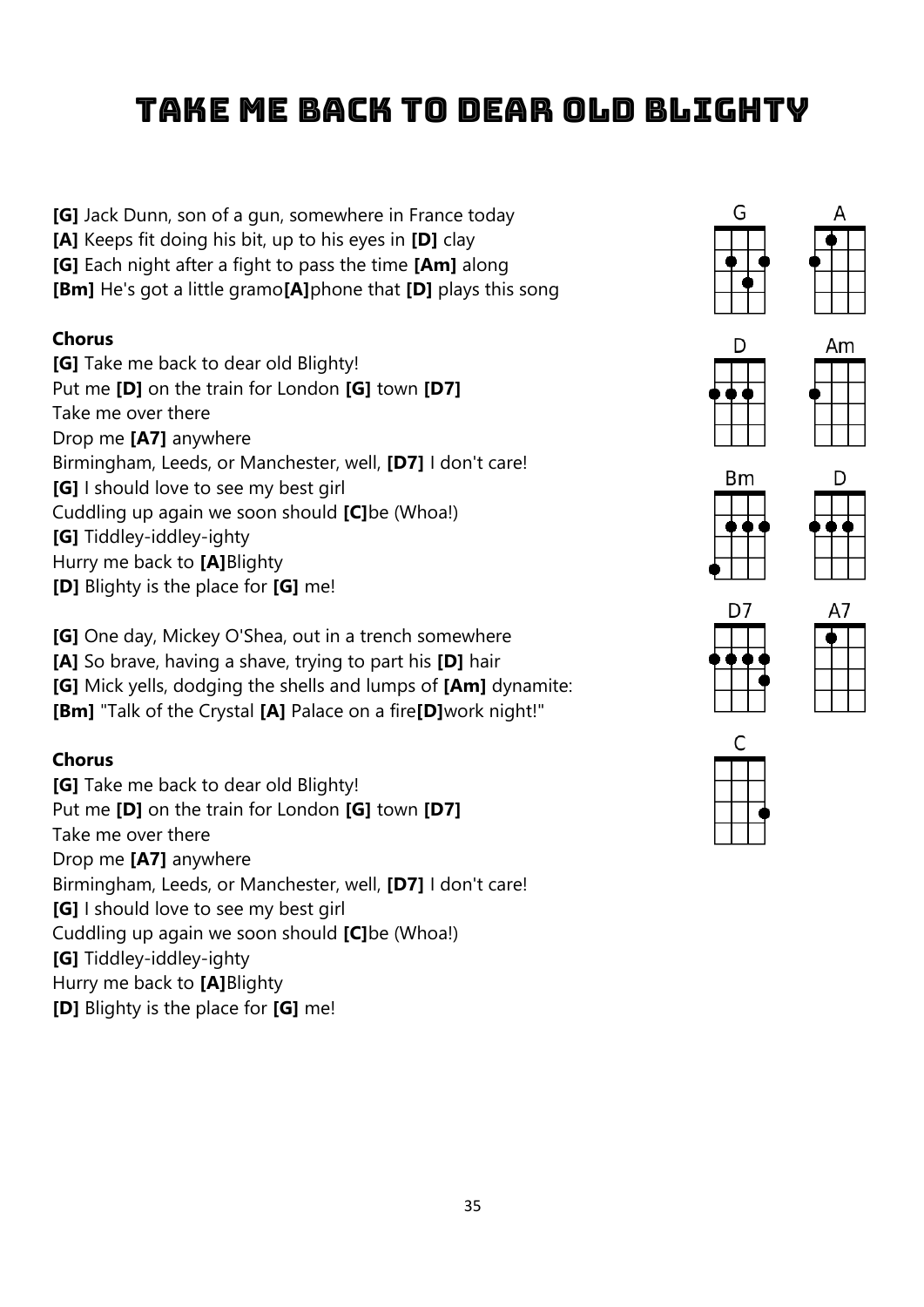# Teddy Bears' Picnic

### **Intro:**

If **[Am]** you go **[E7]** down to the **[Am]** woods to **[E7]** day You're **[Am]** sure of a **[E7]** big surpr **[Am]** ise If **[C]** you go **[G7]** down to the **[C]** woods to **[G7]** day You'd **[C]** better go **[G7]** in dis **[C]** guise For **[Dm]** ev'ry bear that **[G7]** ever there was Will **[C]** gather there for **[Am]** certain because Today'**[F]** s the **[C]** day the **[F]** teddy bears **[C]** have their **[G7]** pic**[C]**nic

**[Am]** Every **[E7]** teddy bear, **[Am]** that's been **[E7]** good Is **[Am]** sure of a **[E7]** treat to **[Am]** day There's **[C]** lots of **[G7]** wonderful **[C]** things to **[G7]** eat And **[C]** wonderful **[G7]** games to **[C]** play **[Dm]** Beneath the trees, where **[G7]** nobody sees They'll **[C]** hide and seek as **[Am]** long as they please Today'**[F]** s the **[C]** day the **[F]** teddy bears **[C]** have their **[G7]** pic**[C]**nic

**[C]** Picnic time for teddy bears The little teddy bears are having a lovely **[G7]** time today Watch them, catch them unawares, And see them picnic on their **[C]** holiday **[C]** See them gaily gad about, They love to play and shout, they never have any **[F]** cares At **[F]** six o'clock their mummies and **[D7]** daddies Will **[C]** take them home to **[A7]** bed Because they're **[Dm]** tired little **[G7]** teddy **[C]** bears

If **[Am]** you go **[E7]** down to the **[Am]** woods to **[E7]** day You **[Am]** better not **[E7]** go **[Am]** alone It's **[C]** lovely **[G7]** down in the **[C]** woods to **[G7]** day But **[C]** safer to **[G7]** stay at **[C]** home For **[Dm]** ev'ry bear that **[G7]** ever there was Will **[C]** gather there for **[Am]** certain because Today **[F]** 's the **[C]** day the **[F]** teddy bears **[C]** have their **[G7]** pic**[C]**nic









| ۱m |  |  |  |  |  |
|----|--|--|--|--|--|
|    |  |  |  |  |  |
|    |  |  |  |  |  |
|    |  |  |  |  |  |
|    |  |  |  |  |  |

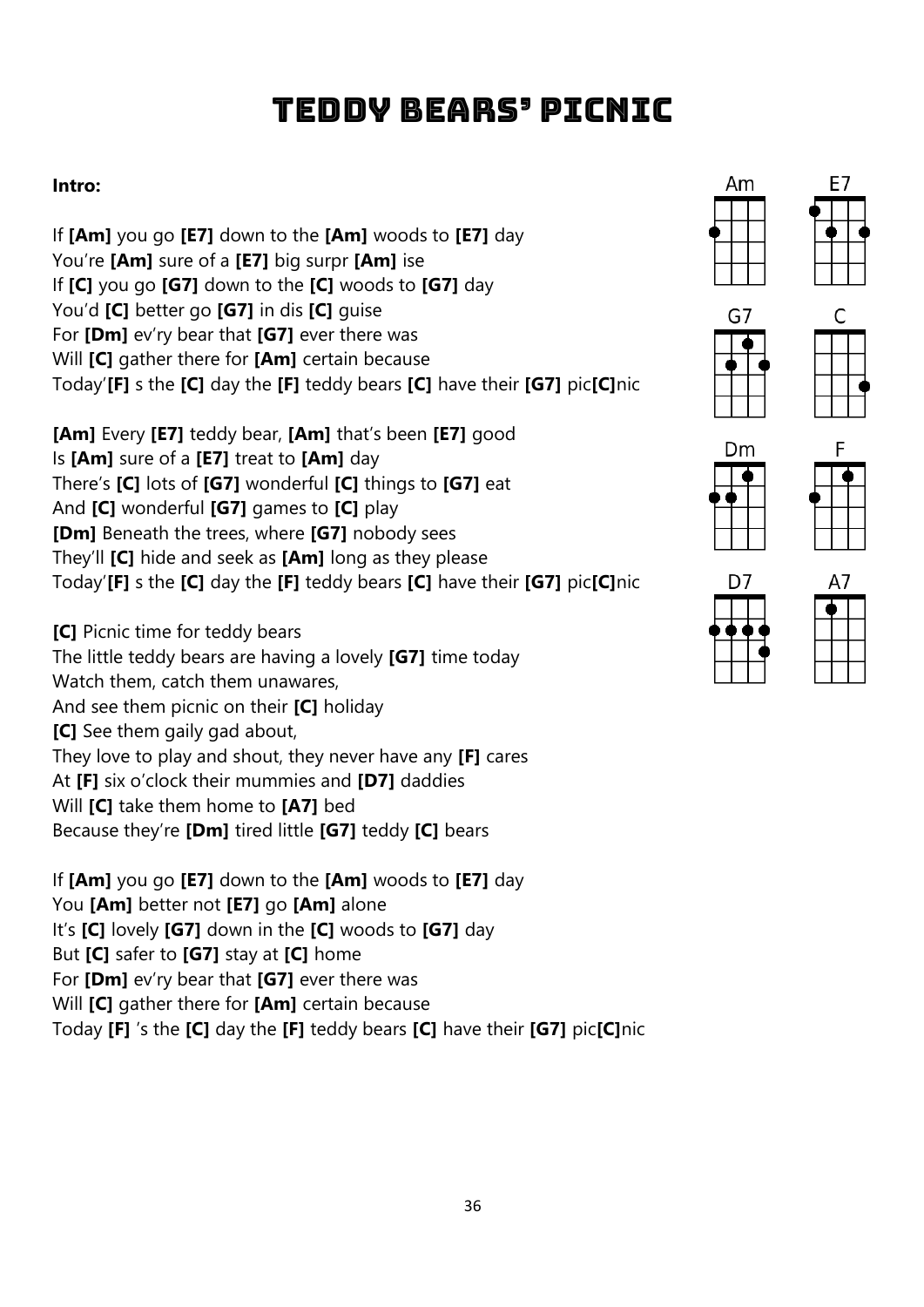# THE DOODLEBUG SONG



### **Intro: [C] [A7] [D7] [G7]** x2

- **[C]** Here comes a **[A7]** doodlebug **[D7]** overhead **[G7]**,
- **[C]** You **[A7]** better get **[D7]** out of **[G7]** bed
- **[C]** Do like **[A7]** Mr **[F]** Churchill said
- **[C]** Get yourself **[G7]** under**[C]**ground **[G7]**
- **[C]** Here comes a **[A7]** doodlebug, can't you **[G7]** hear,
- **[C]** It was **[A7]** far but **[D7]** now it's **[G7]** near
- **[C]** Make just **[A7]** like those **[F]** rabbits, **[Fm]** dear
- **[C]** Get yourself **[G7]** under**[C]**ground **[C7]**
- **[F]** Get yourself underground
- **[C]** When the buzz bombs buzz around
- **[F]** Get yourself underground
- **[D7]** When you hear the **[G]** air-raid warning **[G7]**
- **[C]** Doodlebug **[A7]** stutters, **[D7]** then it **[G7]** stops
- **[C]** You **[A7]** know that it's **[D7]** about to **[G7]** drop
- **[C]** Double-**[A7]**time, quick **[F]** sharp, chop **[Fm]** chop,
- **[C]** Get yourself **[G7]** under**[C]**ground **[G7] [C]**











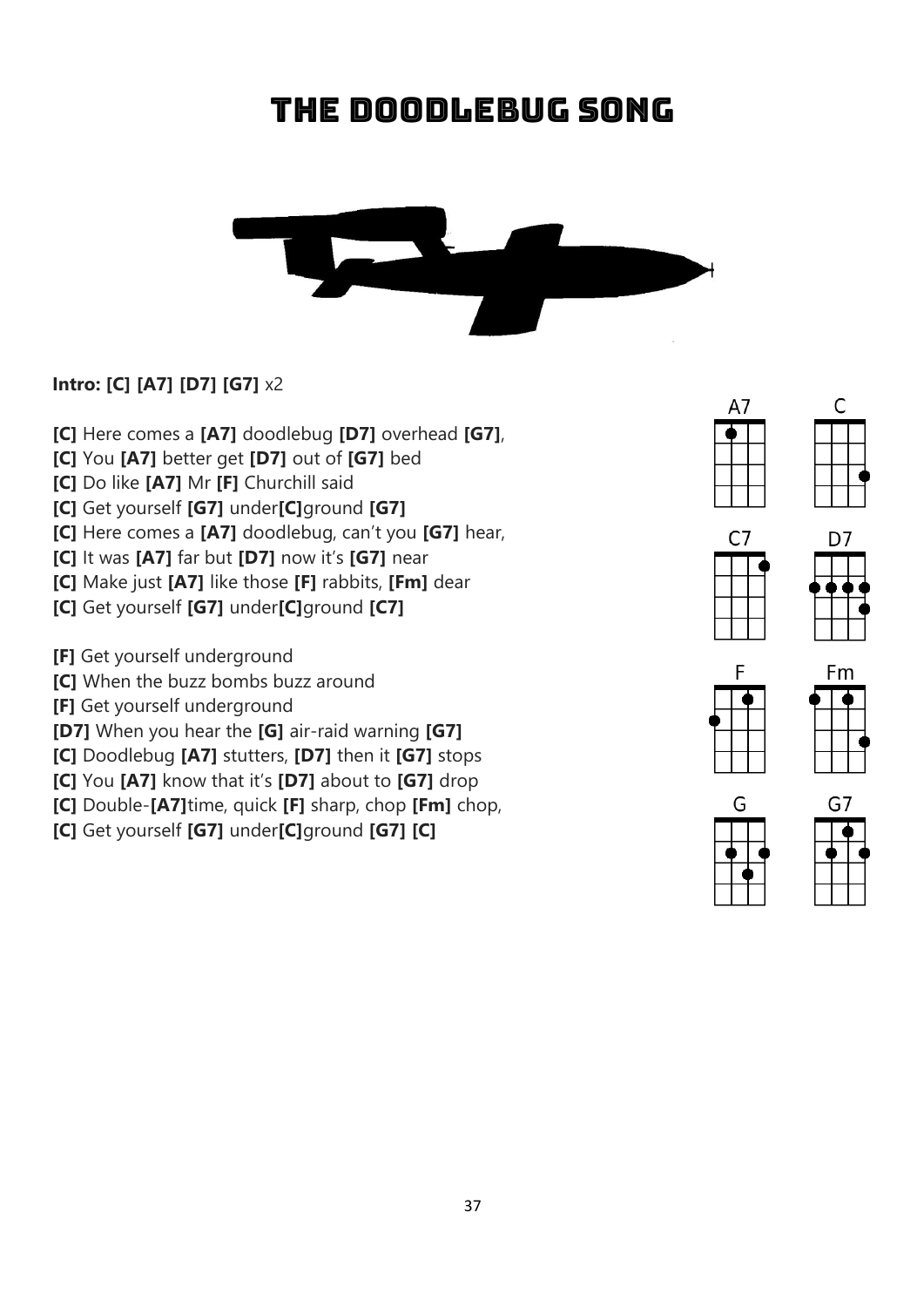# The Glory of Love

**Intro: [C]** That's the story of, **[G7]** that's the glory of **[C]** love **[F] [C]**

You've got to **[C]** give a little, **[G7]** take a little, **[C]** and let your poor heart **[F]** break a little, **[C]** That's the story of, **[G7]** that's the glory of **[C]** love **[F] [C]**

You've got to **[C]** laugh a little, **[G7]** cry a little, **[C]** before the clouds roll **[F]** by a little, **[C]** That's the story of, **[G7]** that's the glory of **[C]** love **[F] [C] [C7]**

As **[F]** long as there's the two of us, we've got the **[C]** world and **[G7]** all its **[C]** charms. And **[F]** when the world is **[Am]** through with us, we've **[D]** got each other's **[G7]** arms.

You've got to **[C]** win a little, **[G7]** lose a little, **[C]** and always have the **[F]** blues a little. **[C]** That's the story of, **[G7]** that's the glory of **[C]** love **[F] [C] [C7]**

As **[F]** long as there's the two of us, we've got the **[C]** world and **[G7]** all its **[C]** charms. And **[F]** when the world is **[Am]** through with us, we've **[D]** got each other's **[G7]** arms.

You've got to **[C]** win a little, **[G7]** lose a little, **[C]** and always have the **[F]** blues a little. **[C]** That's the story of, **[G7]** that's the glory of **[C]** love

### **Repeat song and/or finish with last line**

**[C]** That's the story of, **[G7]** that's the glory of **[C]** love **[F] [C] [F] [C]**









D

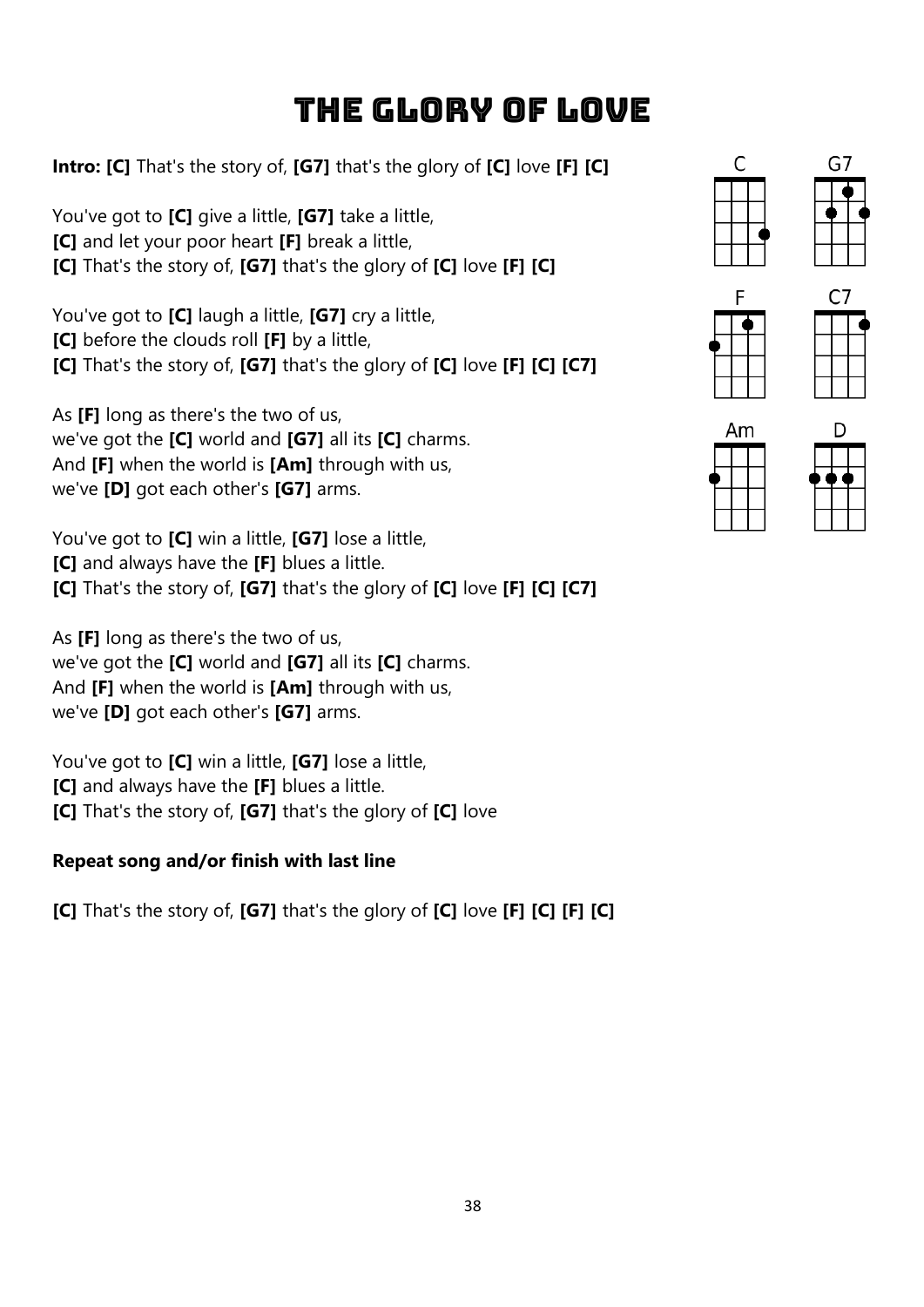# The Shores of Normandy

# **(to the tune of Raglan Road) Slow**

# **Intro: [C] [F] [C] [G] [C]**





In the c**[C]**old grey light of the **[F]**sixth of June, in the y**[C]**ear of f**[G]**orty-f**[C]**our, The Em**[F]**pire Larch sailed **[C]**out from Poole to join with thousands m**[G]**ore. The l**[F]**argest fleet the w**[C]**orld had seen, we sailed in close arr**[G]**ay, And **[C]**we set our course for N**[F]**ormandy at the d**[C]**awning o**G**f the d**[C]**ay. There was **[C]**not one man in all our **[F]**crew but knew **[C]**what **[G]**lay in **[C]**store, For w**[F]**e had waited for **[C]** that day through five long years of **[G]**war. We k**[F]**new that many w**[C]**ould not return, yet all our hearts were t**[G]**rue, For **[C]**we were bound for N**[F]**ormandy, where **[C]**we had **[G]** a job to **[C]**do.

Now the **[C]**Empire Larch was a **[F]**deep-sea tug with **[C]**a crew of **[G]**thirty-t**[C]**hree, And I **F**was just the galley-boy **[C]**on my first trip to **[G]**sea. I little **F**thought when I left home**[C]** of the dreadful sights I'd **[G]**see, But I**[C]** came to manhood on **F**the day that I**[C]** first **[G]**saw **C**Normandy. At the**[C]** Beach of FGold off **A**rromanches, 'neath **[C]** the rockets' **[G]**deadly [**C]**glare, We t**[F]**owed our blockships **[C]**into place and we built a harbour **[G]**there. 'Mid **[F]**shot and shell we built it well, **[C]**as history does **[G]**agree,

While **[C]**brave men died in the **[F]**swirling tide on**[C]** the shores **[G]**of **[C]**Normandy. Like the **[C]**Rodney and the Nelson, **[F]**there were ships**[C]** of **[G]**great **[C]**renown, But re**[F]**scue tugs all **[C]**did their share as many a ship went **[G]**down. We r**[F]**an our pontoons to the shore **[C]**within the Mulberry's **[G]**lee, And **[C]**we made safe berth for **[C]**the tanks and guns **[C]**that would **[G]**set all Europe **[C]**free. For **[C]**every hero's name **[F]**that's known, a**[C]** thousand [**F]**died **[C]**as well. On s**[F]**takes and wire **[C]**their bodies hung, rocked in the **[G]**ocean swell; And**[F]** many a mother wept that**[C]** day for the sons they loved **[G]** so well, Men **[C]**who cracked a joke and **[F]**cadged a smoke **[C]**as they**[G]** stormed the **[C]**gates of hell.

As **[C]**the years pass by, **[F]** I can still recall **[C]** the men I **[G]**saw that **[C]**day Who**[F]** died upon th**[C]**at blood-soaked sand where now **[G]**sweet children play; And **[F]**those of you who were**[C]** unborn, who've lived in **[G]**liberty, Re**[C]**member those who made**[F]** it so on**[C]** the sho**[G]**res of **[C]** Normandy.

**Outro [C] [F] [C] [G] [C]**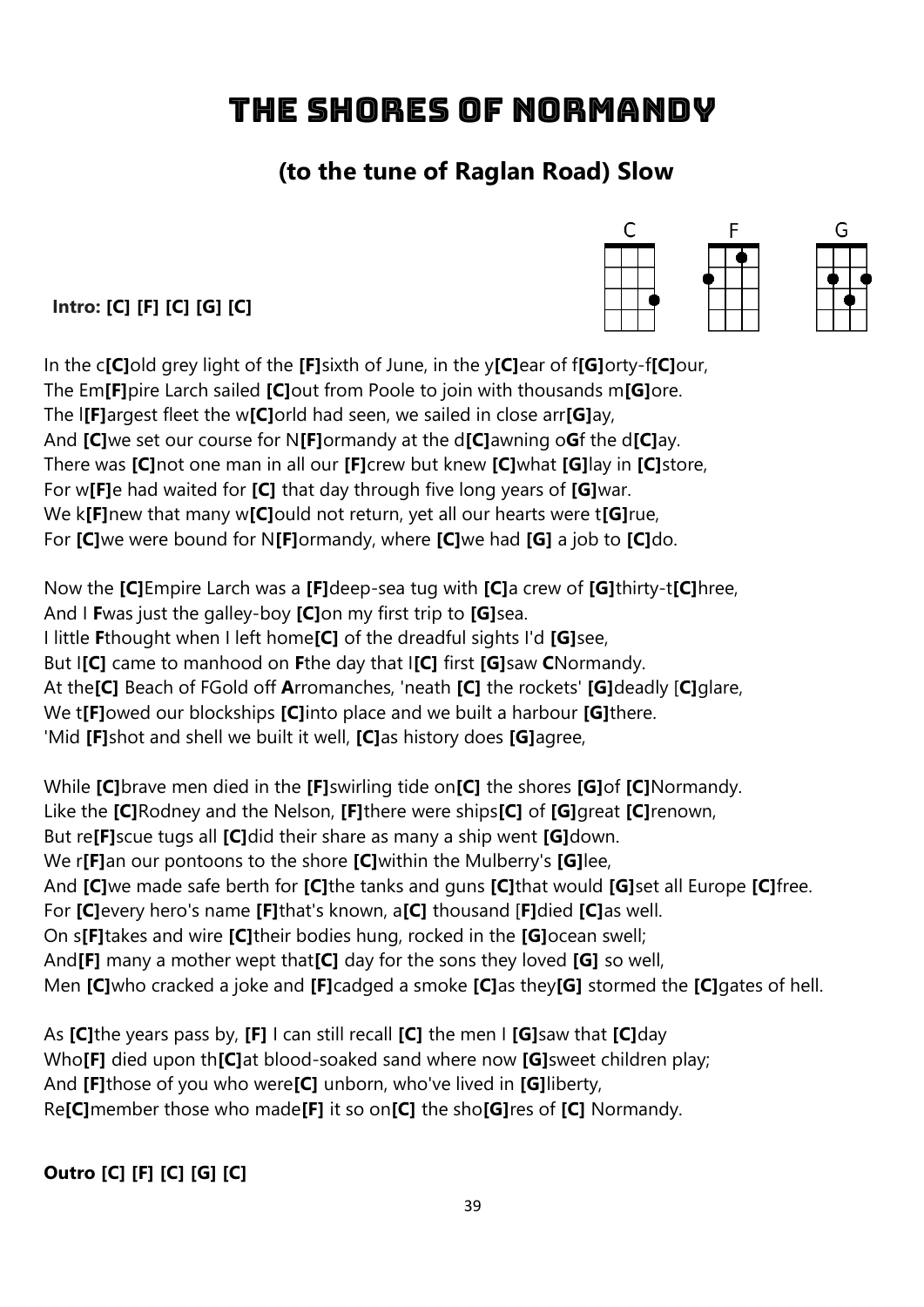# The thing-ummy-bob

### **Intro: [C] – [G] – [C] – [G]**

I **[C]** can't pretend to **[G]** be a **[C]** great celebr**[G]**ity, But **[C]** still, I'm quite **[Am]** important in me **[Dm]** way. **[G]** The **[E7]** job I have to do may **[Am]** not sound much to you, But **[D]** all the same, I'm **[D7]** very proud to **[G]** say: **[G7]** I'm the **[C]** girl that makes the **[Em]** thing that drills the **[Am]** hole That holds the **[Em]** ring that drives the **[F]** rod that turns the **[G]** knob That **[G7]** works the thing-ummy-**[C]**bob. I'm the **[C]** girl that makes the **[Em]** thing that holds the **[Am]** oil That oils the **[Em]** ring that takes the **[F]** shank that moves the **[G]** crank That **[G7]** works the thing-ummy-**[C]**bob.

It's a **[F]** ticklish sort of job making a **[C]** thing for a **[G]** thing-ummy-**[C]**bob Es**[D]**pecially when you **[D7]** don't know what it's **[G]** for. **[G7]** But it's the **[C]** girl that makes the **[Em]** thing that drills the **[Am]** hole That holds the **[Em]** ring that makes the **[F]** thing-ummy-bob That **[G]** makes the engines **[Am]** roar. And it's the **[F]** girl that makes the **[D]** thing that holds the **[C]** oil That oils the **[A]** ring that makes the **[F]** thing-ummy-bob That's **[G]** going to win the **[C]** war.

I'm **[C]** not what you would **[G]** call a **[C]** heroine at **[G]** all, I **[C]** don't suppose you'd **[Am]** even know me **[Dm]** name. **[G]** But **[E7]** though I'll never boast of **[Am]** my important post, I'll **[D]** strike a blow for **[D7]** freedom just the **[G]** same. **[G7]**

#### **Red Italics – Instrumental: - no singing:**

*I'm the* **[C]** *girl that makes the* **[Em]** *thing that drills the* **[Am]** *hole That holds the* **[Em]** *ring that drives the* **[F]** *rod that turns the* **[G]** *knob* That **[G7]** works the thing-ummy-**[C]**bob. *I'm the* **[C]** *girl that makes the* **[Em]** *thing that drills the* **[Am]** *hole That holds the* **[Em]** *ring that drives the* **[F]** *rod that turns the* **[G]** *knob* That **[G7]** works the thing-ummy-**[C]**bob.

It's a **[F]** ticklish sort of job making a **[C]** thing for a **[G]** thing-ummy-**[C]**bob Es**[D]**pecially when you **[D7]** don't know what it's **[G]** for. **[G7]** But it's the **[C]** girl that makes the **[Em]** thing that drills the **[Am]** hole That holds the **[Em]** ring that makes the **[F]** thing-ummy-bob That **[G]** makes the engines **[Am]** roar. And it's the **[F]** girl that makes the **[D]** thing that holds the **[C]** oil That oils the **[A]** ring that makes the **[F]** thing-ummy-bob That's **[G]** going to win the **[C]** war.











D7











40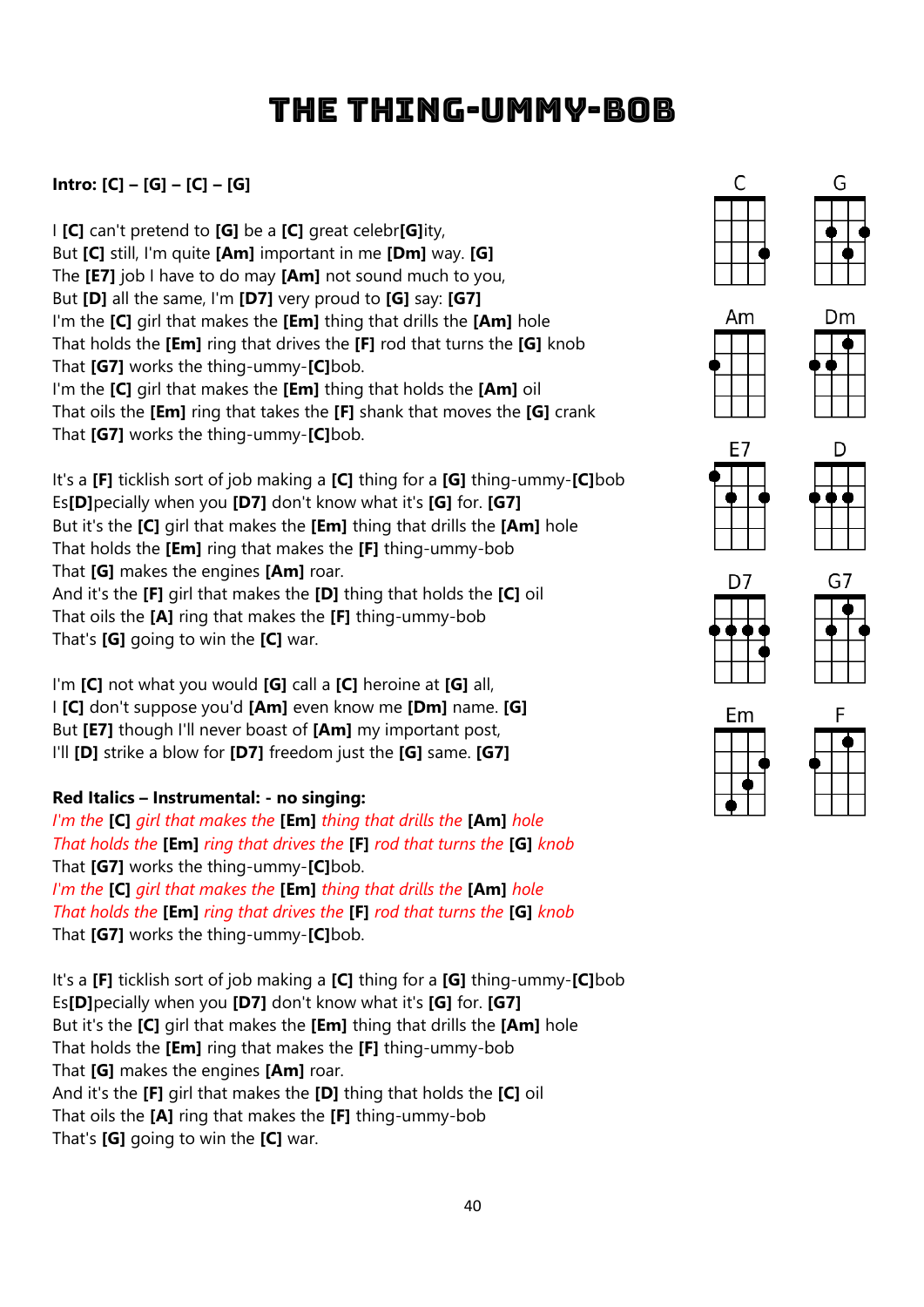# Tipperary MEDLEY

**[G]** Gonna take a sentimental journey, Gonna set my **[D7]** heart at ease. **[G]** Gonna make a **[C7]** sentimental journey, **[G]** To renew old **[D7]** memo-**[G]**ries.

It's a **[G]** long way to Tipperary It's a **[C]** long way to **[G]** go. It's a long way to Tipperary To the **[A]** sweetest **[A7]** girl I **[D]** know. **[G]** Goodbye Piccadilly **[C]** Farewell Leicester **[B7]** Square! It's a **[G]** long long way to Tippe**[C]**ra-**[G]**ry But **[A]** my heart **[D]** lies **[G]** there.

Oh, we **[G]** ain't got a barrel of **[C]** mon**[G]**ey, Maybe we're ragged and **[C]** fun**[G]**ny But we'll **[C]** travel along **[G]** Singing a **[E7]** song **[A7]** Side **[D7]** by **[G]** side

**[G]** Pack up your troubles in your old kit bag, and **[C]** smile, smile, **[G]** smile,

**[G]** While you've a Lucifer to light **[B7]** your **[Em]** fag,

**[A]** smile, boys, **[A7]** that's the **[D7]** style.

**[G]** What's the use of **[D7]** worrying?

It **[C]** never **[G]** was worth **[D]**while, **[D7]** so,

**[G]** Pack up your troubles in your old kit **[C]** bag,

and **[G]** smile, **[D7]** smile, **[G]** smile.

**[G]** We'll meet a-**[B7]**gain,

Don't know **[E7]** where, don't know when,

But I **[A7]** know we'll meet again some sunny **[D7]** day.

**[G]** Keep smiling **[B7]** through, just like **[E7]** you always do

Till the **[A7]** blue skies drive the **[Am]** dark clouds **[D7]** far a-**[G]**way.









 $A7$ 



D





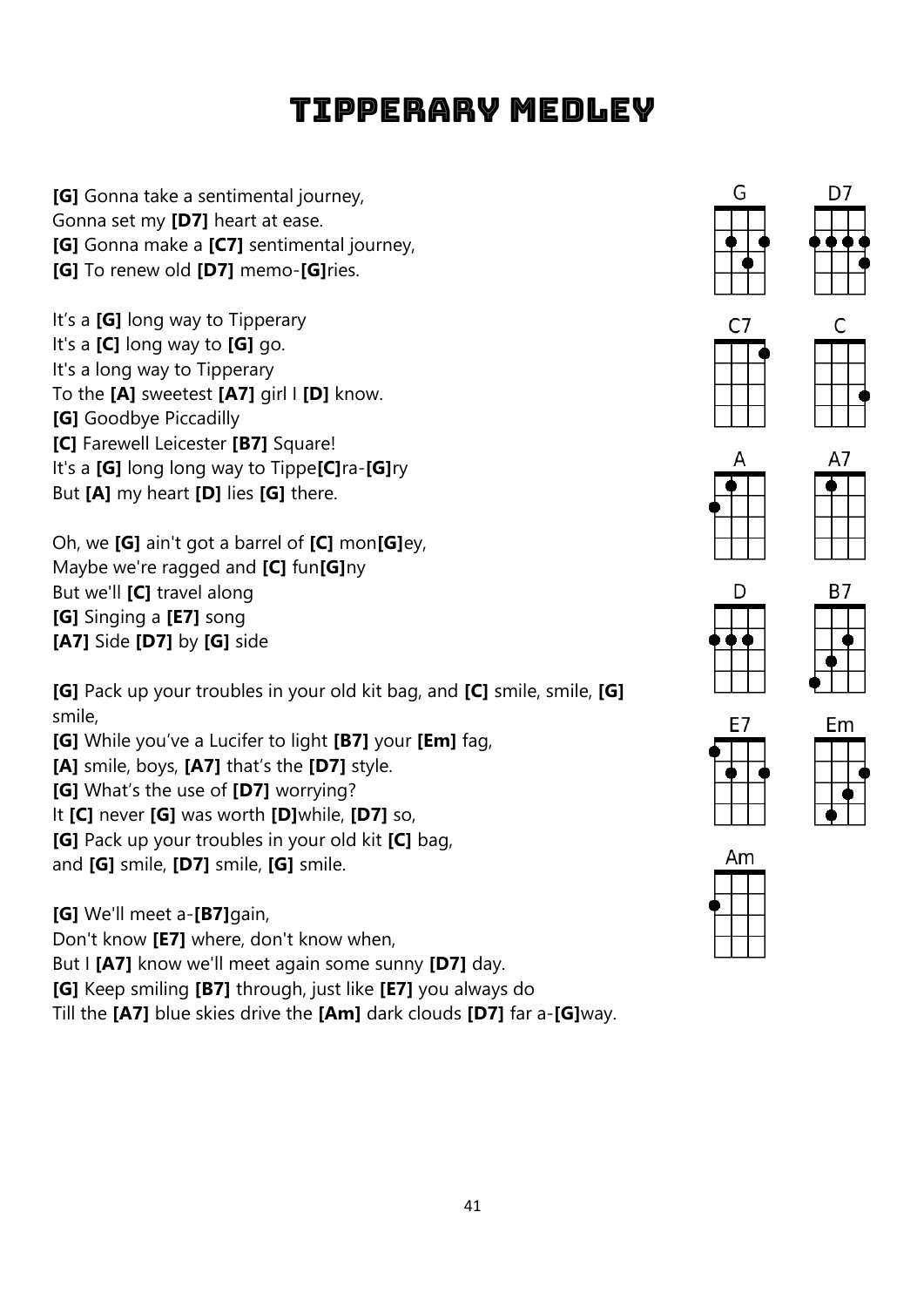# Tonight You Belong to Me

I **[F]** know (I know) You be **[Cm]** long to **[Bb]** somebody **[Bbm]** new But to **[F]** night you be**[C]**long to **[F]** me **[C]**

Al**[F]**though (although) We're a**[Cm]**part, you're **[Bb]** part of my **[Bbm]** heart, But to **[F]** night you be**[C]**long to **[F]** me

Way **[Bbm]** down, by the stream How sweet it would seem Once **[F]** more just to **[D7]** dream in the **[G7]** moonlight, **[C]** My honey

I **[F]** know (I know) With the **[Cm]** dawn that **[Bb]** you will be **[Bbm]** gone And to**[F]**night you be**[C]l**ong to **[F]** me.

Just to little old me.







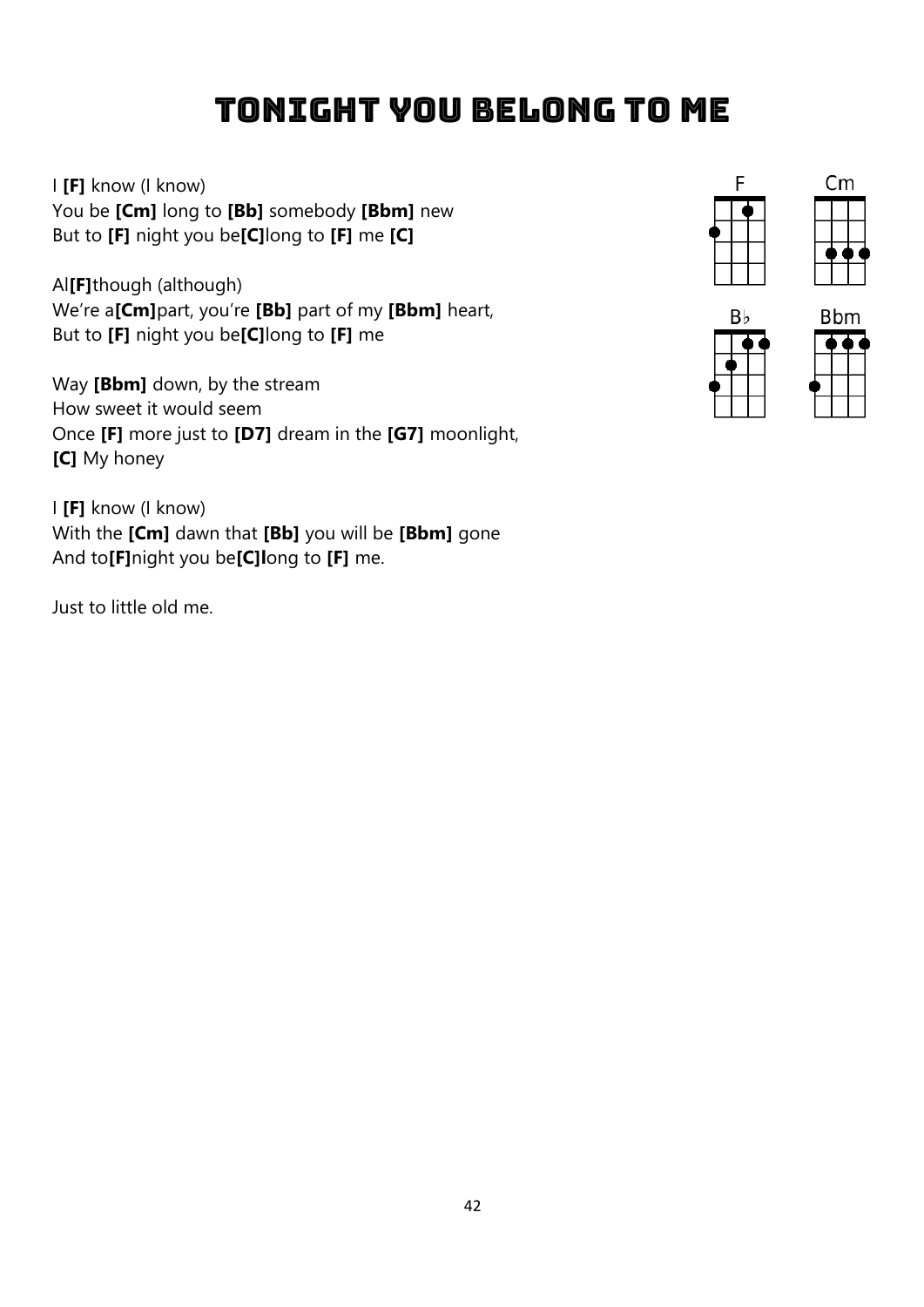# Waltzing Matilda

**Intro: [C]** "You'll come a-Waltzing Ma**[G7]**tilda, with **[C]** me

**[C]** Once a jolly **[G]** swagman **[C]** camped a by a **[F]** billabong **[C]** Under the shade of a **[G]** coolabah tree, And he **[C]** sang as he **[G]** watched and **[C]** waited till his **[F]** billy boiled **[C]** "You'll come a-Waltzing Ma**[G]**tilda, with **[C]** me"

**[C]** Waltzing Matilda, **[F]** Waltzing Matilda

**[C]** "You'll come a-**[F]** Waltzing Ma**[C]**tilda, with **[G]** me"

And he **[C]** sang as he **[G]** watched and **[C]** waited till his **[F]** billy boiled,

**[C]** "You'll come a-Waltzing Ma**[G]**tilda, with **[C]** me"

**[C]** Down came a **[G]** jumbuck to **[C]** drink at that **[F]** billabong,

**[C]** Up jumped the swagman and **[G]** grabbed him with glee,

**[C]** And he sang as he **[G]** shoved that **[C]** jumbuck in his **[F]** tucker bag,

**[C]** "You'll come a-Waltzing Ma**[G]**tilda, with **[C]** me"

**[C]** Waltzing Matilda, **[F]** Waltzing Matilda

**[C]** "You'll come a-**[F]** Waltzing Ma**[C]**tilda, with **[G]** me"

And he **[C]** sang as he **[G]** shoved that **[C]** jumbuck in his **[F]** tucker bag,

**[C]** "You'll come a-Waltzing Ma**[G]**tilda, with **[C]** me"

**[C]** Up rode the **[G]** squatter, **[C]** mounted on his **[F]** thoroughbred,

**[C]** Down came the troopers, **[G]** one, two, three,

**[C]** "Where's that jolly **[G]** jumbuck **[C]** you've got in your **[F]** tucker bag?"

**[C]** "You'll come a-Waltzing Ma**[G]**tilda, with **[C]** me"

**[C]** Waltzing Matilda, **[F]** Waltzing Matilda

**[C]** "You'll come a-**[F]** Waltzing Ma**[C]**tilda, with **[G]** me"

**[C]** "Where's that jolly **[G]** jumbuck **[C]** you've got in your **[F]** tucker bag?"

**[C]** "You'll come a-Waltzing Ma**[G]**tilda, with **[C]** me"

**[C]** Up jumped the **[G]** swagman and **[C]** sprang into the **[F]** billabong,

**[C]** "You'll never take me a **[G]** live", said he,

And his **[C]** ghost may be **[G]** heard as you **[C]** pass by that **[F]** billabong,

**[C]** "You'll come a-Waltzing Ma**[G]**tilda, with **[C]** me"

**[C]** Waltzing Matilda, **[F]** Waltzing Matilda

**[C]** "You'll come a **[F]** Waltzing Ma**[C]**tilda, with **[G]** me"

And his **[C]** ghost may be **[G]** heard as you **[C]** pass by that **[F]** billabong,

43

**[C]** "You'll come a-Waltzing Ma**[G]**tilda, with **[C]** me"

"Oh, You'll come a-Waltzing Mat**[G]**ilda, with **[C]** me."



 $G<sub>7</sub>$ 

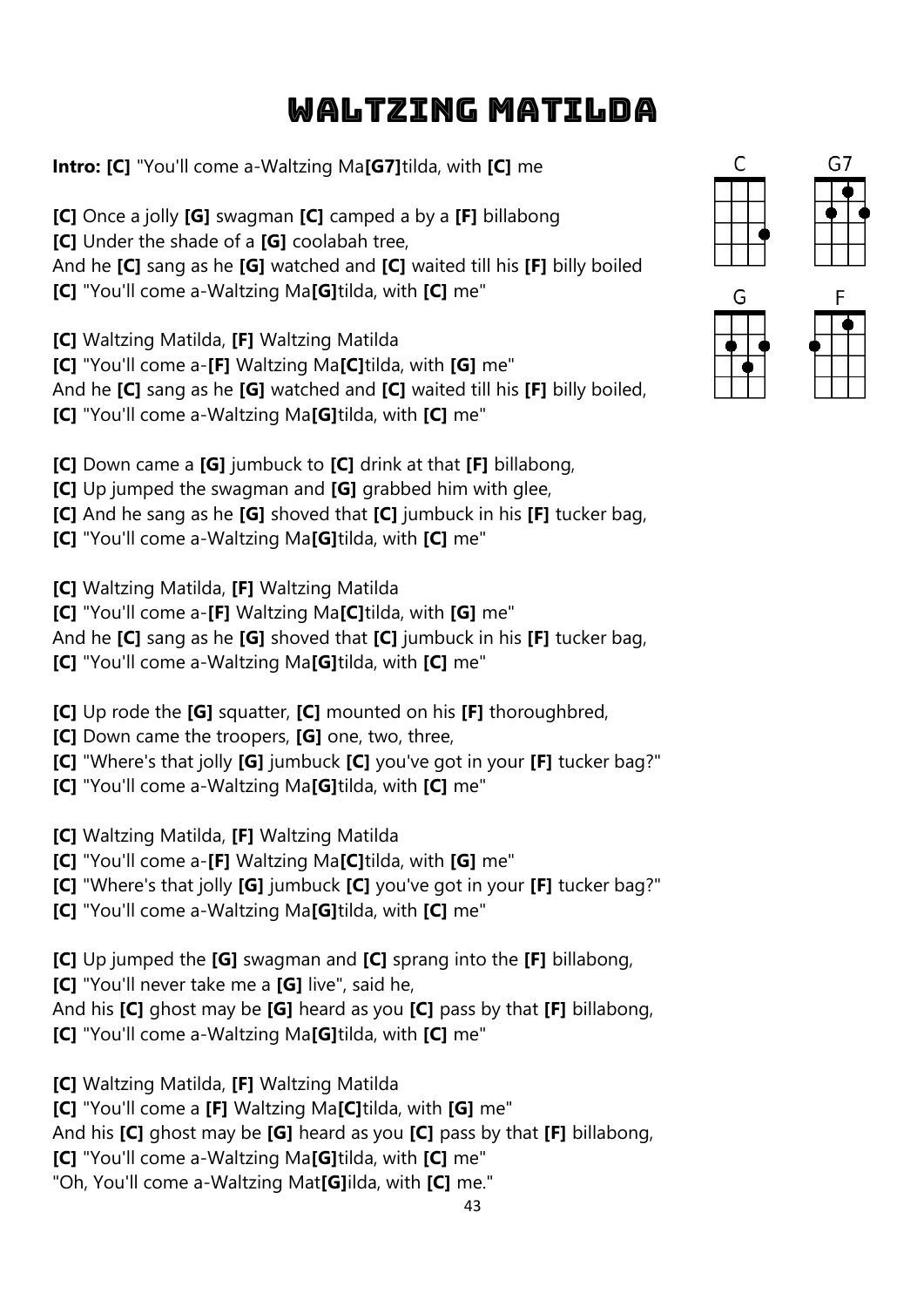# WE'LL MEET AGAIN

### **Chorus**

**[C]** We'll meet **[E7]** again don't know **[Am]** where don't know **[A7]** when But I **[D7]** know we'll meet **[G7]** again some sunny **[C]** day **[C]** Keep smiling **[E7]** through Just like **[Am]** you always **[A7]** do Till the **[D7]** blue skies drive the **[G7]** dark clouds far **[C]** away

## **Bridge**

So will you **[C7]** please say hello To the folks that I know Tell them **[F]** I won't be long They'll be **[D7]** happy to know that as you saw me go I was **[G7]** singing this song

### **Chorus**

**[C]** We'll meet **[E7]** again don't know **[Am]** where don't know **[A7]** when But I **[D7]** know we'll meet **[G7]** again some sunny **[C]** day **[C]** Keep smiling **[E7]** through Just like **[Am]** you always **[A7]** do Till the **[D7]** blue skies drive the **[G7]** dark clouds far **[C]** away

### **Bridge**

So will you **[C7]** please say hello To the folks that I know Tell them **[F]** I won't be long They'll be **[D7]** happy to know that as you saw me go I was **[G7]** singing this song

### **Chorus (end)**

**[C]** We'll meet **[E7]** again don't know **[Am]** where don't know **[A7]** when But I **[D7]** know we'll meet **[G7]** again some sunny **[C]** day













G7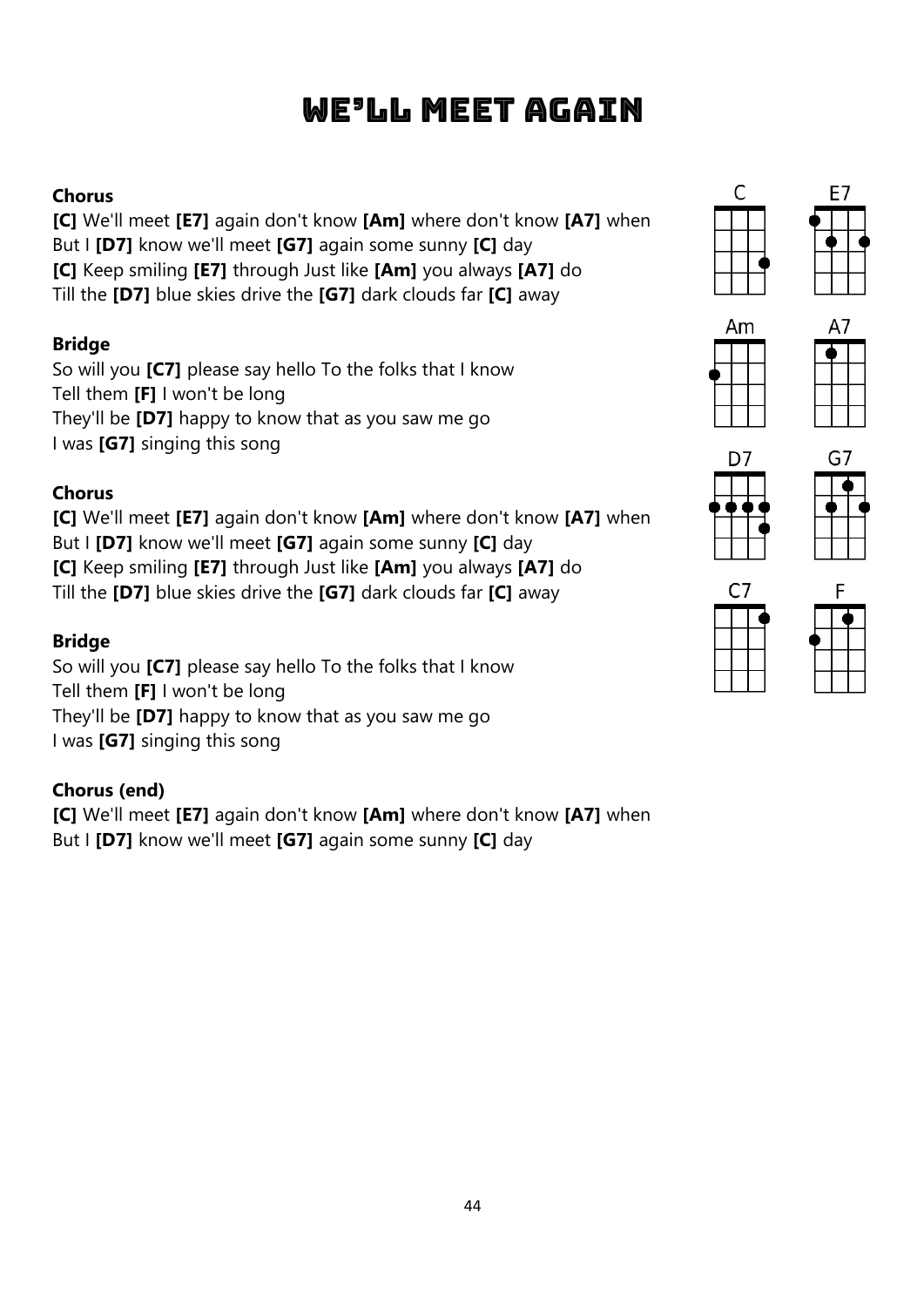# We're gonna hang out the washing

# on the Siegfried Line

# **[G] [E7] [Am] [D] [G]**

- **[G]** Mother, dear, I'm writing you from somewhere in France
- **[D]** Hoping this finds you **[G]** well. **[D]**
- **[G]** Sergeant says I'm doing fine a soldier and a half,
- **[A]** Here's a song that **[A7]** we all sing, **[D]** this'll make you **[D7]** laugh :

#### **Chorus:**

We're gonna **[G]** hang out the washing on the Siegfried Line,

Have you any dirty washing, mother, **[D]** dear?

We're gonna **[D]** hang out the washing on the **[D7]** Siegfried Line,

'cause the **[D]** washing day is **[G]** here.

**[G7]** Whether the weather may be **[C]** wet or fine,

We'll just **[A]** rub along without a **[D]** care.

We're gonna **[G]** hang out the washing on the **[E7]** Siegfried Line,

If the **[Am]** Siegfried **[D]** Line's still **[G]** there.

### **Repeat Chorus**

- **[G]** Everybody's mucking in and doing their job,
- **[D]** Wearing a great big **[G]** smile. **[D]**
- **[G]** Everybody's got to keep their spirits up today,
- **[A]** If you want to **[A7]** keep it this way, **[D]** here's a song to sing. **[D7]**

#### **Chorus**

**[G7]** Whether the weather may be **[C]** wet or fine,

We'll just **[A]** rub along without a **[D]** care.

We're gonna **[G]** hang out the washing on the **[E7]** Siegfried Line,

If the **[Am]** Siegfried **[D]** Line's **[D7]** still **[G]** there.











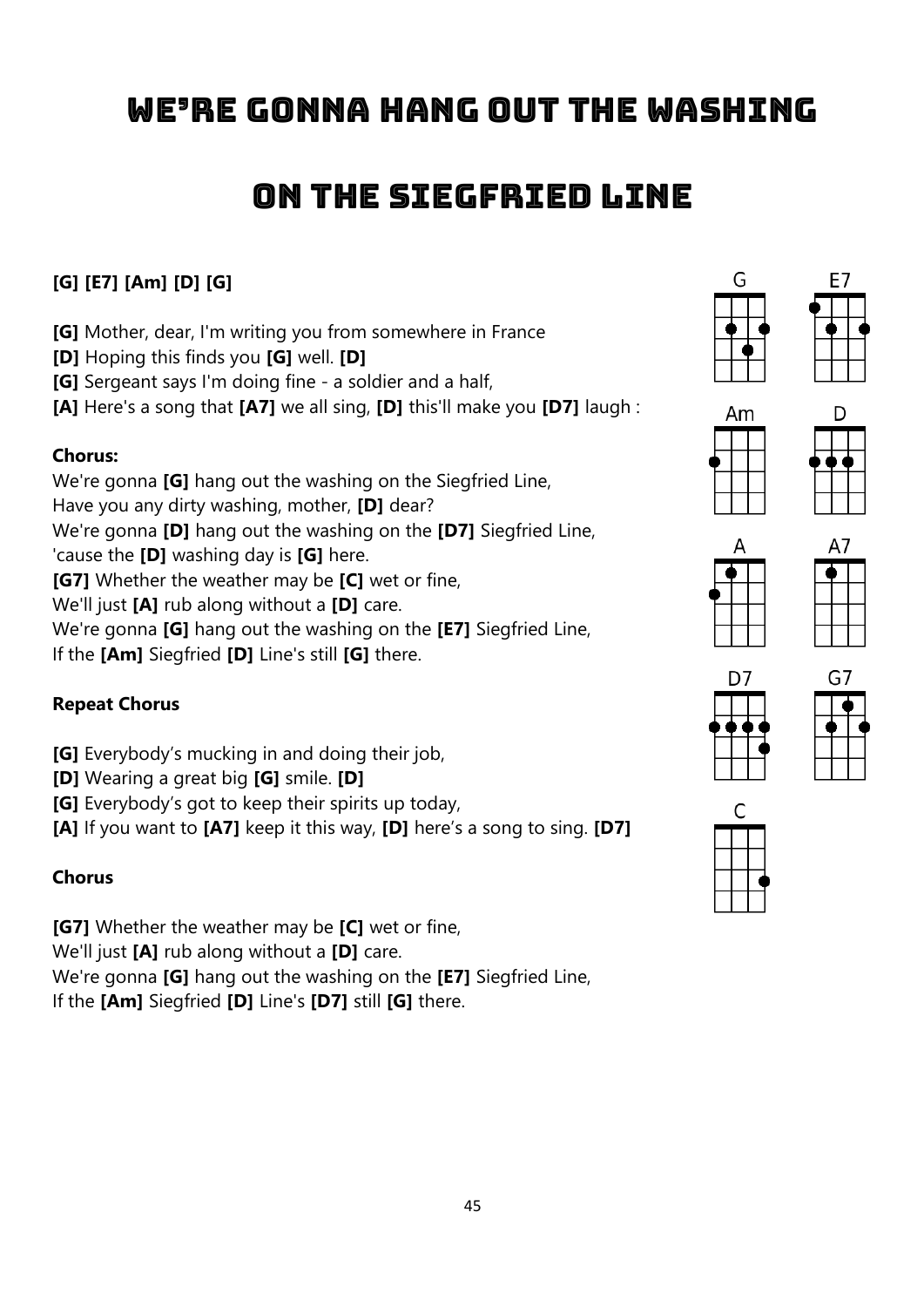# What Shall We Do with the Drunken

# **SAILOR?**

**Intro:** *[C] Earl-aye in the [Dm] morning*

**[Dm]** What shall we do with the drunken sailor **[C]** What shall we do with the drunken sailor **[Dm]** What shall we do with the drunken sailor **[C]** Earl-aye in the **[Dm]** morning?

#### **Chorus:**

**[Dm]** Way hay and up she rises **[C]** Way hay and up she rises **[Dm]** Way hay and up she rises **[C]** Earl-aye in the **[Dm]** morning

#### **The following form the lines of the verses with a chorus in between:**

Put him in the long boat till he's sober Keep him there and make 'im bale 'er. Shave his belly with a rusty razor. Put him in the scuppers with the hosepipe on him. Put him in bed with the captain's daughter. Have you seen the captain's daughter?

**[Dm]** Way hay and up she rises **[C]** Way hay and up she rises **[Dm]** Way hay and up she rises **[C]** Earl-aye in the **[Dm]** morning

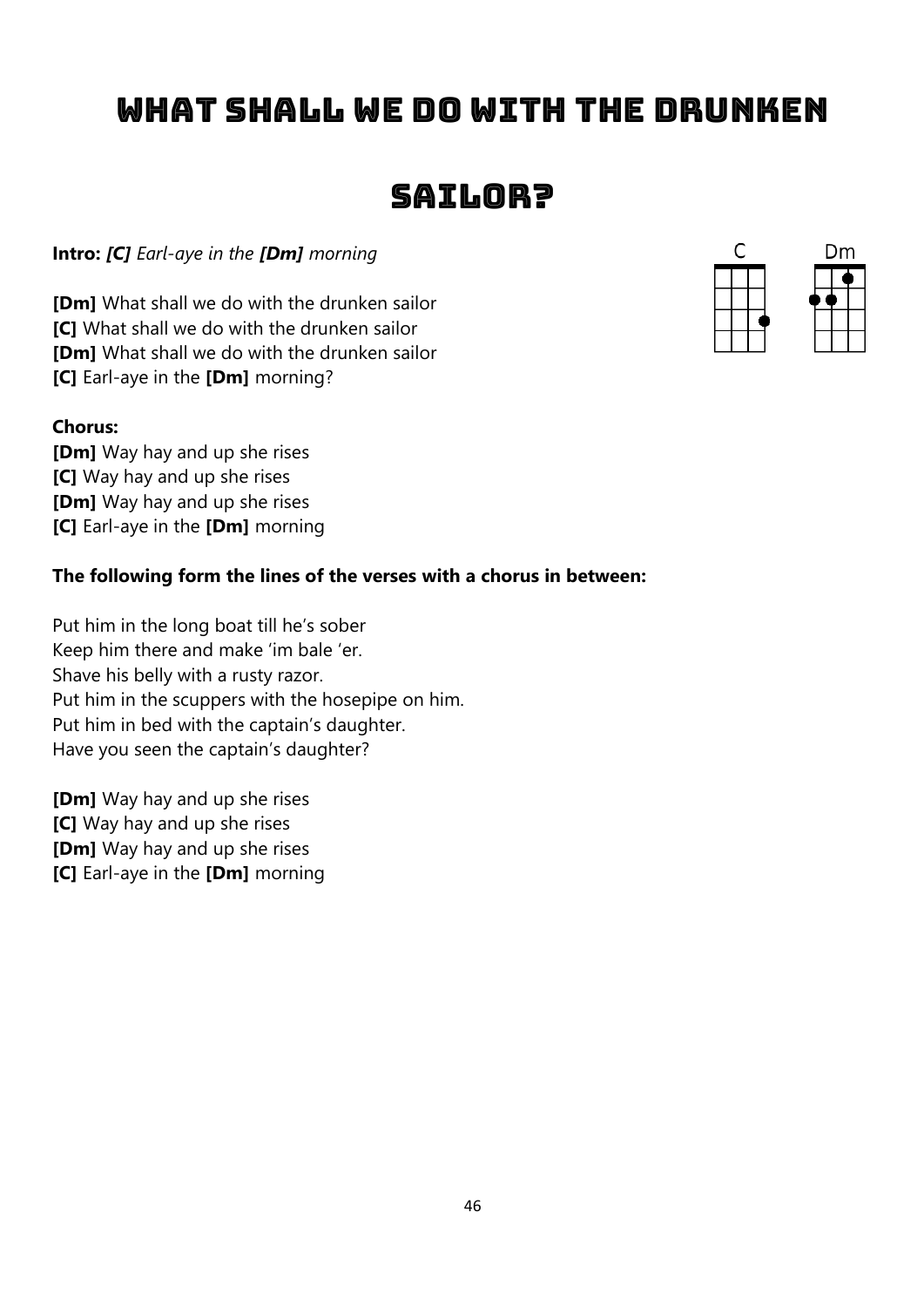# When All The Saints Come Marching In

# **Intro: [C] \\\\ \\\\ [F] \\\\ \\\\ [C] \\\\ [G] \\\\ [C] \\\\ \**

Oh, when the **[C]** saints, go marching in, Oh when the saints go marching **[G]** in, Oh Lord, I **[C]** want to be in that **[F]** number, When the **[C]** saints go **[G]** marching **[C]** in.

Oh when the **[C]** sun, refuse to shine, Oh when the sun refuse to **[G]** shine, Oh Lord, I **[C]** want to be in that **[F]** number, When the **[C]** sun re **[G]** fuse to **[C]** shine.

Oh, when the **[C]** saints, go marching in, Oh when the saints go marching **[G]** in, Oh Lord, I **[C]** want to be in that **[F]** number, When the **[C]** saints go **[G]** marching **[C]** in.

#### **Instrumental (Kazoo) First verse**

Oh when they **[C]** crown, Him Lord of all, Oh when they crown Him Lord of **[G]** all, Oh Lord, I **[C]** want to be in that **[F]** number, When they **[C]** crown Him **[G]** Lord of **[C]** all.

Oh when they **[C]** gather around the throne, Oh when they gather around the **[G]** throne, Oh Lord I **[C]** want to be in that **[F]** number, When they **[C]** gather a **[G]** round the **[C]** throne.

Oh, when the **[C]** saints, go marching in, Oh when the saints go marching **[G]** in, Oh Lord, I **[C]** want to be in that **[F]** number, When the **[C]** saints go **[G]** marching **[C]** in **[G] [C]**



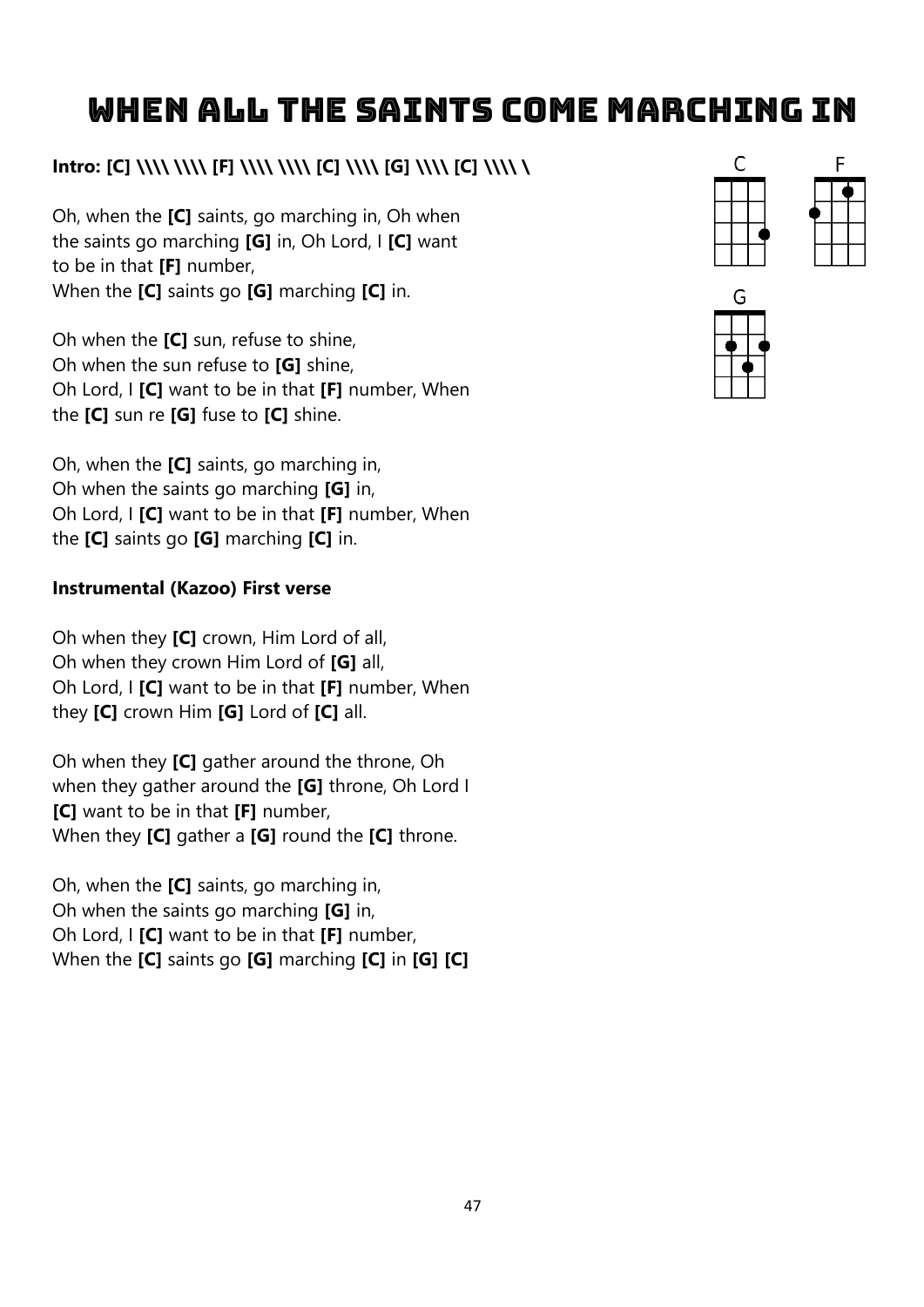# When You're Smiling

**Intro: [Am]** whole world **[D7]** smiles with **[G]** you

When you're **[G]** smiling, when you're **[Gmaj7]** smiling The **[E7]** whole world smiles with **[Am]** you When you're laughing, when you're **[Am7]** laughing The **[D7]** sun comes shining **[G]** through

But when you're **[G7]** crying, you **[C]** bring on the rain So stop your **[A7]** sighing, be **[D7]** happy again Keep on **[G]** smiling Cause when you're **[E7]** smiling The **[Am]** whole world **[D7]** smiles with **[G]** you!

### **Instrumental: Kazoo**

*The above!*

When you're **[G]** smiling, when you're **[Gmaj7**] smiling The **[E7]** whole world smiles with **[Am]** you When you're laughing, when you're **[Am7]** laughing The **[D7]** sun comes shining **[G]** through

But when you're **[G7]** crying, you **[C]** bring on the rain So stop your **[A7]** sighing, be **[D7]** happy again Keep on **[G]** smiling Cause when you're **[E7]** smiling The **[Am]** whole world **[D7]** smiles with **[G]** you! **[C] [G]**









 $Am7$ 







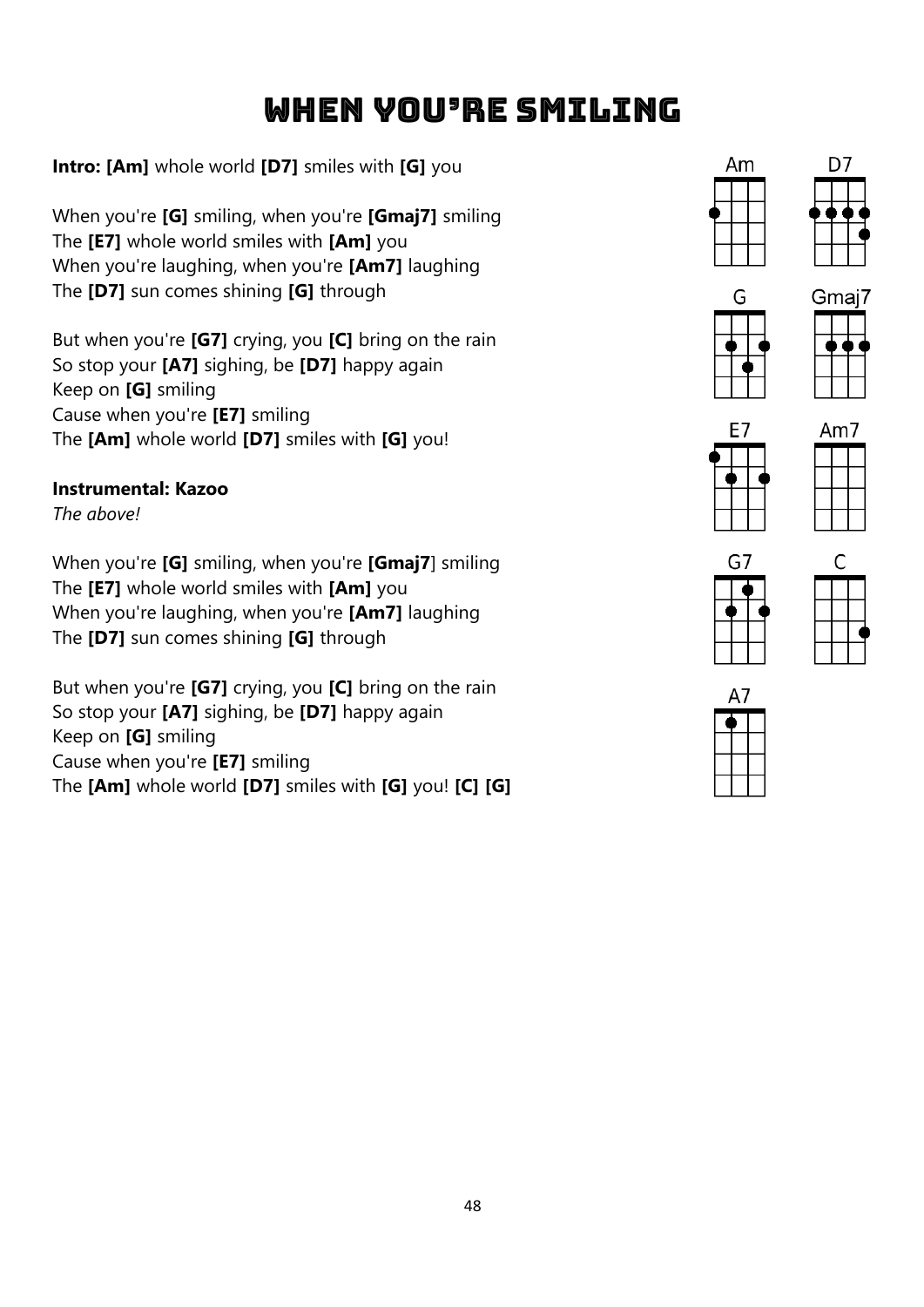# WHITE CLIFFS OF DOVER

**[G]** There'll be **[Em]** bluebirds **[G]** over, The **[Em]** white **[C]** cliffs of **[G]** Dover, To-**[C]**morrow, **[G]** just **[Em]** you **[C]** wait and **[G]** see. **[G]** There'll be **[Em]** love and **[G]** laughter, And **[Em]** peace ever **[G]** after, To-**[C]**morrow **[G]** when **[Em]** the **[C]** world is **[G]** free.

**[G]** The **[C]** shepherd **[Am]** will tend his **[C]** sheep, The valley will **[D]** bloom **[G]** again. **[C]** And **[Am]** Jimmy will go to **[C]** sleep, In his own little **[Am]** room **[D]** gain.

**[G]** There'll be **[Em]** bluebirds **[G]** over, The **[Em]** white **[C]** cliffs of **[G]** Dover, To-**[C]**morrow, **[G]** just **[Em]** you **[C]** wait and **[G]** see.

**[G]** The **[C]** shepherd **[Am]** will tend his **[C]** sheep, The valley will **[D]** bloom **[G]** again. **[C]** And **[Am]** Jimmy will go to **[C]** sleep, In his own little **[Am]** room **[D]** gain.

**[G]** There'll be **[Em]** peace and **[G]** laughter And **[Em]** joy ever **[G]** after To-**[C]**morrow **[G]** when **[Em]** the world is **[G]** free









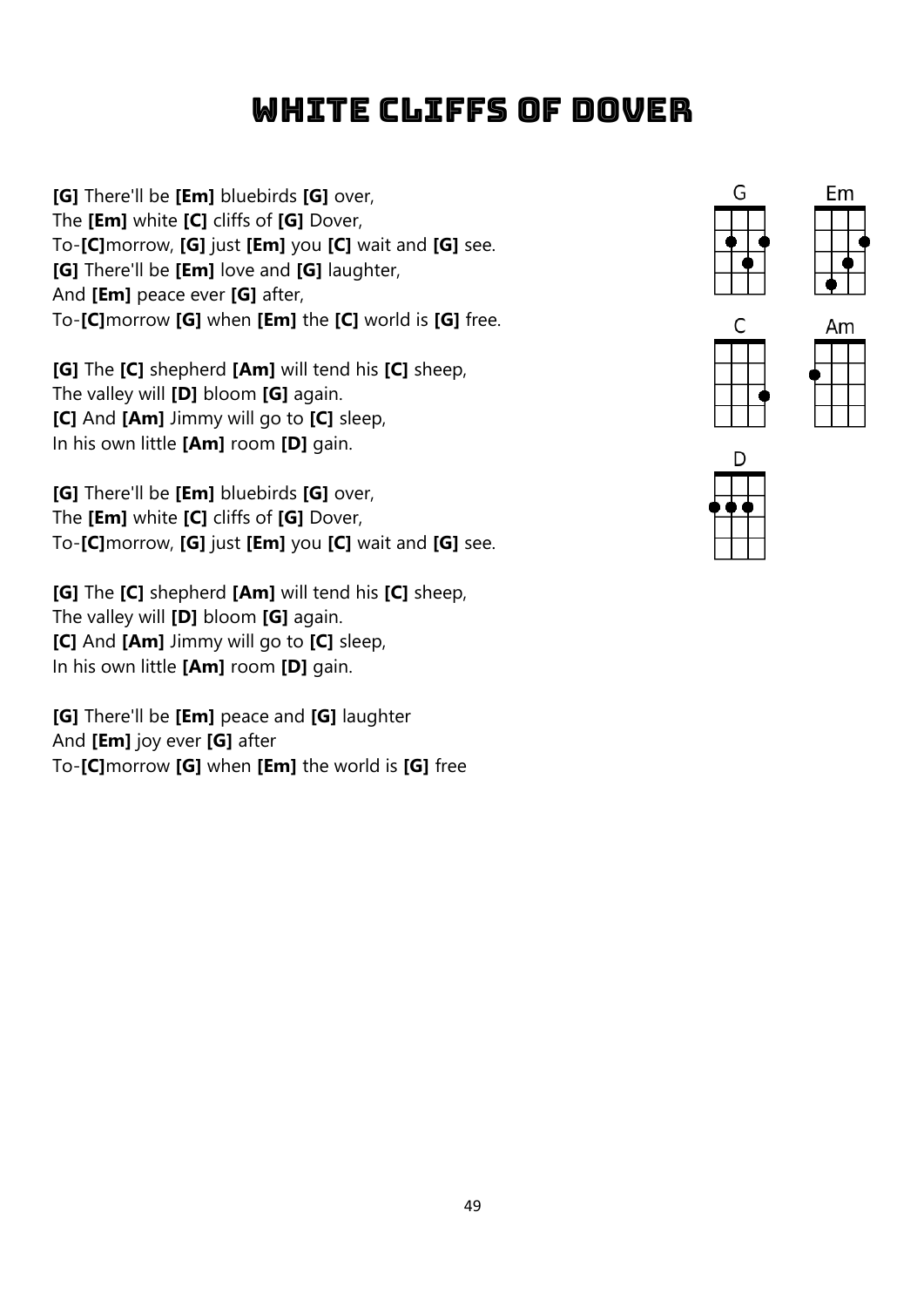# WISH ME LUCK AS YOU WAVE ME GOODBYE

## **Intro: [C] [F] [G]**

Wish me **[C]** luck as you wave me goodbye, **[F]** Cheeri**[C]**o, here I **[G]** go, on my **[C]** way. **[F]-[C]** Wish me **[C]** luck as you wave me goodbye, **[F]** Not a **[C]** tear, but a **[G]** cheer, make it **[C]** gay. **[F]-[C]**

**[E7]**Give me a smile I can **[Am]** keep all the while, In my **[G]** heart while **[D]** I'm **[G]** away. **[G7]** Till we **[C]** meet once again, you and I **[F]** wish me **[C]** luck as you **[G]** wave me good**[C]**bye. **[F]-[C]**

Wish me **[D]** luck as you wave me goodbye, **[G]** Cheeri**[D]**o, here I **[A]** go, on my **[D]** way. **[G]-[D]** Wish me **[D]** luck as you wave me goodbye, **[G]** Not a **[D]** tear, but a **[A]** cheer, make it **[D]** gay. **[G]-[D]**

**[F#]**Give me a smile I can **[Bm]** keep all the while, In my **[A]** heart while **[E7]** I'm **[A]** away. **[A7]** Till we **[D]** meet once again, you and I **[G]** wish me **[D]** luck as you **[A]** wave me good**[D]**bye.

### **Repeat verses 1 & 2**

















**Bm** 



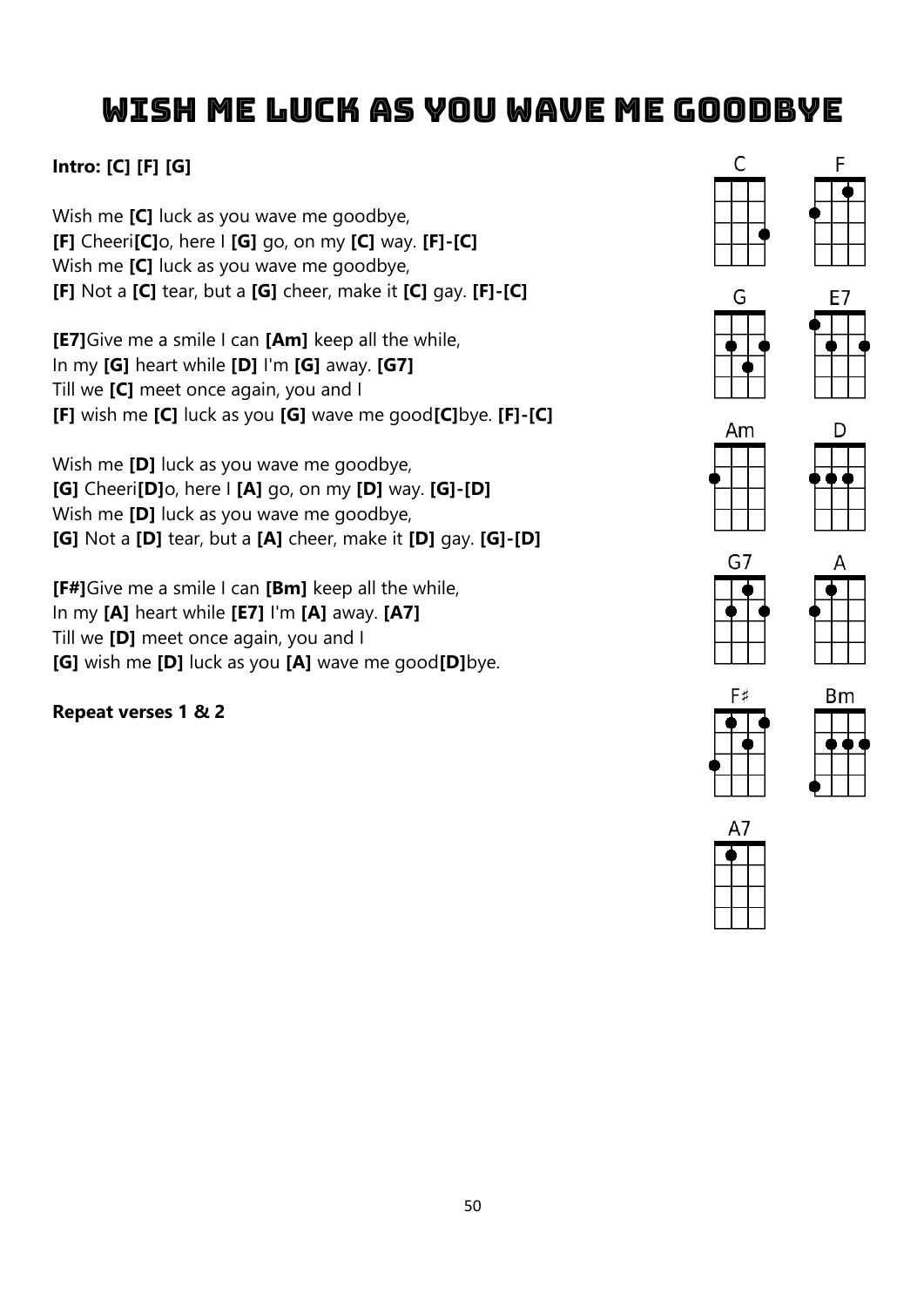# You are my Sunshine

# **Intro: [C] [G7] [C]**

The other **[C]** night dear, as I lay sleeping **[C7]** I dreamed I **[F]** held you in my **[C]** arms But when I a **[F]** woke, dear, I was mis **[C]** taken So I hung my **[G7]** head and I **[C]** cried.

### **Chorus:**

You are my **[C]** sunshine, my only sunshine **[C7]** You make me **[F]** happy when skies are **[C]** gray You'll never **[F]** know dear, how much I **[C]** love you Please don't take my **[G7]** sunshine a **[C]** way

I'll always **[C]** love you and make you happy **[C7]** If you will **[F]** only say the **[C]** same. But if you **[F]** leave me and love a **[C]** nother, You'll regret it, **[G7]** all some **[C]** day:

### **Chorus**

You told me **[C]** once, dear, you really loved me **[C7]** And no one **[F]** else could come bet **[C]** ween. But now you've **[F]** left me and love ano **[C]** ther; You have shattered **[G7]** all of my **[C]** dreams

### **Chorus**

In all my **[C]** dreams dear you seem to leave me **[C7]** When I a **[F]** wake my poor heart **[C]** pains So won't you **[F]** come back and make me **[C]** happy I'll forgive you, I'll **[G7]** take all the **[C]** blame

You are my **[C]** sunshine, my only sunshine **[C7]** You make me **[F]** happy when skies are **[C]** gray You'll never **[F]** know dear, how much I **[C]** love you Please don't take my **[G7]** sunshine a **[C]** way Please don't take my **[G7]** sunshine a **[C]** way **[G7] [C]**





 $G<sub>7</sub>$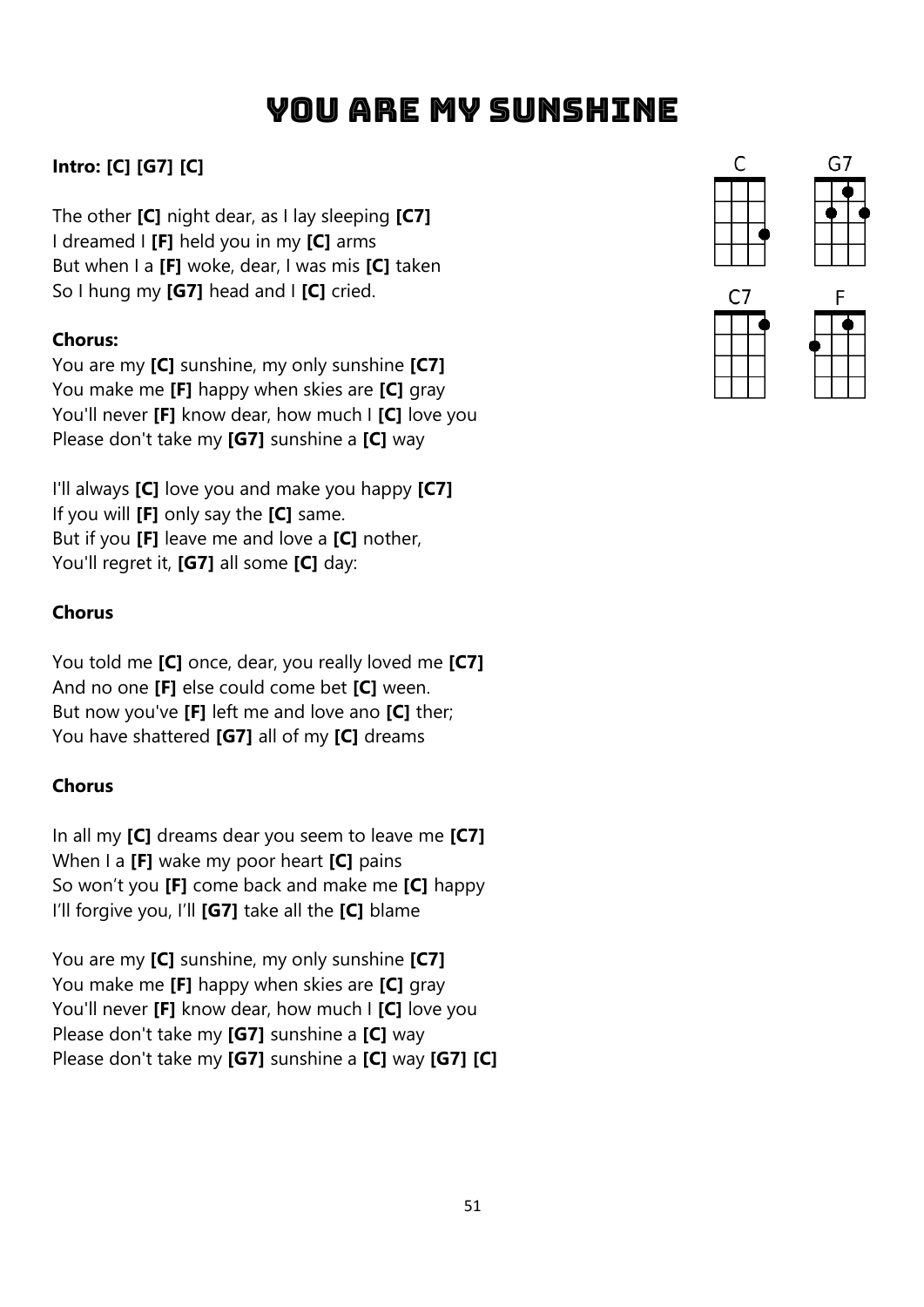# YouTube Links

Ain't Misbehavin' - <https://www.youtube.com/watch?v=PSNPpssruFY> Alexander's Ragtime Band - <https://www.youtube.com/watch?v=5dfw3-wZZ9g> And the Band Played Walzing Matilda - <https://www.youtube.com/watch?v=Wq0fF6oY6I4> Bill Bailey - <https://www.youtube.com/watch?v=DAkFKsWuwRk> Boogie Woogie Bugle Boy - <https://www.youtube.com/watch?v=V4YzWYf0PtM> Camptown Races - [https://www.youtube.com/watch?v=VXE\\_PfcXtYE](https://www.youtube.com/watch?v=VXE_PfcXtYE) Daisy Daisy - <https://www.youtube.com/watch?v=5AEIvmZ1mRc> Deep in the Heart of Texas - <https://www.youtube.com/watch?v=VGF4ibgcHQE> Down at the Old Bull and Bush - [https://www.youtube.com/watch?v=0p57\\_Z5XGb8](https://www.youtube.com/watch?v=0p57_Z5XGb8) Down by the Riverside - <https://www.youtube.com/watch?v=bYe-bLaqhhY> Hello, Hello, Who's Your Ladyfriend? - <https://www.youtube.com/watch?v=ClepOsuKr9M> He's Got the Whole World in his Hands - [https://www.youtube.com/watch?v=xscZeFD2m\\_o](https://www.youtube.com/watch?v=xscZeFD2m_o) It's A Long Way To Tipperary - <https://www.youtube.com/watch?v=gs5IH76mwCM> Lambeth Walk - <https://www.youtube.com/watch?v=6fgKn3SbCYQ> Lilli Marlene - Marlene Dietrich - <https://www.youtube.com/watch?v=8QBT6f7vOnw> Ma, He's Making Eyes at Me - <https://www.youtube.com/watch?v=8Fjf8TIjG2E> Mack the Knife - <https://www.youtube.com/watch?v=SEllHMWkXEU> Mademoiselle From Armentieres - <https://www.youtube.com/watch?v=EtiynnETOlM> Me and my Gal - https://www.youtube.com/watch?v=6ShowRENIPs My Old Man Said Follow the Van - <https://www.youtube.com/watch?v=INKnnZ2Gu1g> On Mother Kelly's Doorstep - [https://www.youtube.com/watch?v=A\\_uoZDR3-BA](https://www.youtube.com/watch?v=A_uoZDR3-BA) Pack Up Your Troubles - [https://www.youtube.com/watch?time\\_continue=22&v=F5gd0Tm5r1A](https://www.youtube.com/watch?time_continue=22&v=F5gd0Tm5r1A) Red Red Robin - [https://www.youtube.com/watch?v=Ui78aLsB\\_84](https://www.youtube.com/watch?v=Ui78aLsB_84) Sentimental Journey - <https://www.youtube.com/watch?v=PUw125JMVFI>